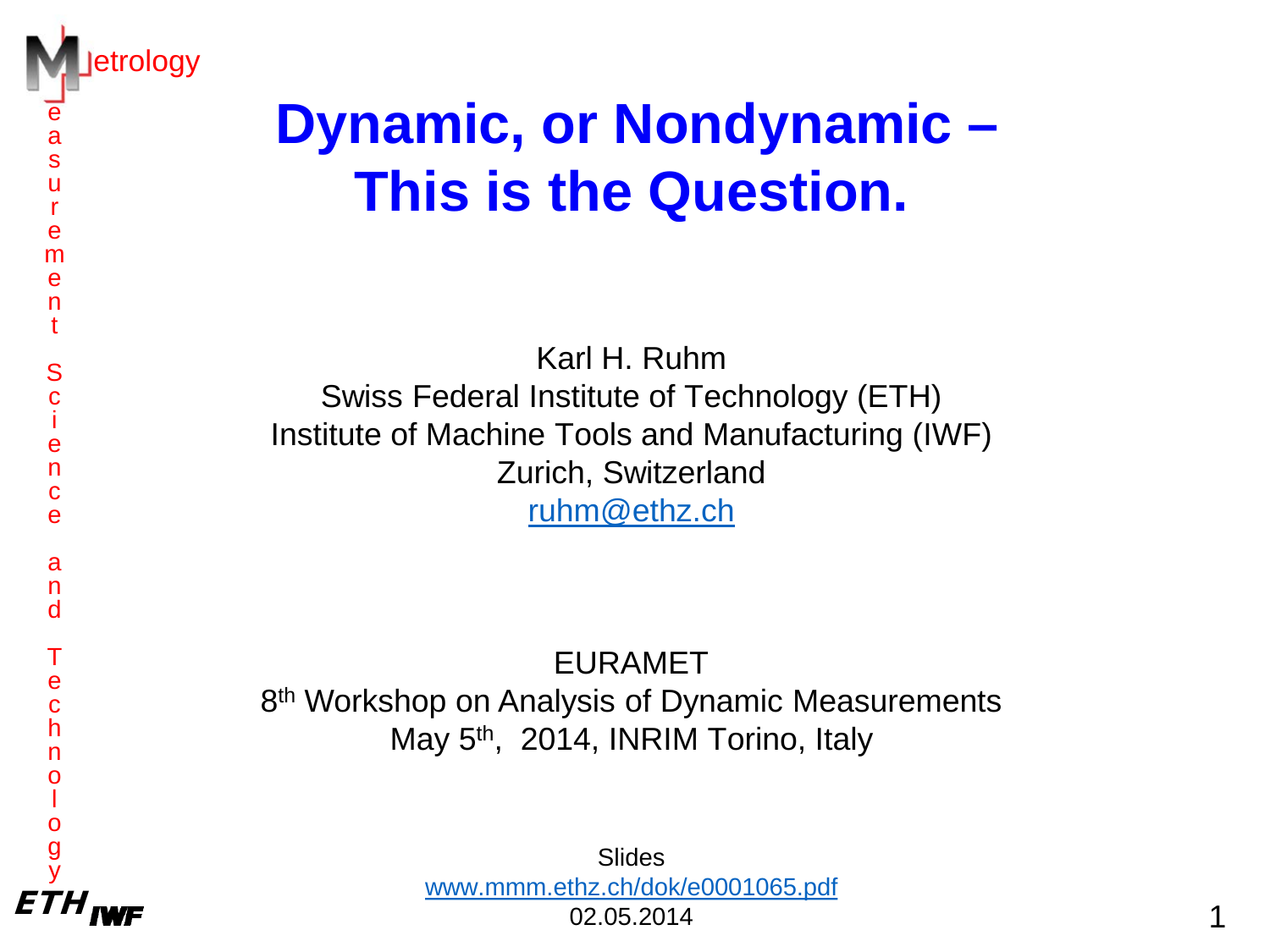

## **Content**

#### **Terminology**

by everyday language

#### **Dynamic System –**

description and behaviour

#### **Dynamic Error System –**

the consistent and systematic model

#### **Terminology –**

by Signal and System Theory

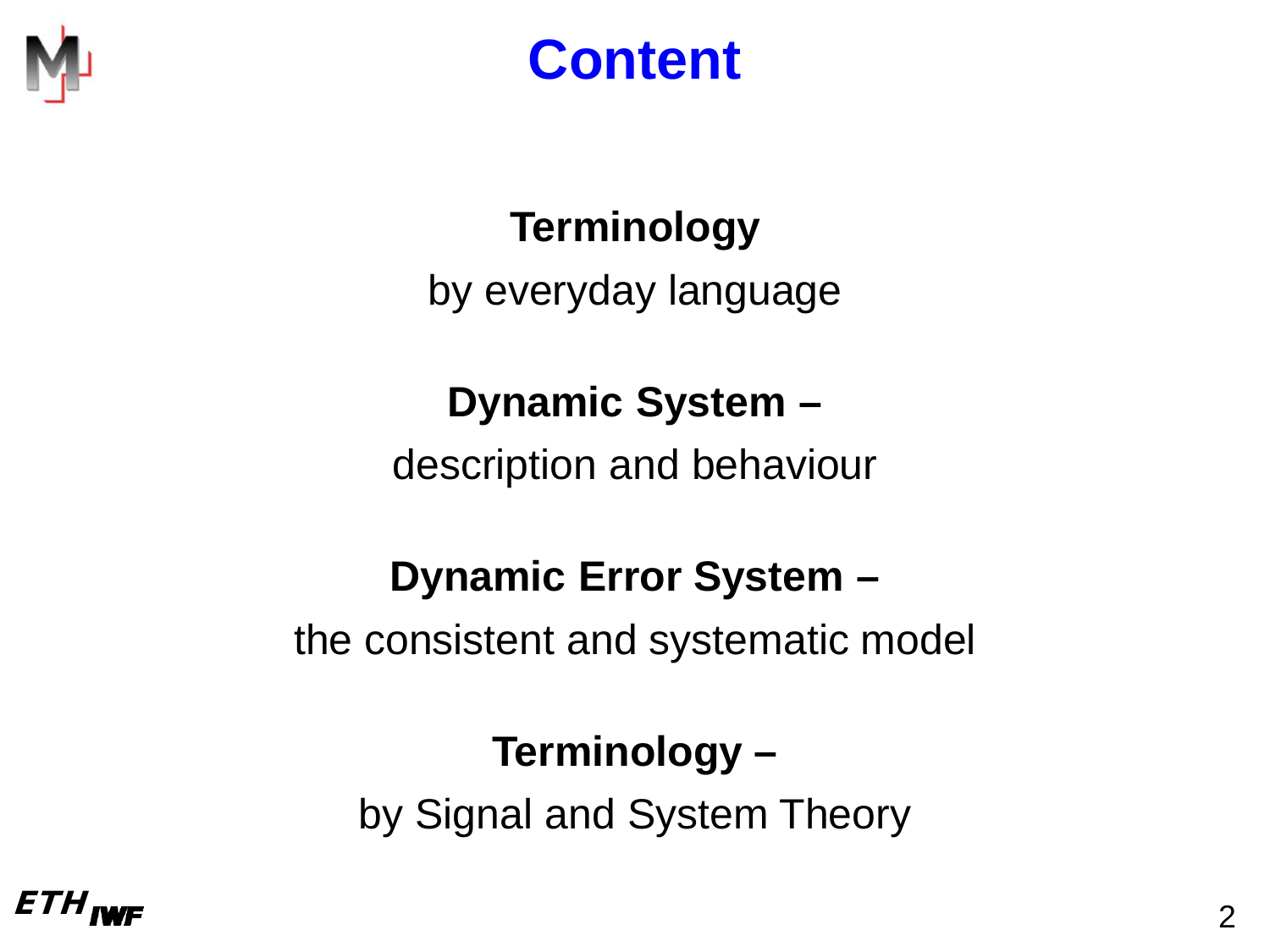

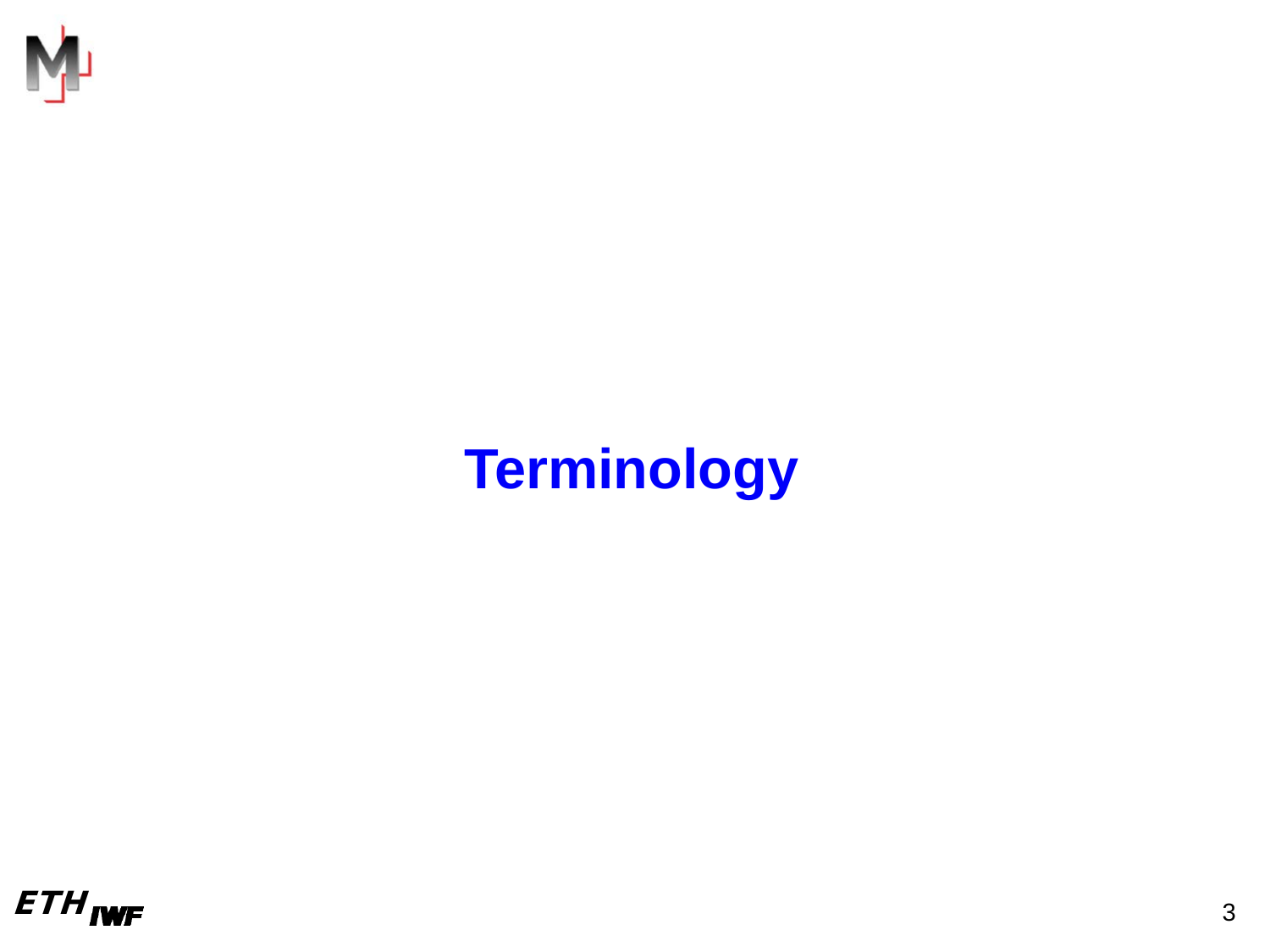

### Some keywords around the cardinal term

## **dynamic**

- kinetic, variable, transient, drifting, unstable
- nondynamic, static, steady, stationary, constant, stable, time invariant
- time and space dependent, correlated
- update, correlate, convolve, stabilise, detrend, filter, deconvolve, reconstruct

#### **What is the mathematical base?**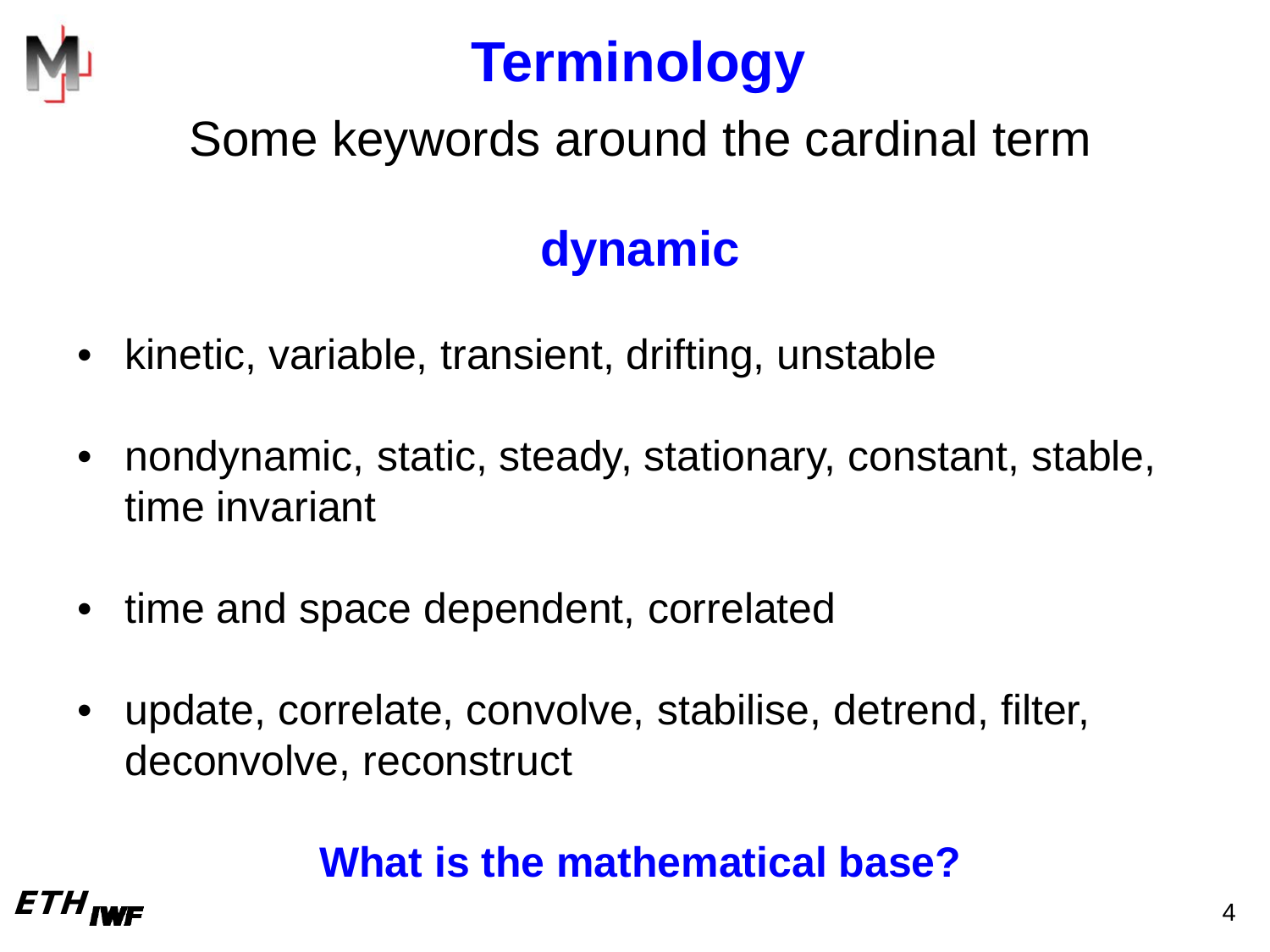

The main goals for consistent terms are

dynamic identification (calibration), dynamic measurement, dynamic reconstruction,

which directly impact

time dependent measurement errors and time dependent measurement uncertainties in measurement results

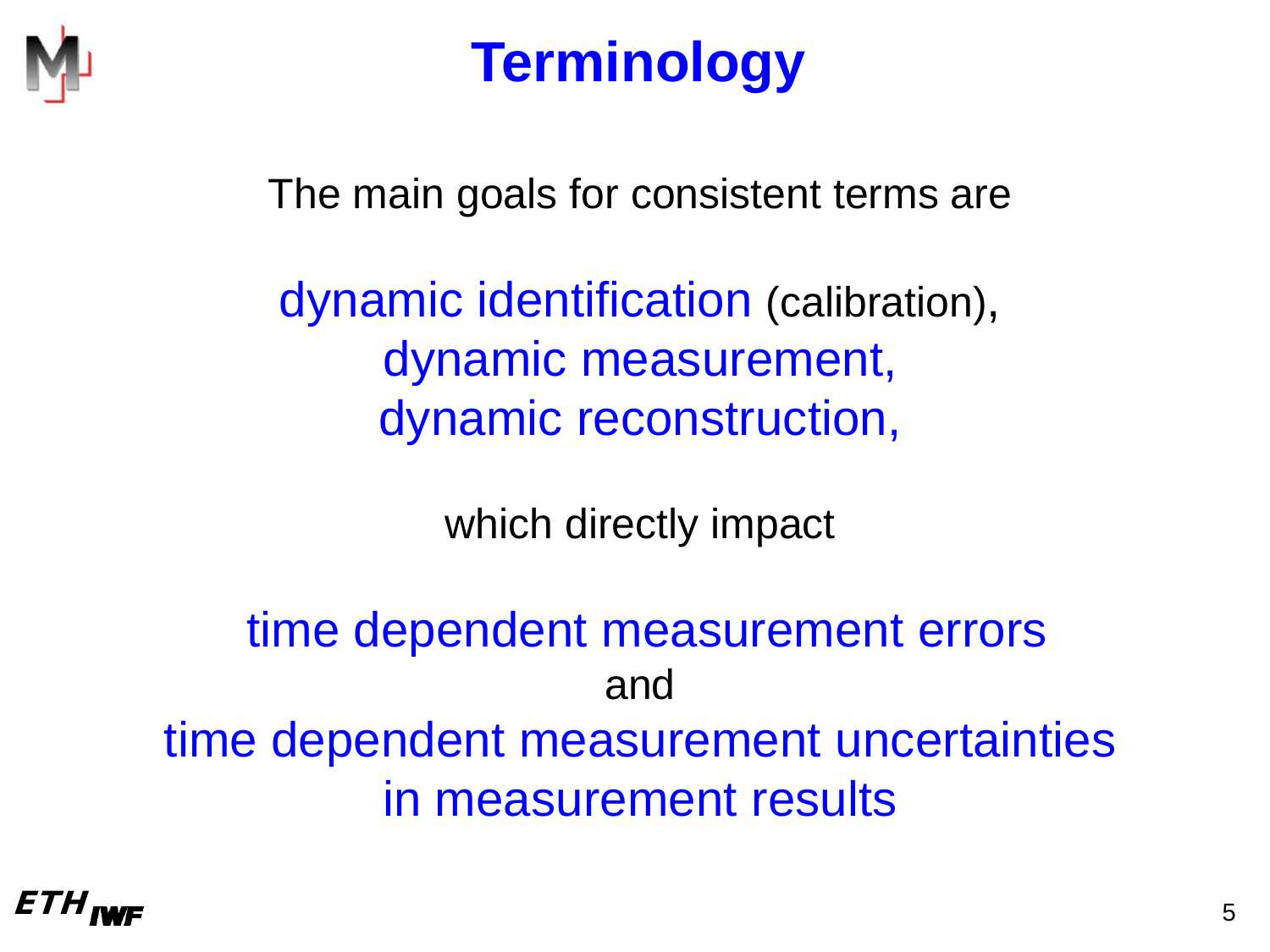

# Some terms refer to signals (models of real-world, physical or other quantities)

#### Some terms refer to systems

(models of real-world, physical or other processes).

#### So,

all terms should be well defined properties of signals or systems, which we describe mathematically from the standpoint of **Signal and System Theory**.

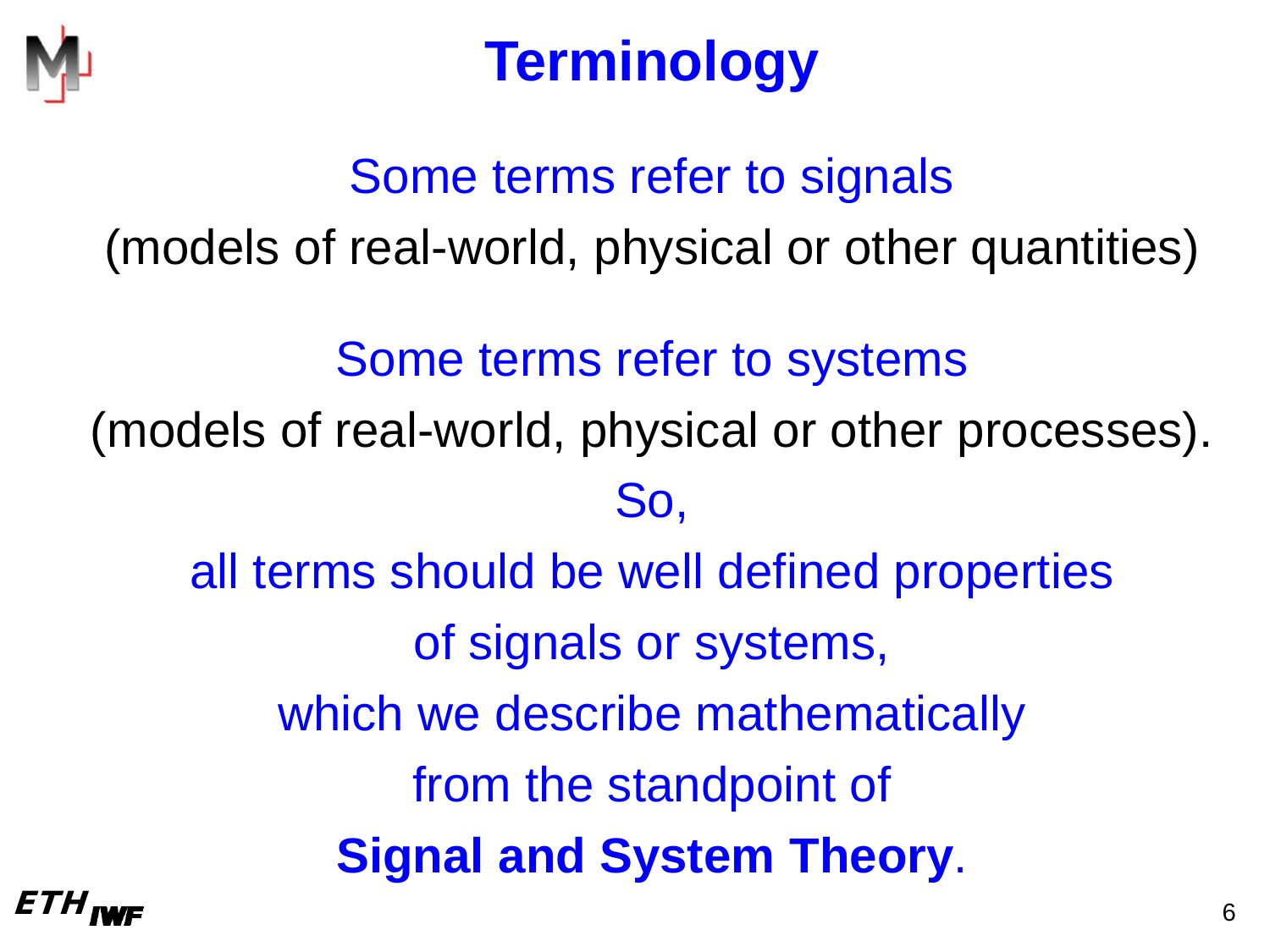

#### What does the adjective

#### «**dynamic**»

really mean?

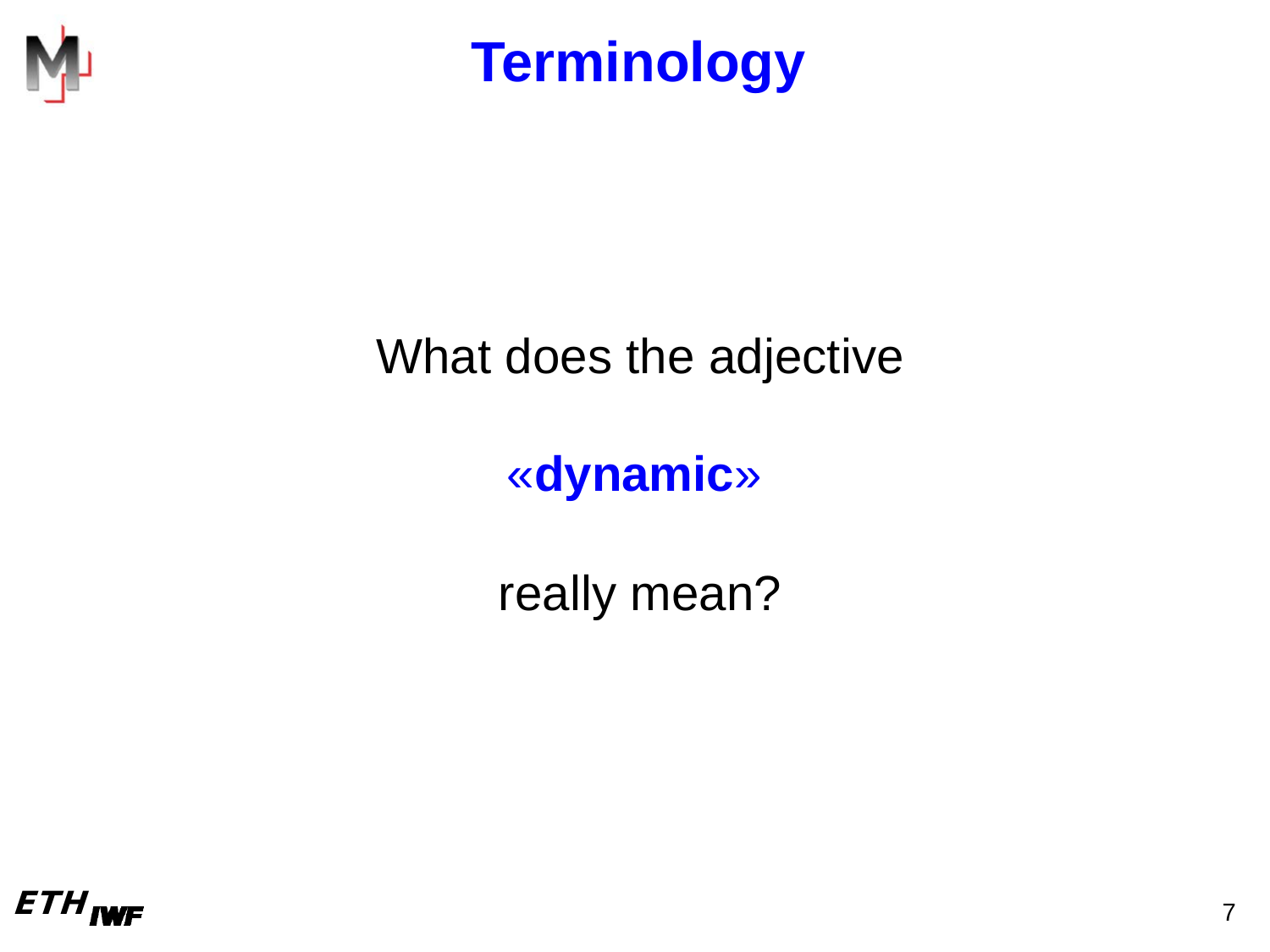

A qualitative description by NPL in everyday language:

"Dynamic measurement, …, where a physical quantity being measured varies with time and where this variation may have significant effect on the measurement result … and the associated uncertainty."

*ETH<sub>IWF</sub>* [http://www.npl.co.uk/server.php?show=ConWebDoc.2131;](http://www.npl.co.uk/server.php?show=ConWebDoc.2131) T.E. (2008)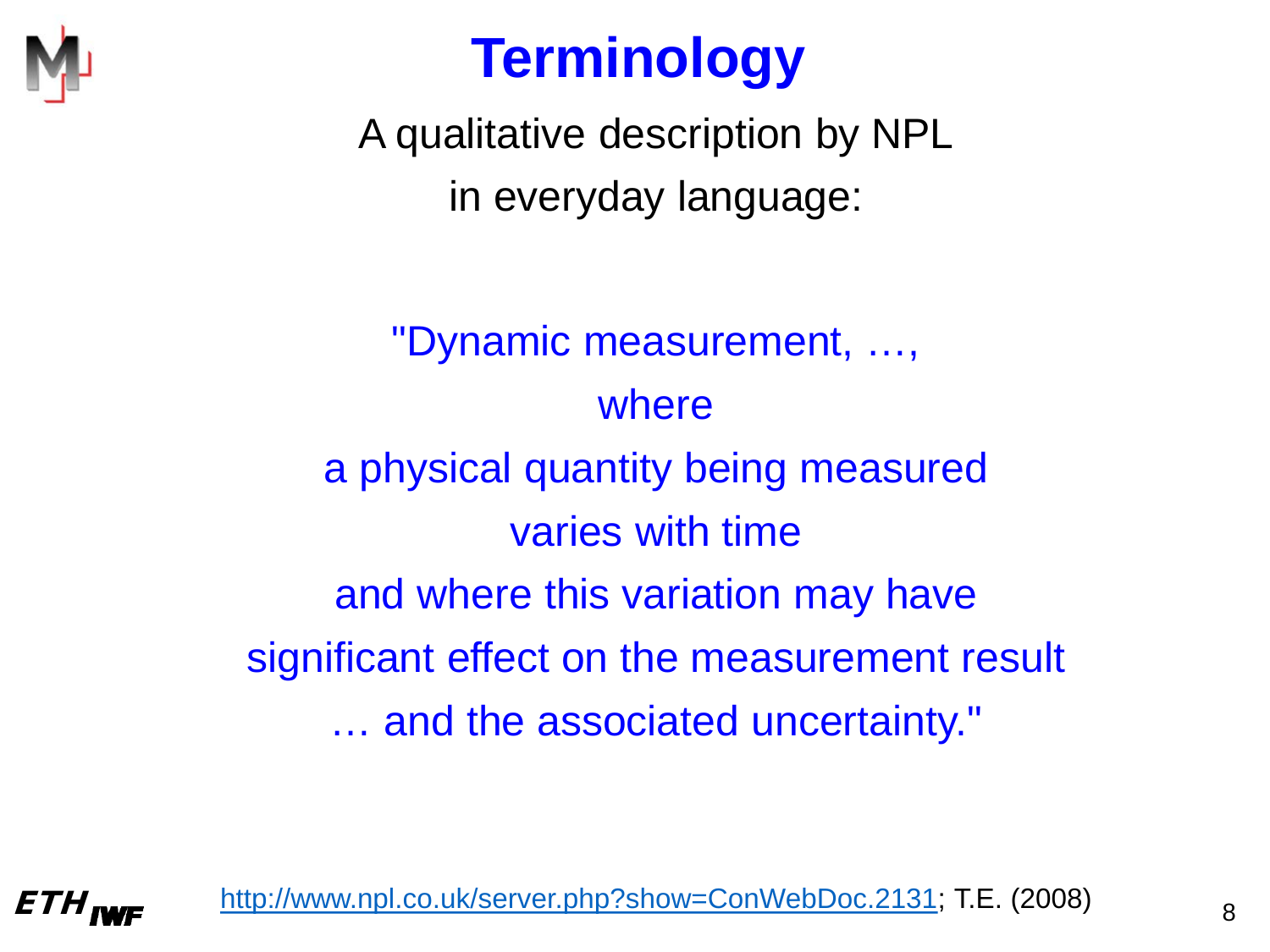

A qualitative description by Rolls-Royce in everyday language:

"We treat measurements as "dynamic", when the rate of change of the quantity value impacts the Metrology.

Therefore, a measurement system with infinite bandwidth, which faithfully reproduces amplitude and phase of the parameter, is not dynamic!

However, a system, measuring changes occurring over several hours may be dynamic, if it's bandwidth is insufficient for the task"

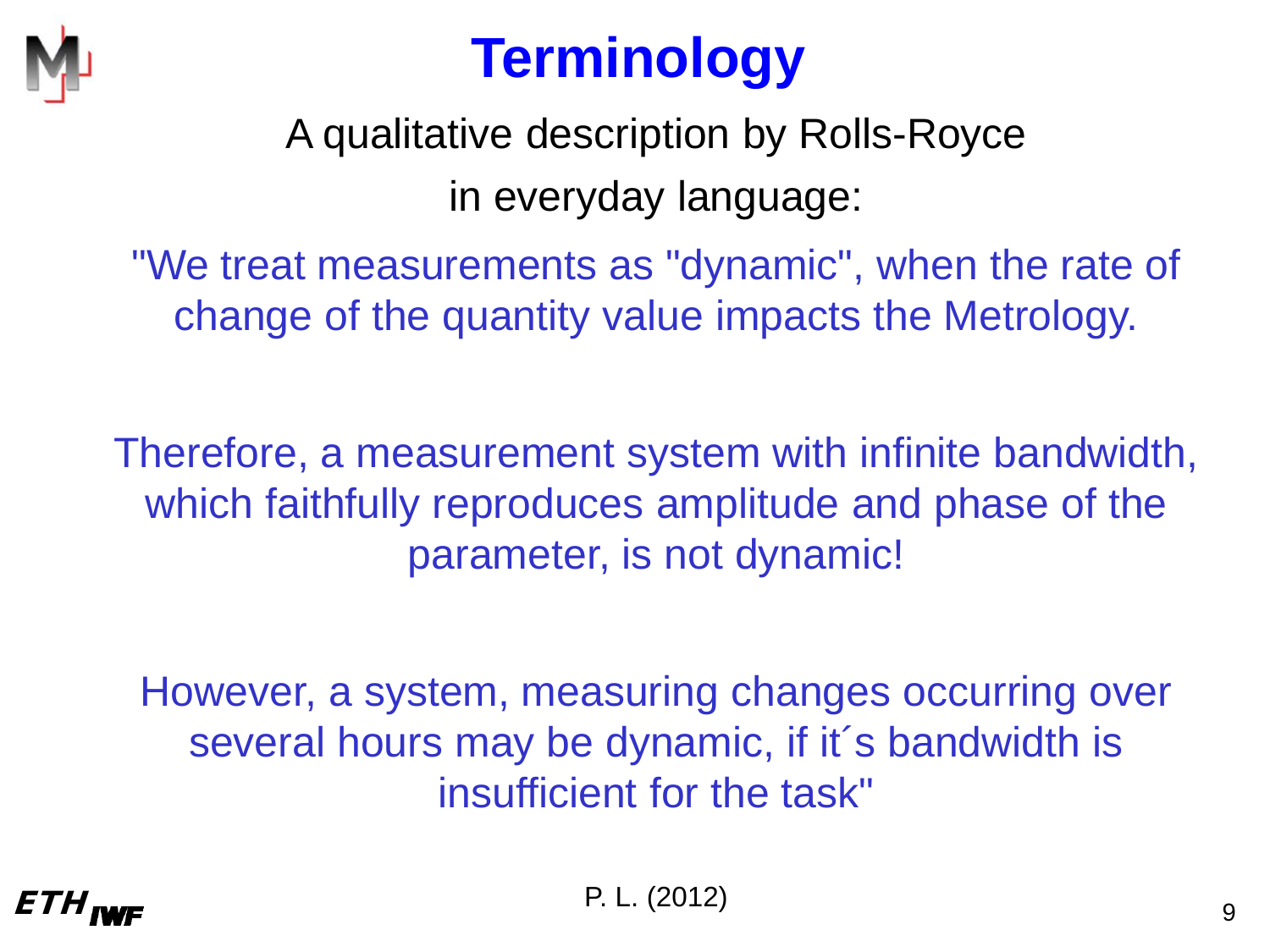

A qualitative description in everyday language:

A **dynamic system** is a system,

whose present state depends on both, present and past values and / or present and past derivative values (velocity value, gradient value) of at least one of several signals.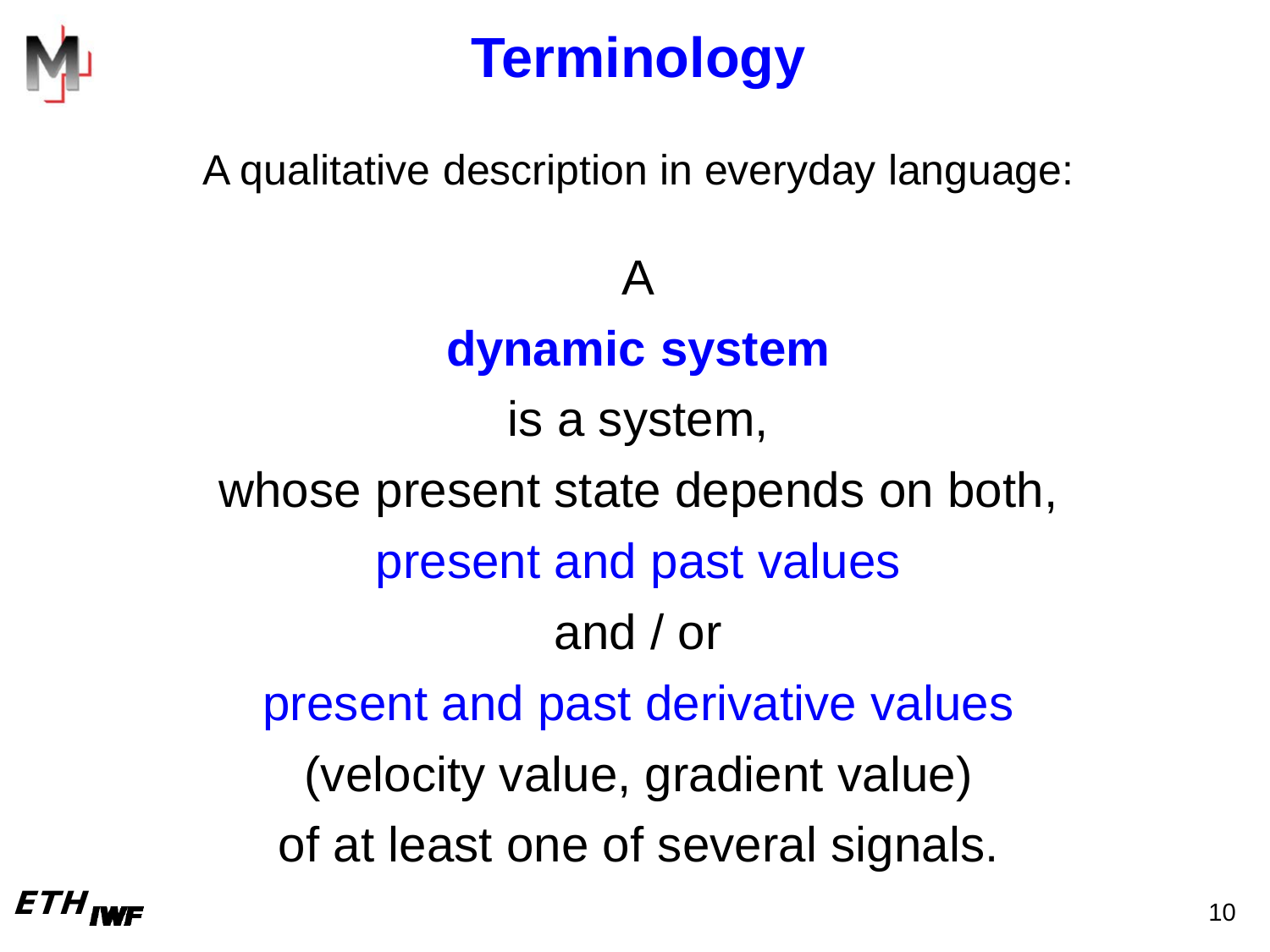

Accordingly, a **nondynamic system** is a system, whose state merely depends on the present values of all signals concerned.

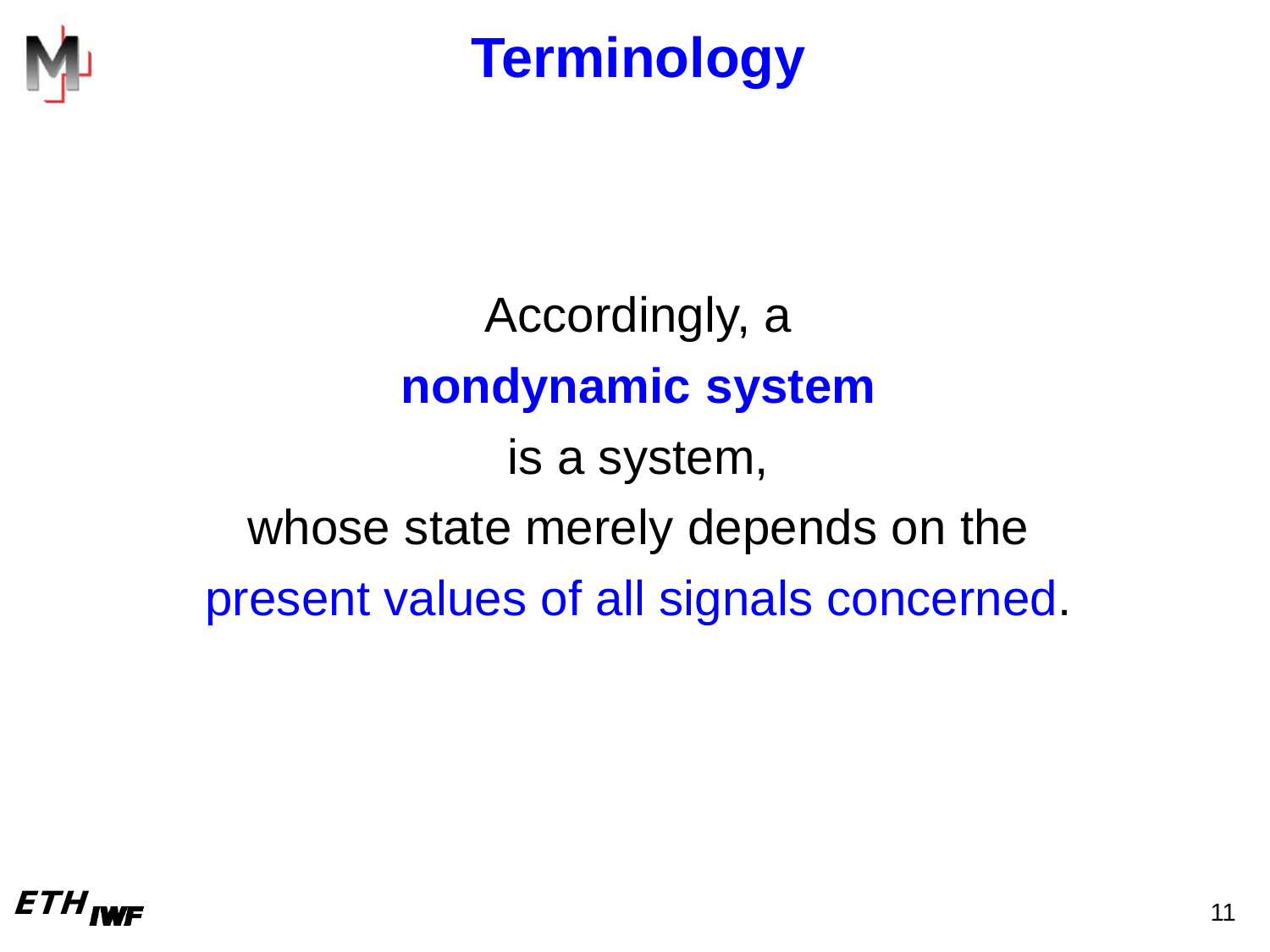

Involved participants concerning the definition "dynamic":

signals to be measured (?)

systems

measurement task (?)

measurement tools (?)

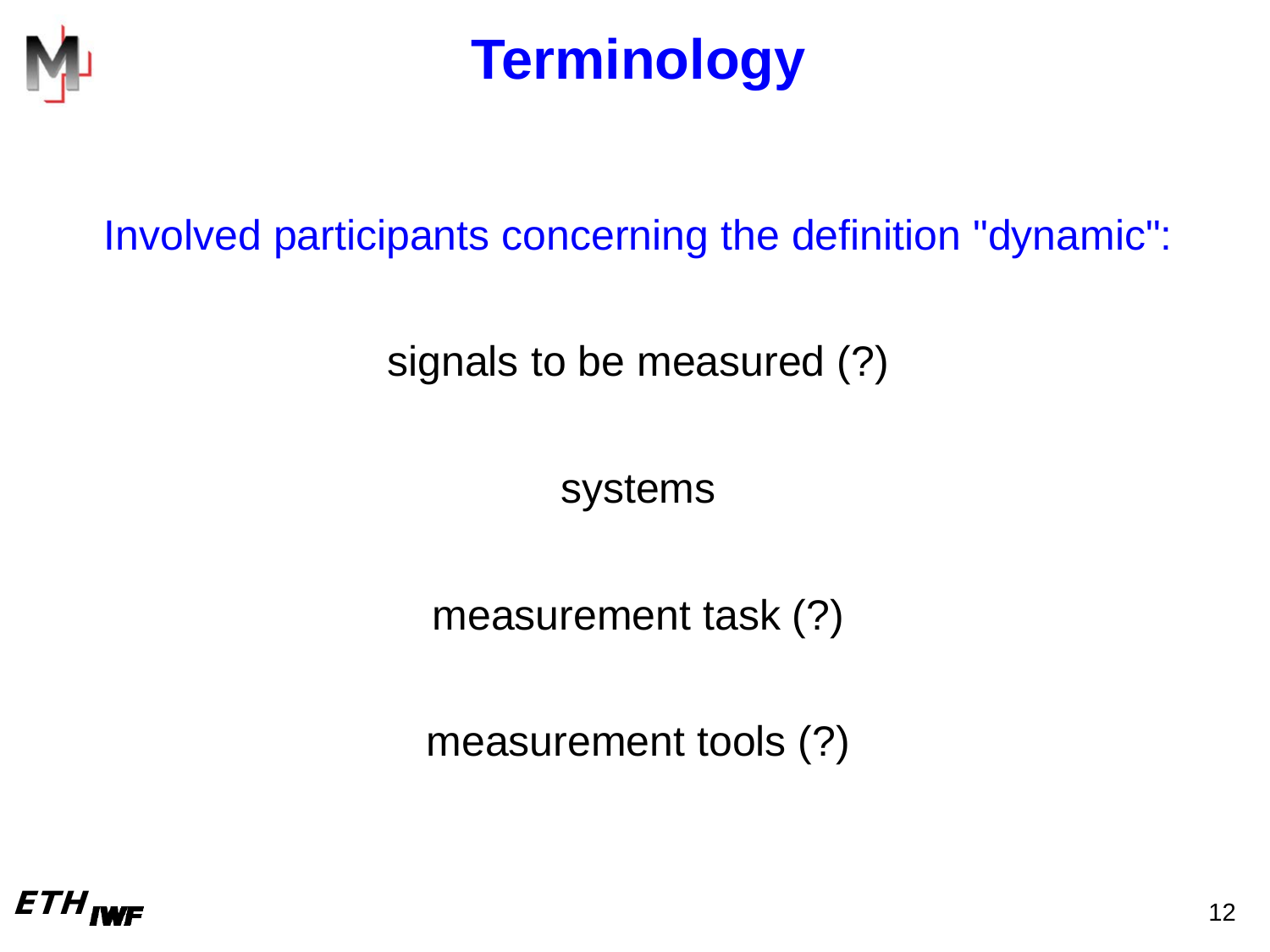

The main player concerning the definition "dynamic":

# **System,**

# **it´ s properties and behaviour**



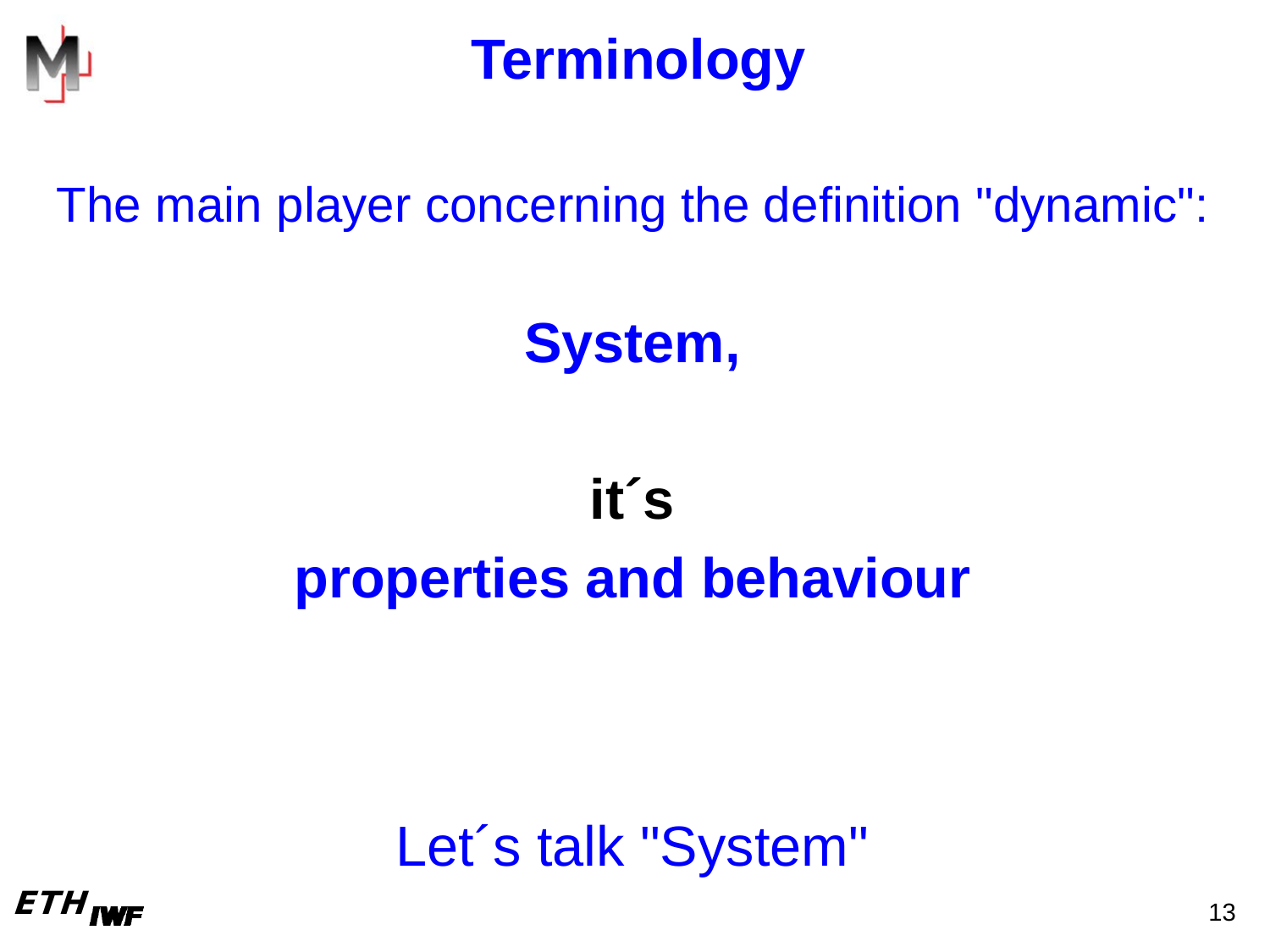

# **Dynamic System –** description and behaviour

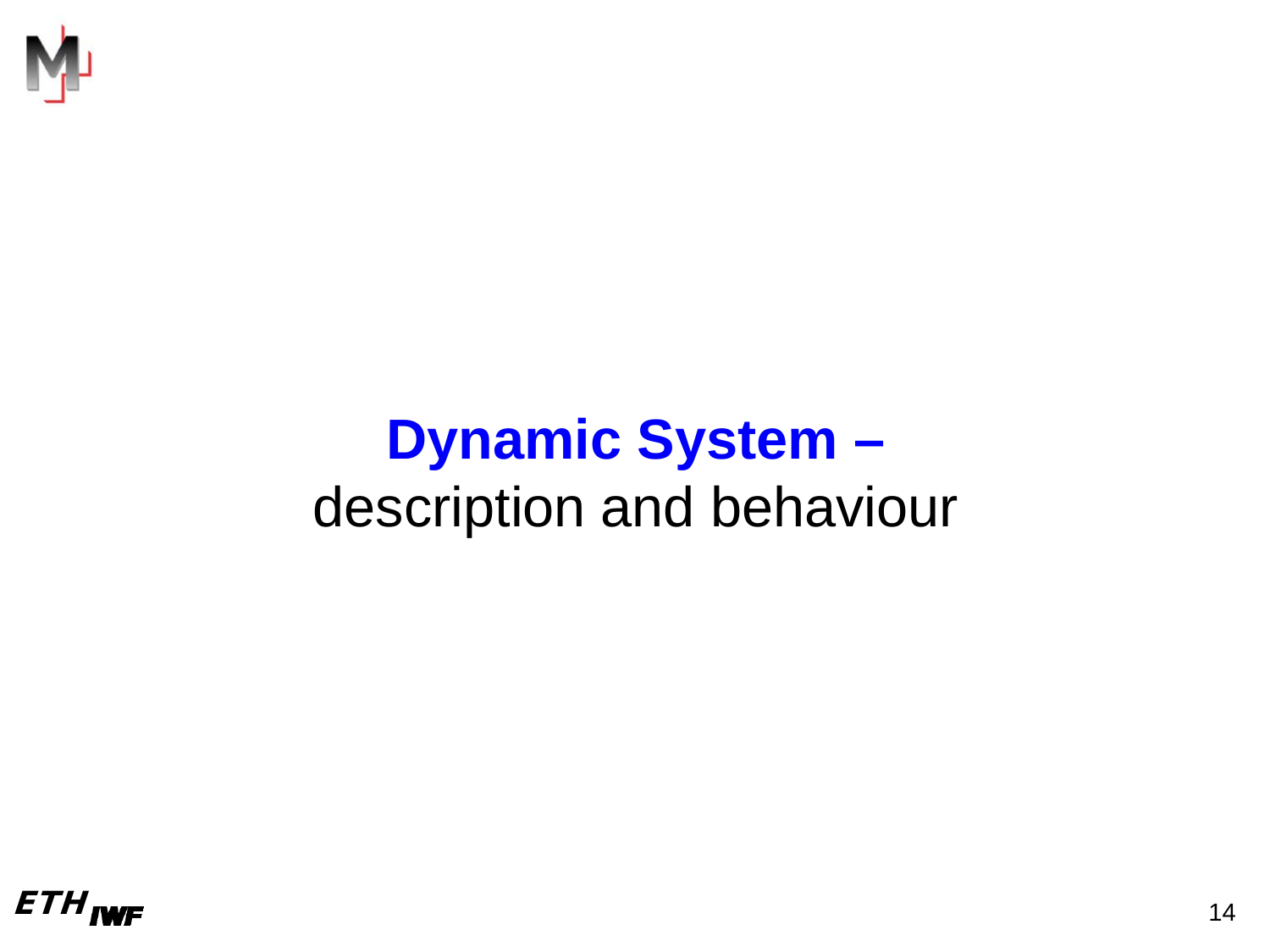

A quantitative description:

If we are able to describe a process by differential- (difference-) equations in space and time, we call the developed mathematical model «**Dynamic System**».

> Then, we assign the term «**dynamic**» to this modelled process.

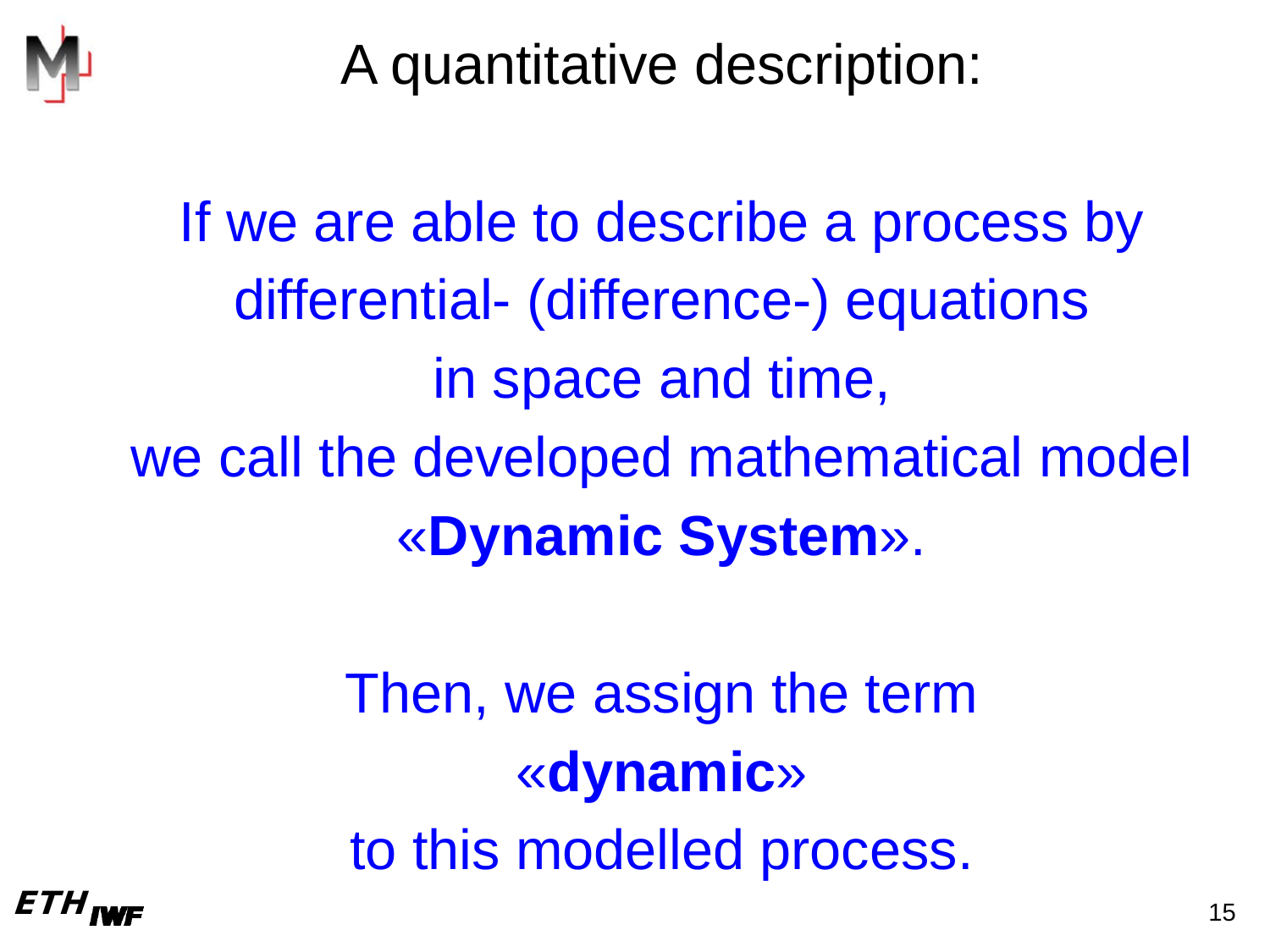

# ETH<sub>IWF</sub> Physical objects directly. Attention: Differential (difference) equations describe **relations between** defined models of independent and dependent **quantities** of a process. In this framework they do not describe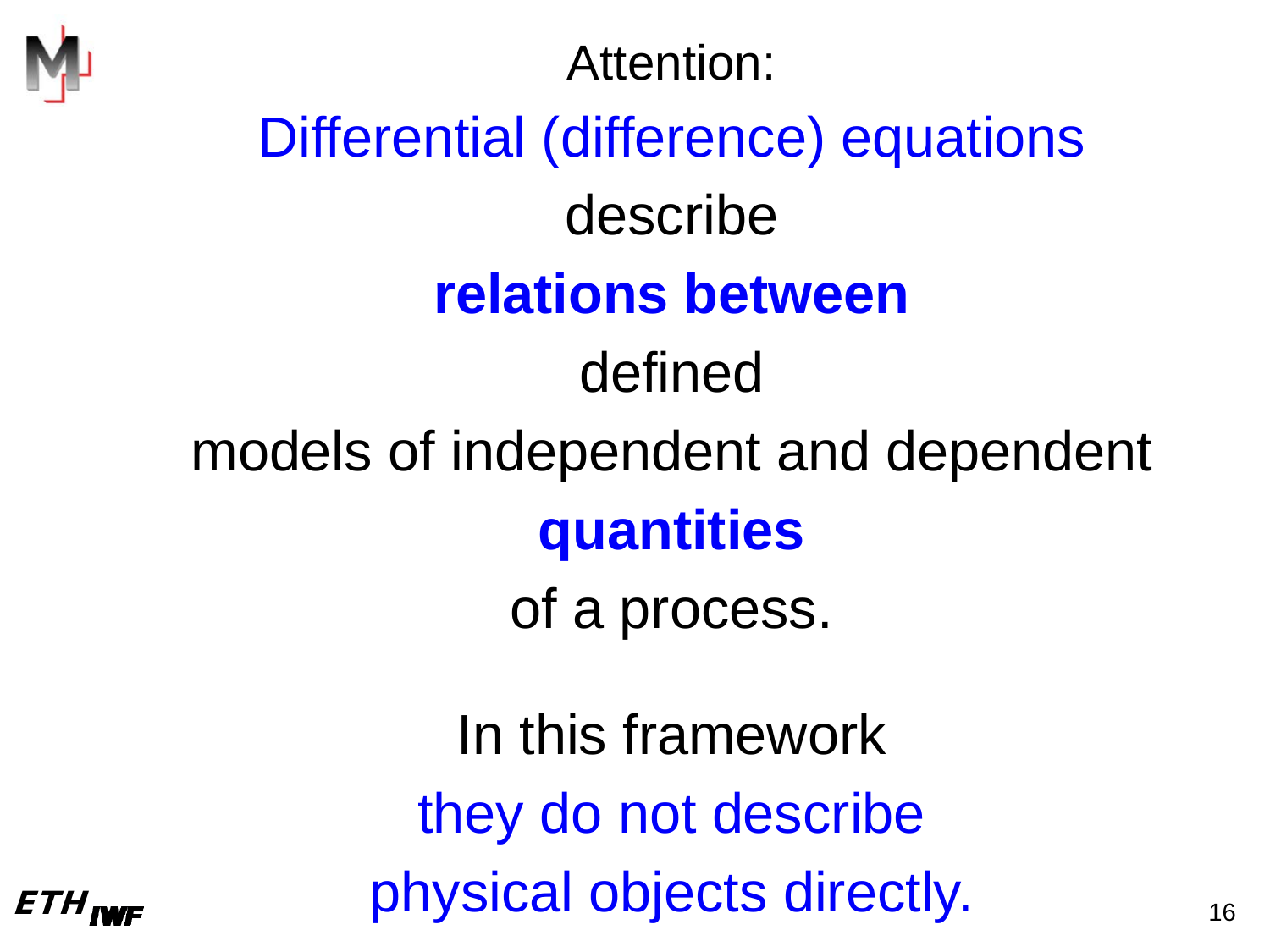

#### **Levels of**

### **empirical and / or analytical models**

(e.g. linear, time invariant (LTI) dynamic system of second order) Dependence of quantities:  $u(t) \rightarrow y(t)$ 

> Symbolic mathematical model:  $$

General mathematical model:

 $\ddot{y}(t) + a_1 \dot{y}(t) + a_0 y(t) = b_0 u(t) \quad [\{y\} s^{-2}]$ 

Dedicated mathematical model:

 $m \ddot{v}(t) + c \dot{v}(t) + \kappa v(t) = f(t)$  [N]

Physical unit model:

 $ETH_{\text{INF}}$  Nm<sup>-1</sup>s<sup>2</sup> ms<sup>-2</sup> Nm<sup>-1</sup>s ms<sup>-1</sup> Nm<sup>-1</sup>m = N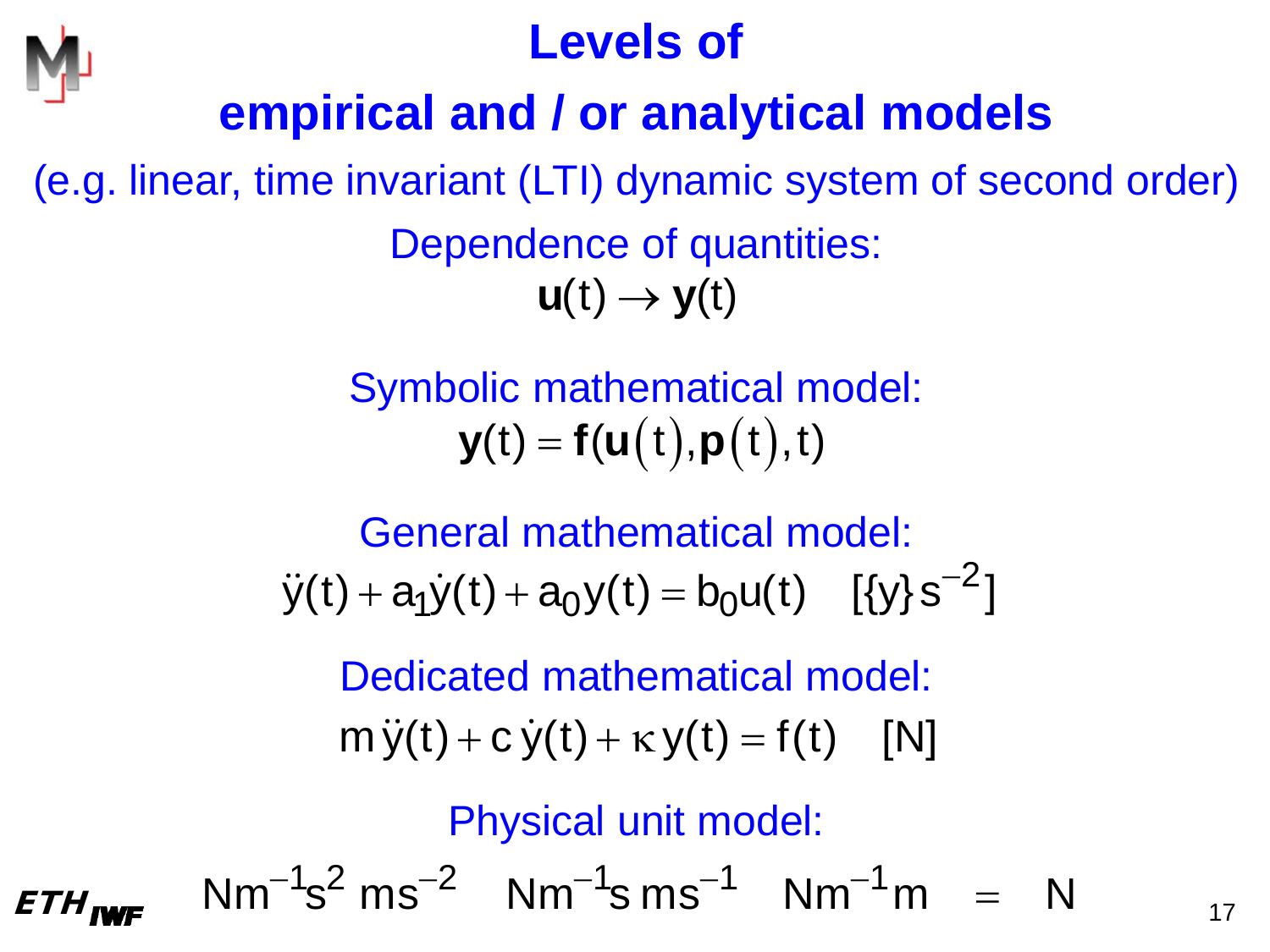

#### **Levels of**

## **empirical and / or analytical models**

(linear, time invariant (LTI), dynamic system of second order)

Particular mathematical model:  $0.05 \ddot{y}(t) + 0.32 \dot{y}(t) + 1.07 y(t) = f(t)$  [N]

Solved mathematical model:

several analytical and numerical equations as general solutions

Particular behaviour model:

for particular state signals and input signals

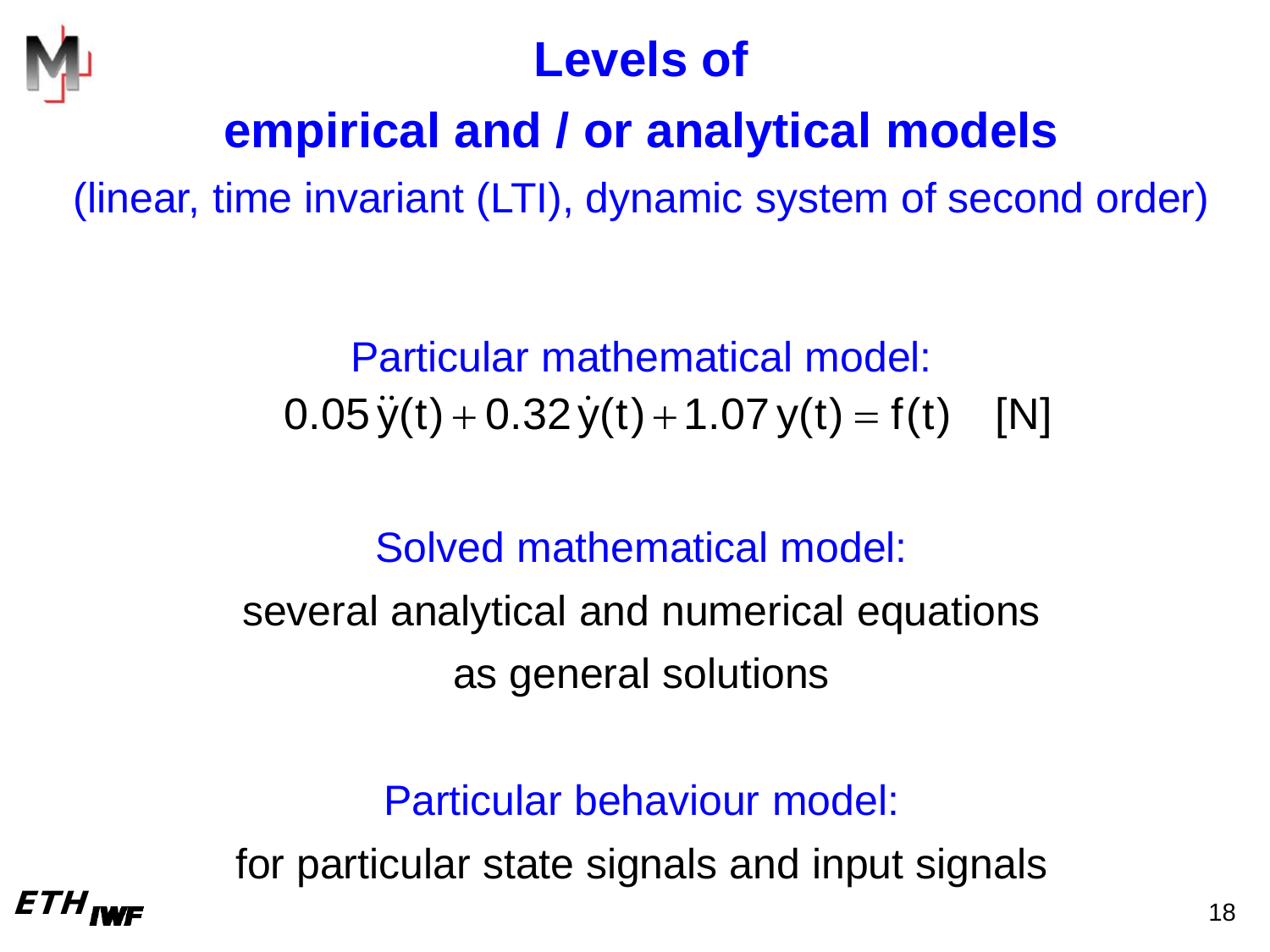

#### $ETH_{\text{INFF}}$  (19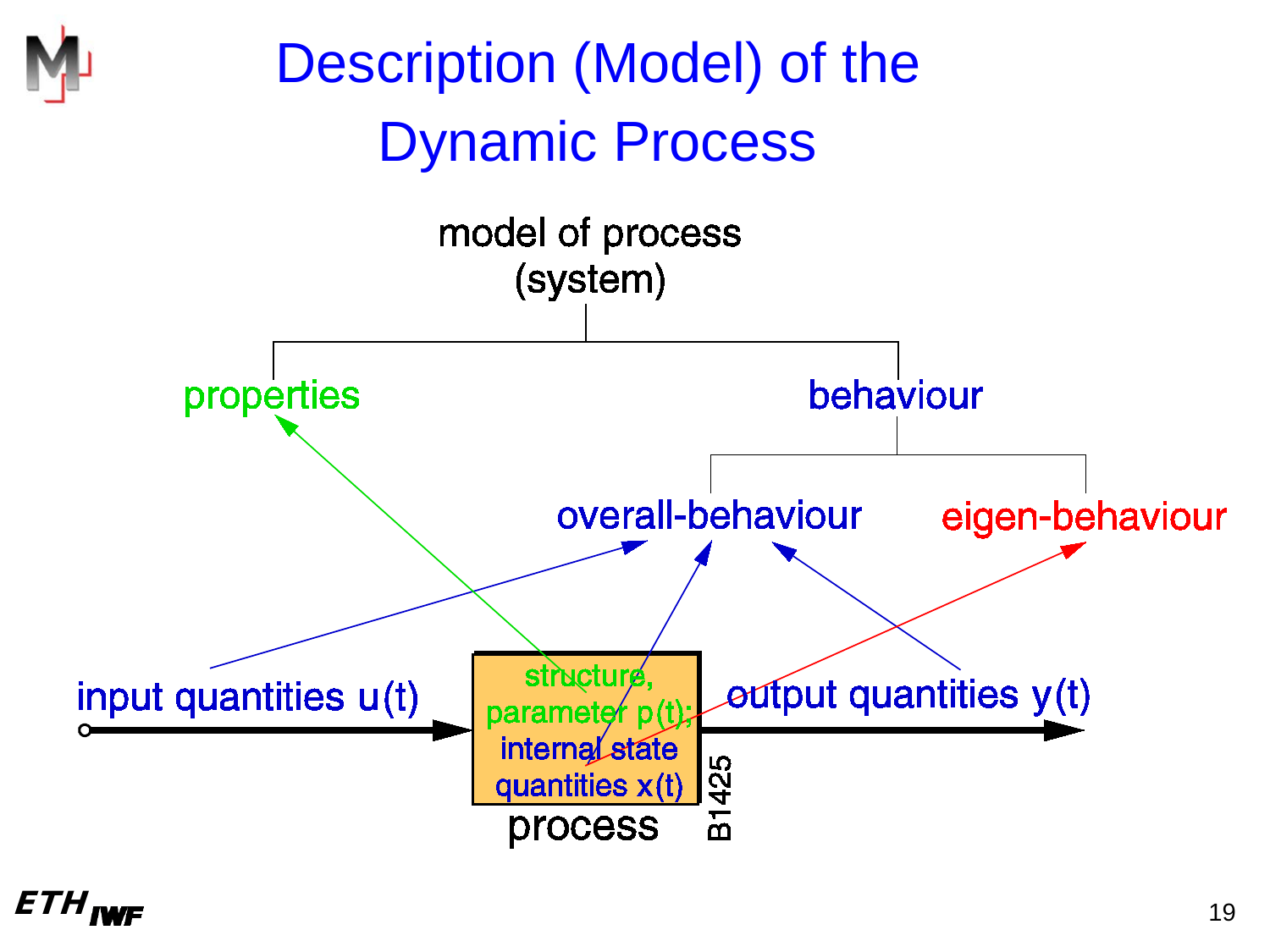

Each system will show a behaviour. But what about signals?

Every signal originates from some source, which we call system. Signals are manifestations of systems.

Therefore Signals show no genuine behaviour; we could not justify it by mathematical reasoning.

Signals have individual **properties** only!

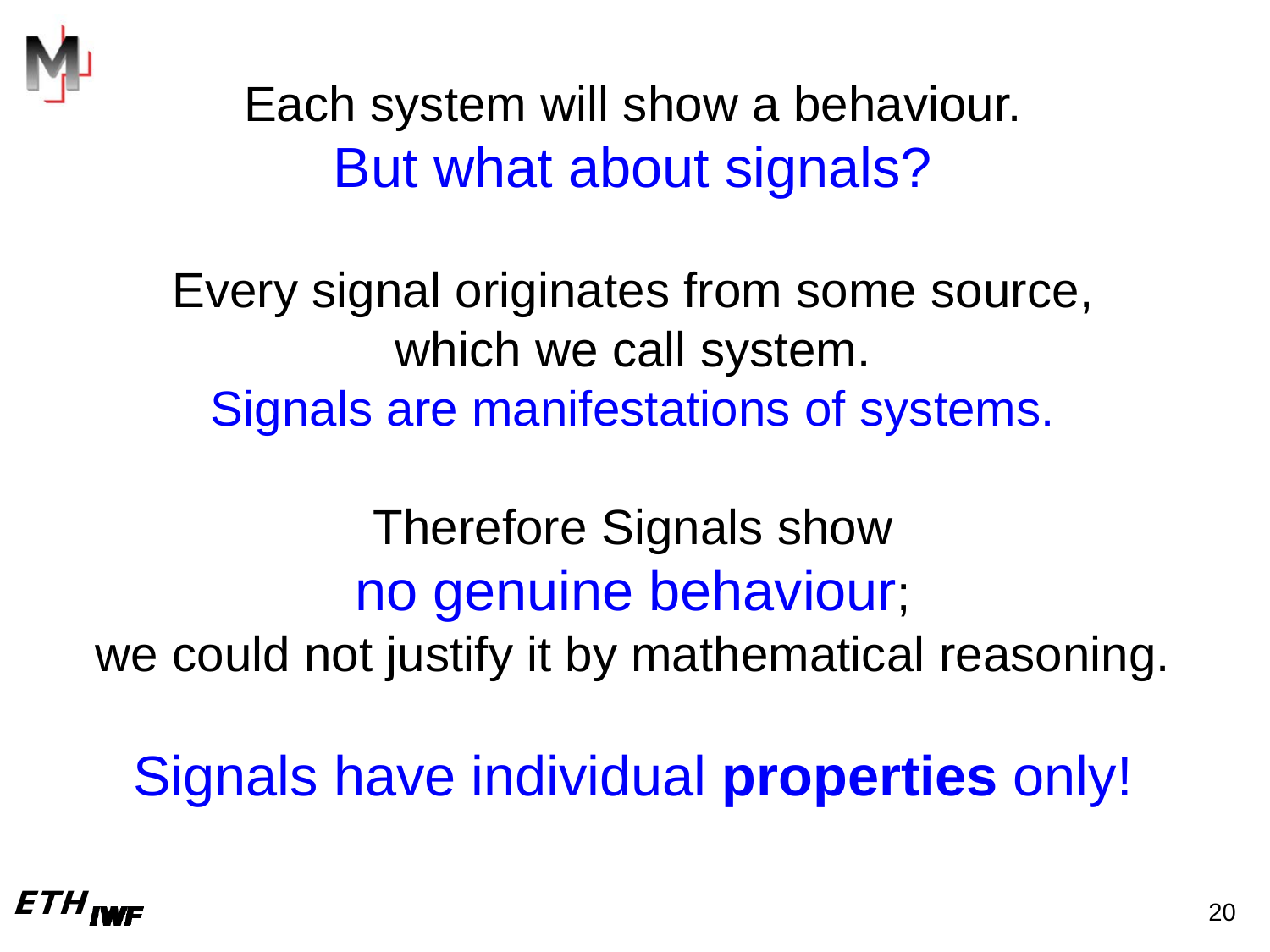

Differential equations of first and higher order are assembled in a set of

(N) coupled homogeneous differential equations of first order,

by taking the respective derivative terms of the equations as new signals  $x_n(t)$ , which we call state signals and which we unite in the state signal vector **x**(t):

**State Space Description**

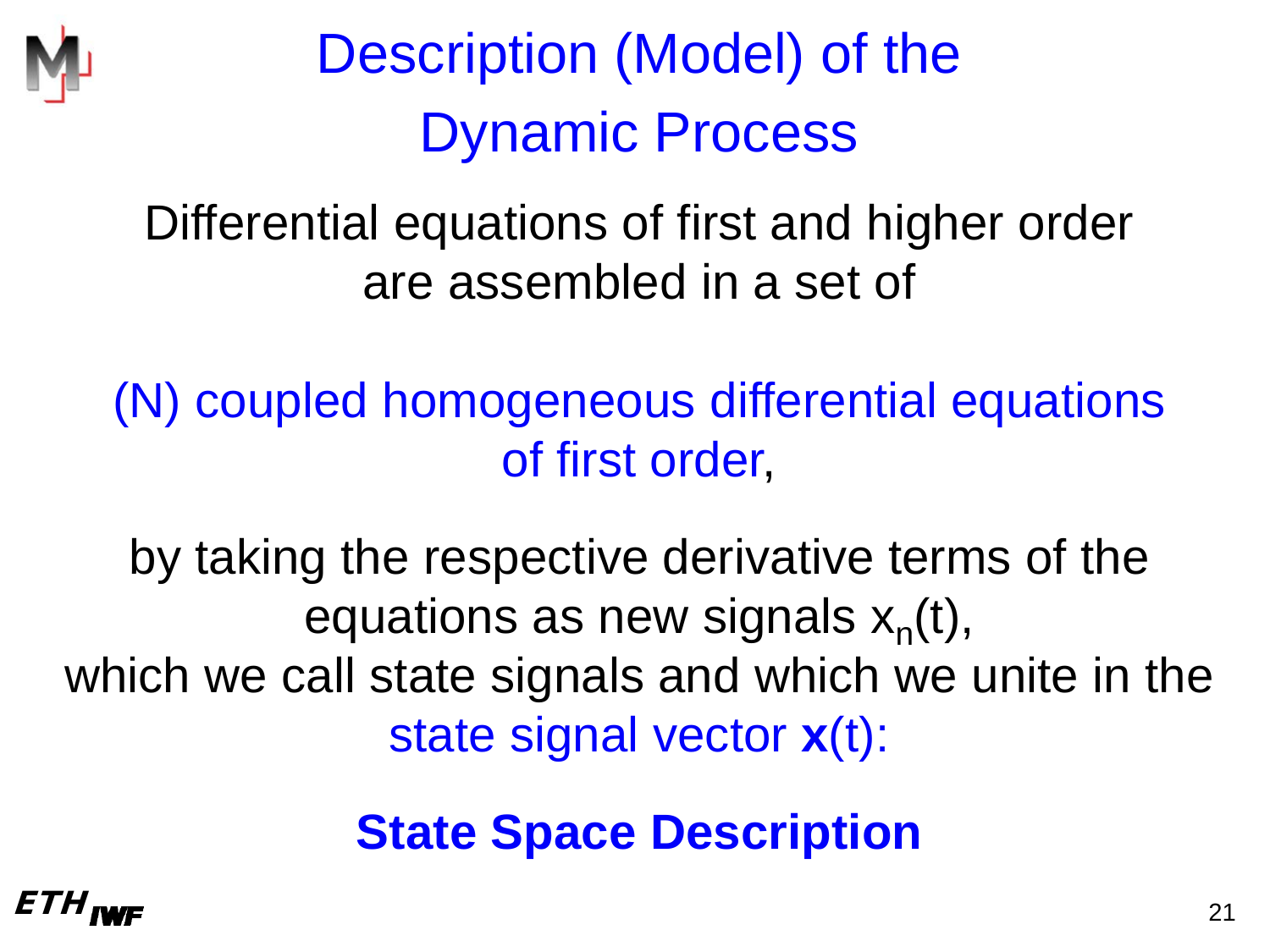

The *kernel* of a nonlinear, dynamic system relates state signals and their derivatives:  $\dot{\mathbf{x}}(t) = \mathbf{f}\{\mathbf{x}(t)\}\$ 

This intrinsic model of a dynamic process describes the **dynamic** *properties.*

(Whether the individual state signals  $x_n(t)$  are of real or physical significance, is irrelevant.)

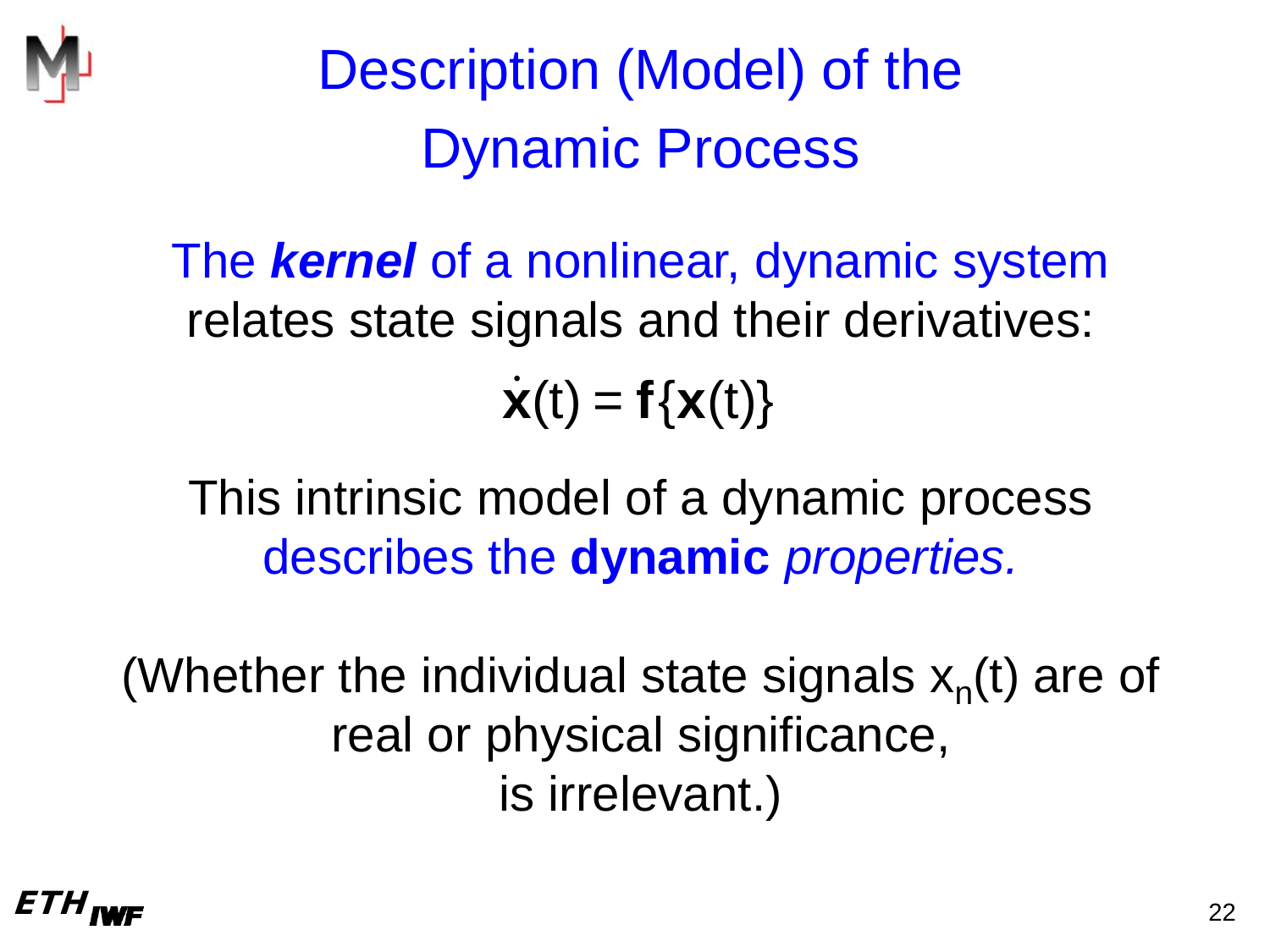

#### An important Property of a Dynamic System is it´s **«Stability»**

It is determined exclusively by this kernel of the dynamic system.

 $\dot{\mathbf{x}}(t) = \mathbf{f}\{\mathbf{x}(t)\}$ 

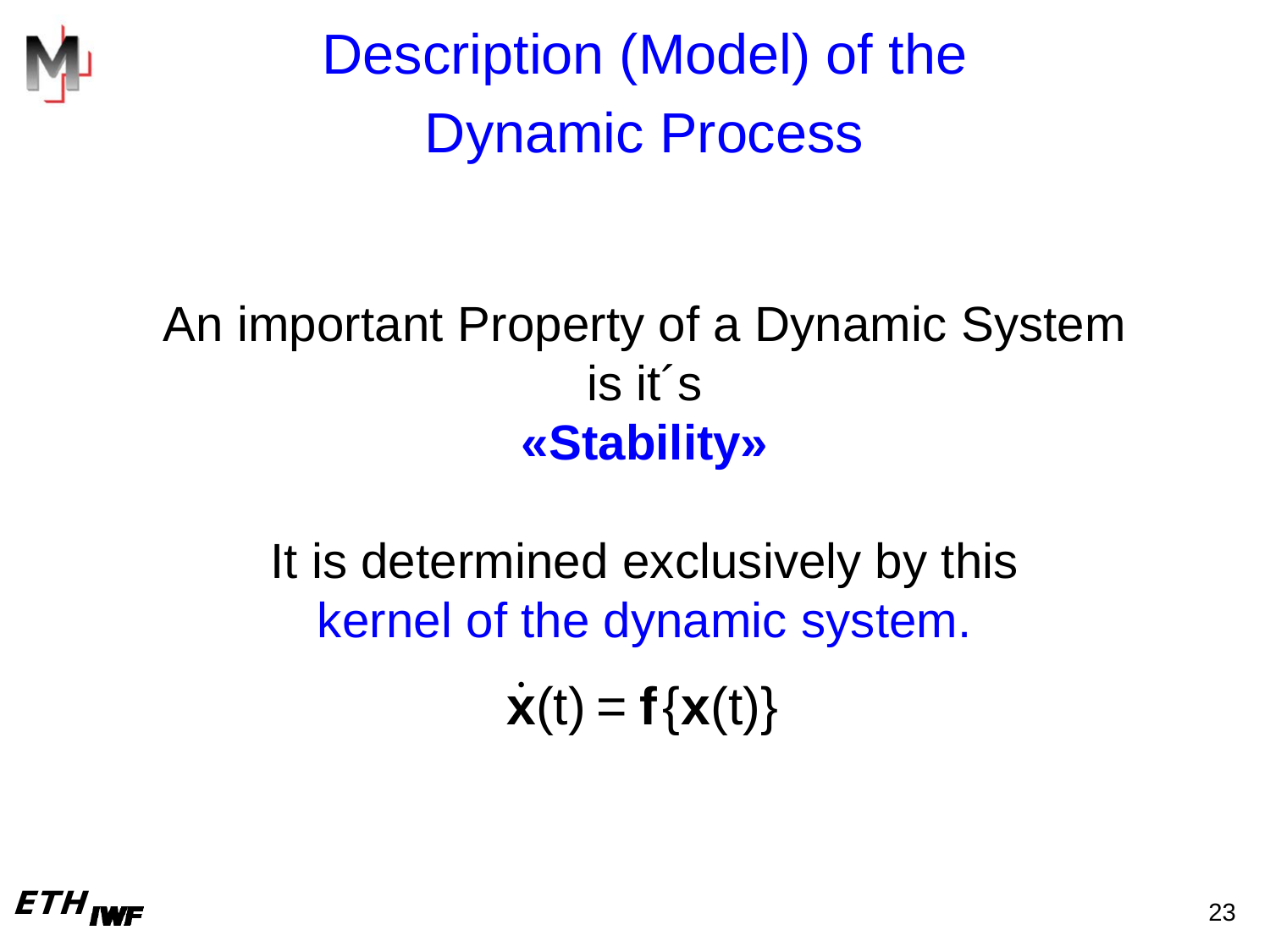

**Instability and Drift**

## Are **Instability** and **Drift Synonyms?**

#### **Not at all!**

A system may be stable and it´s output signal may nevertheless drift.

 $ETH_{I\text{WF}}$  and  $T_{24}$ Again, there exists no quantitative definition or mathematical formalism for an "instable signal"!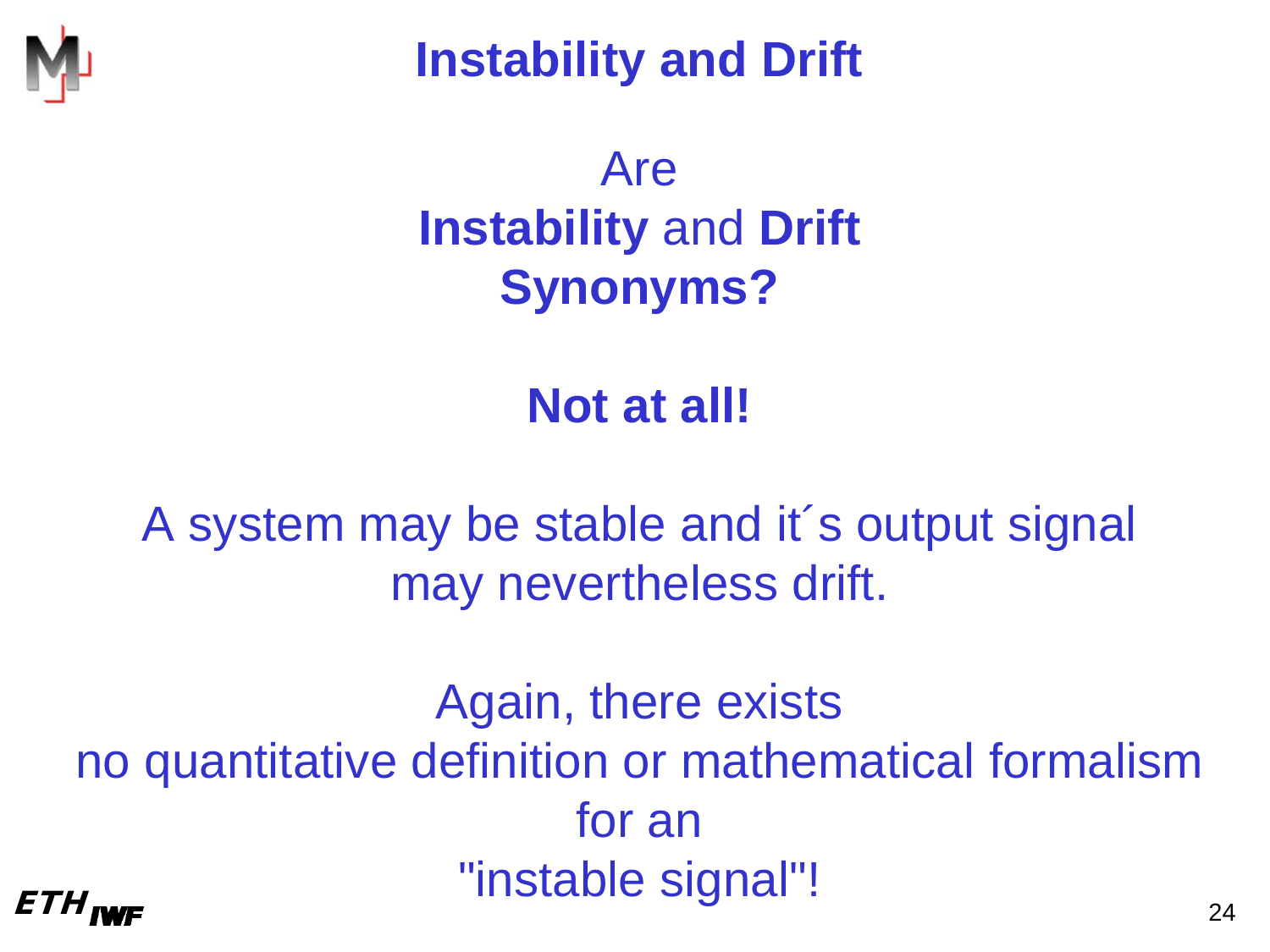

# *Citation 1* **Instability Concerning a System**

"A process is said to be **stable**, when all of the response parameters that we use to measure the process have both constant means and constant variances over time, and also have a constant distribution."

Obviously, not stability is meant here, but stationarity.

 $ETH_{\text{INF}}$  25 NIST: Engineering Statistics Handbook http://www.itl.nist.gov/div898/handbook/ppc/section4/ppc45.htm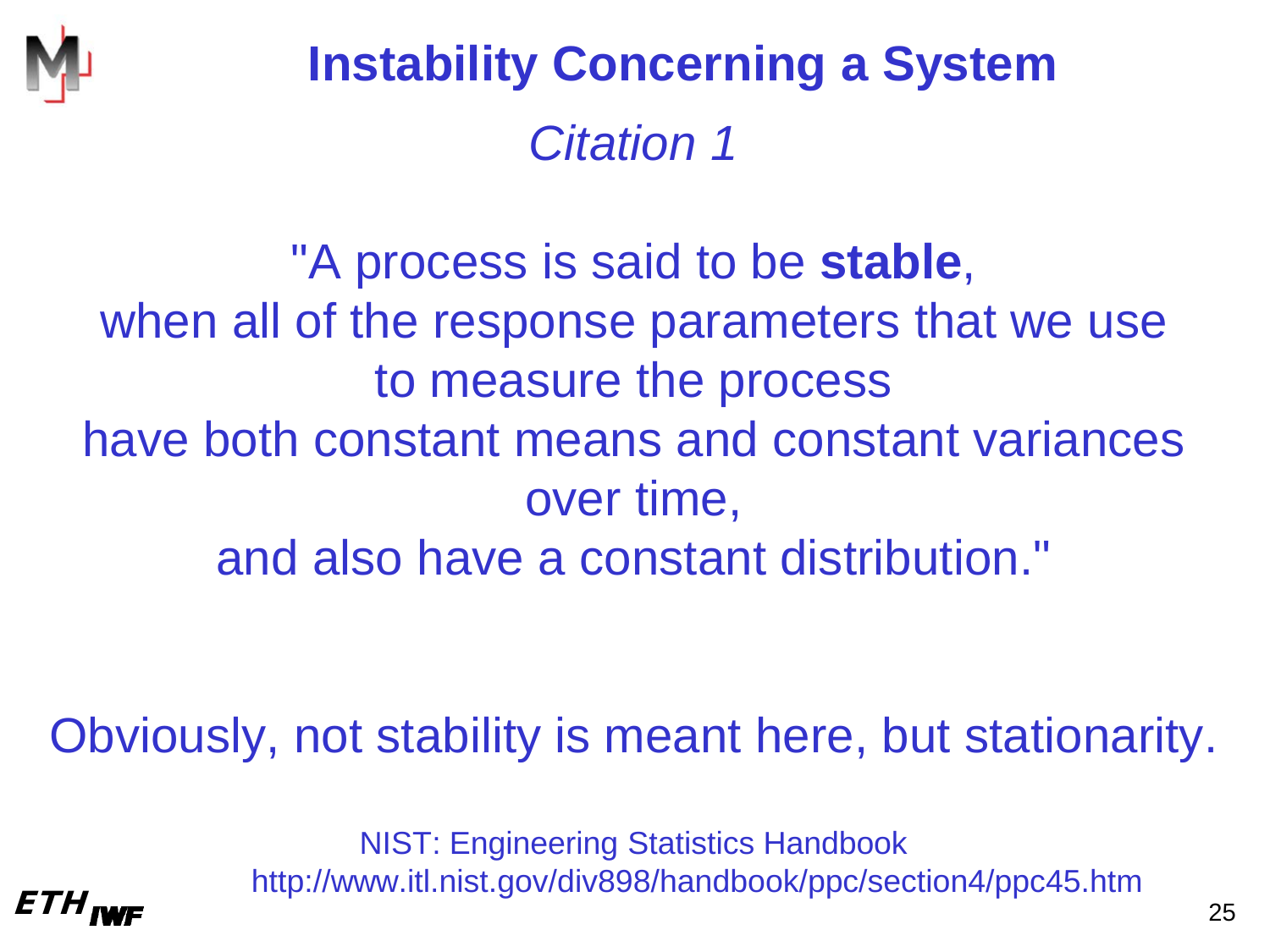

# *Citation 2* **Instability Concerning a System**

#### "**Stability** of a measuring instrument:

property of a measuring instrument, whereby its metrological properties remain constant in time"

Obviously, not stability is meant here, but stationarity.

International Vocabulary of Metrology (VIM); Definition 4.19

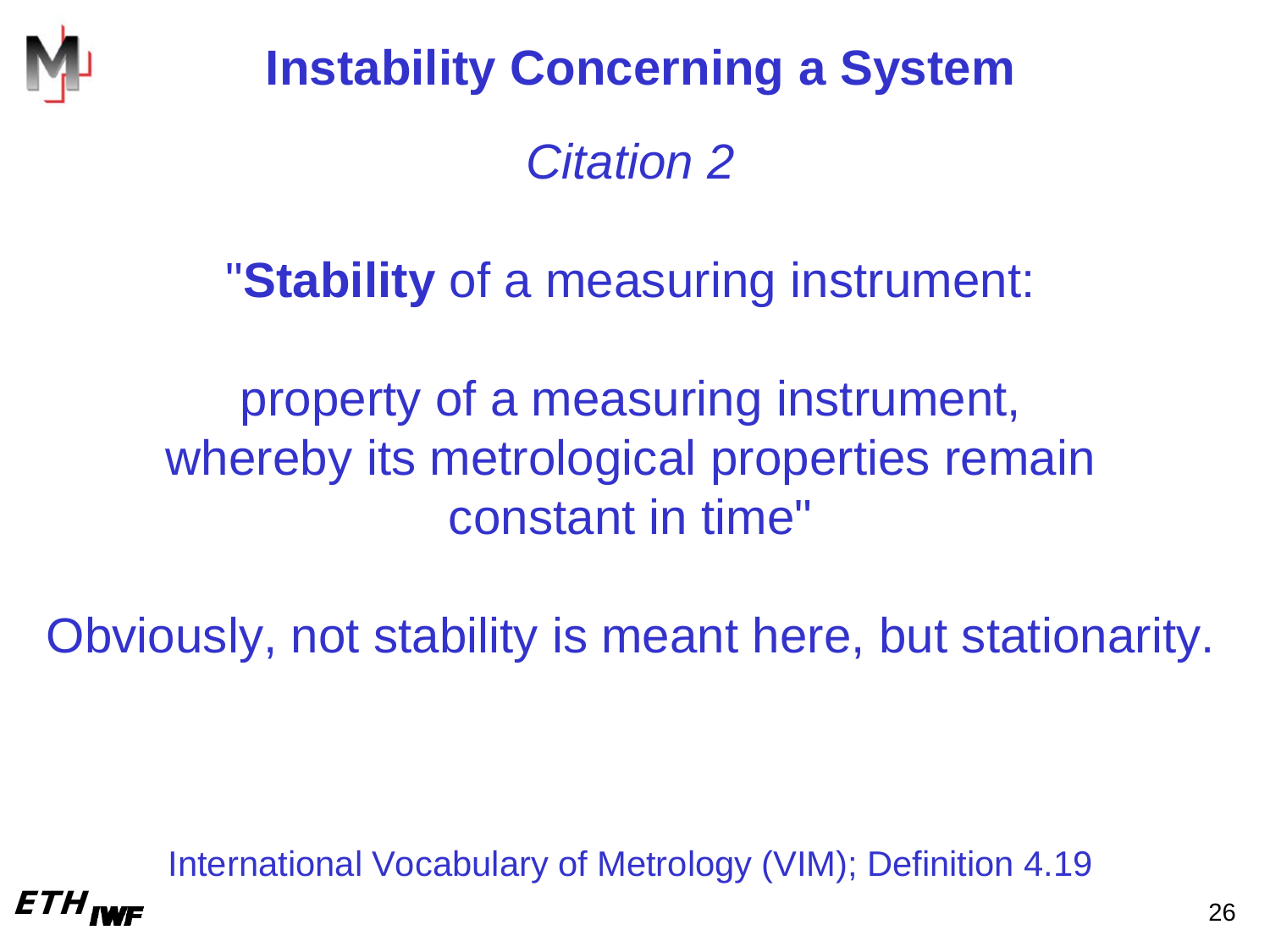

Description (Model) of the kernel of the dynamic process  $\dot{\mathbf{x}}(t) = \mathbf{f}\{\mathbf{x}(t)\}\$ 

Extension: If we want to describe relations between signals and systems, we expand the kernel in the **input-state-output model**  $\dot{\mathbf{x}}(t) = \mathbf{f}\{\mathbf{x}(t), \mathbf{u}(t),t\}$  $\mathbf{y}(t) = \mathbf{g}\{\mathbf{x}(t), \mathbf{u}(t),t\}$ 

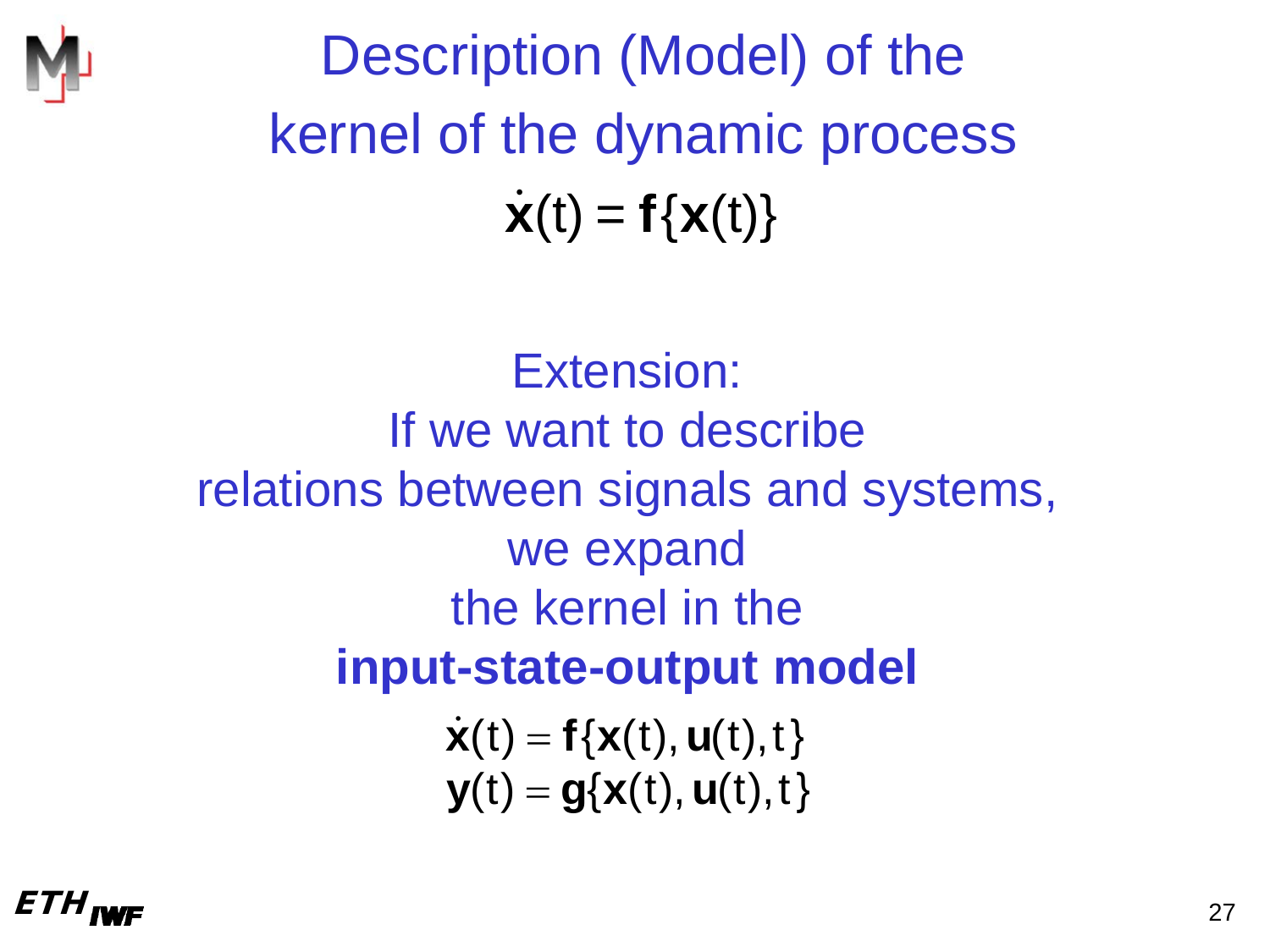

Simplifications deliver the popular standard description of the linear, time invariant (LTI) dynamic process of (N)<sup>th</sup> order:  $\dot{\mathbf{x}}(t) = \mathbf{A}\mathbf{x}(t) + \mathbf{B}\mathbf{u}(t)$ 



**A B**

 $=\begin{bmatrix} \textbf{C} & \textbf{D} \end{bmatrix}$ 

 $\textbf{P} = \left| \begin{array}{c} \textbf{C} \end{array} \right| \textbf{D}$ 



with the partitioned, time invariant (constant) parameter matrix **P**

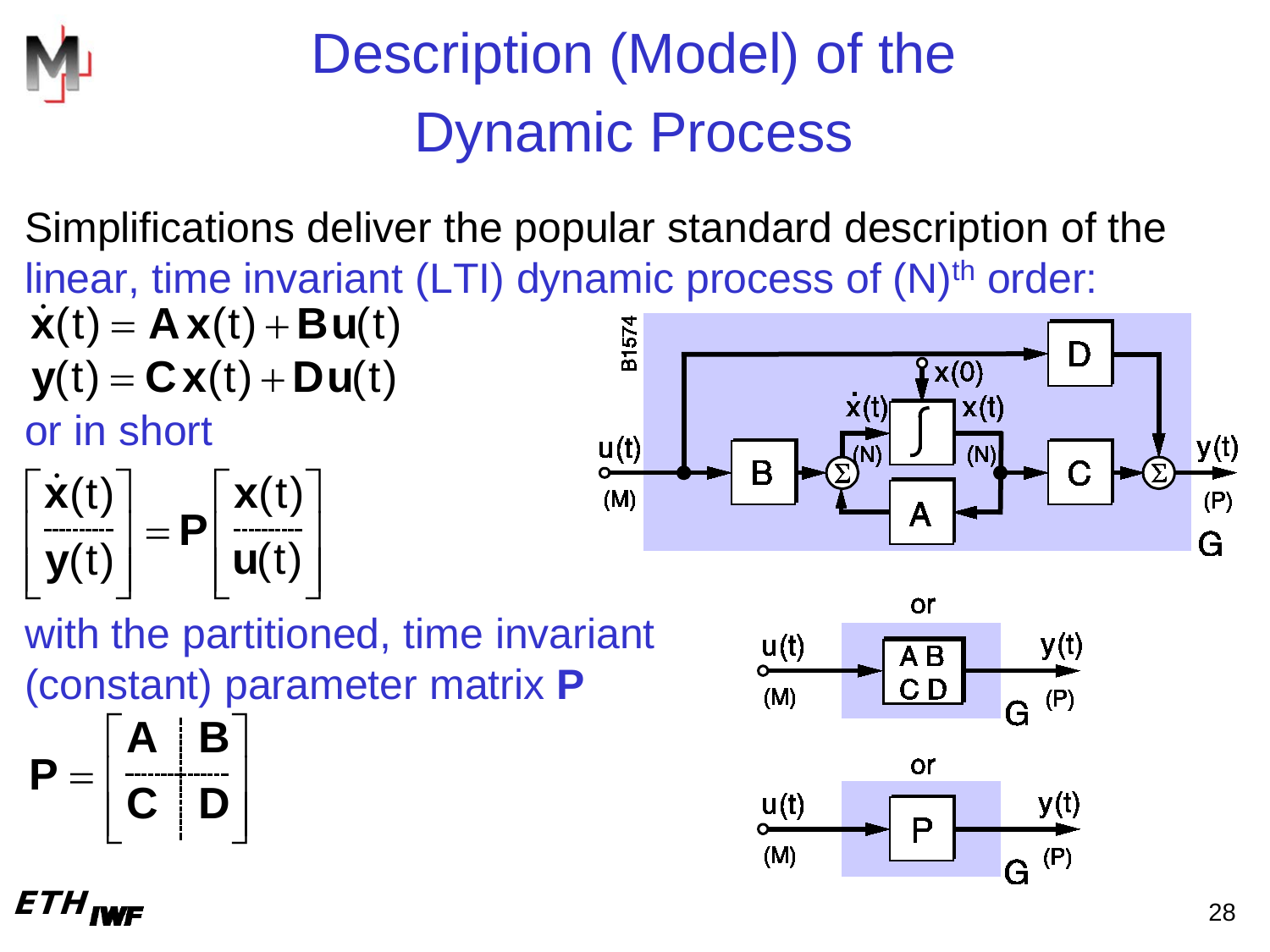# Behaviour of the Dynamic Process

#### The general analytical / numerical solution of a linear, time invariant (LTI) dynamic system delivers the **behaviour**

in form of the output signal vector

$$
\boldsymbol{y}(t) = \boldsymbol{C} e^{\boldsymbol{A}(t)} \boldsymbol{x}(0) + \boldsymbol{C} \int_0^t e^{\boldsymbol{A}(t-\tau)} \boldsymbol{B} \boldsymbol{u}(\tau) d\tau + \boldsymbol{D} \boldsymbol{u}(t)
$$

# which contains all parameter matrices **A**, **B**, **C**, **D** and the

#### **matrix exponential function**  $\Phi(t) = e^{A(t)}$ **,** called **state transition function matrix**.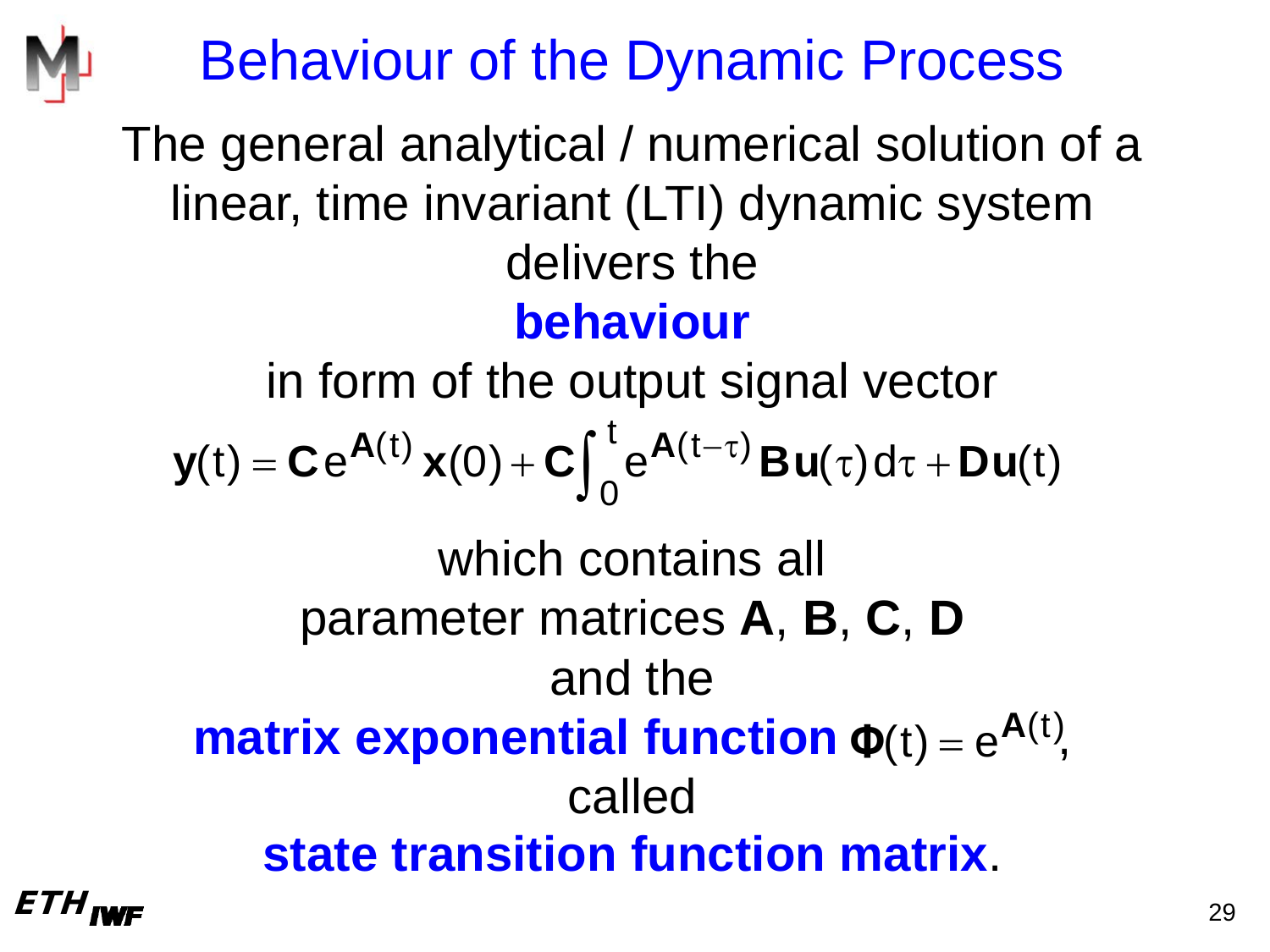# Description of the Dynamic Process

#### With time independent (constant) parameters **p** we need only the

system **transfer** description (transfer function model):  $u(t) \rightarrow v(t)$ 

With time dependent (variable) parameters **p** we additionally need the

 $ETH_{\text{INFF}}$  30 system **sensitivity** description (sensitivity function model):  $p(t) \rightarrow y(t)$ 

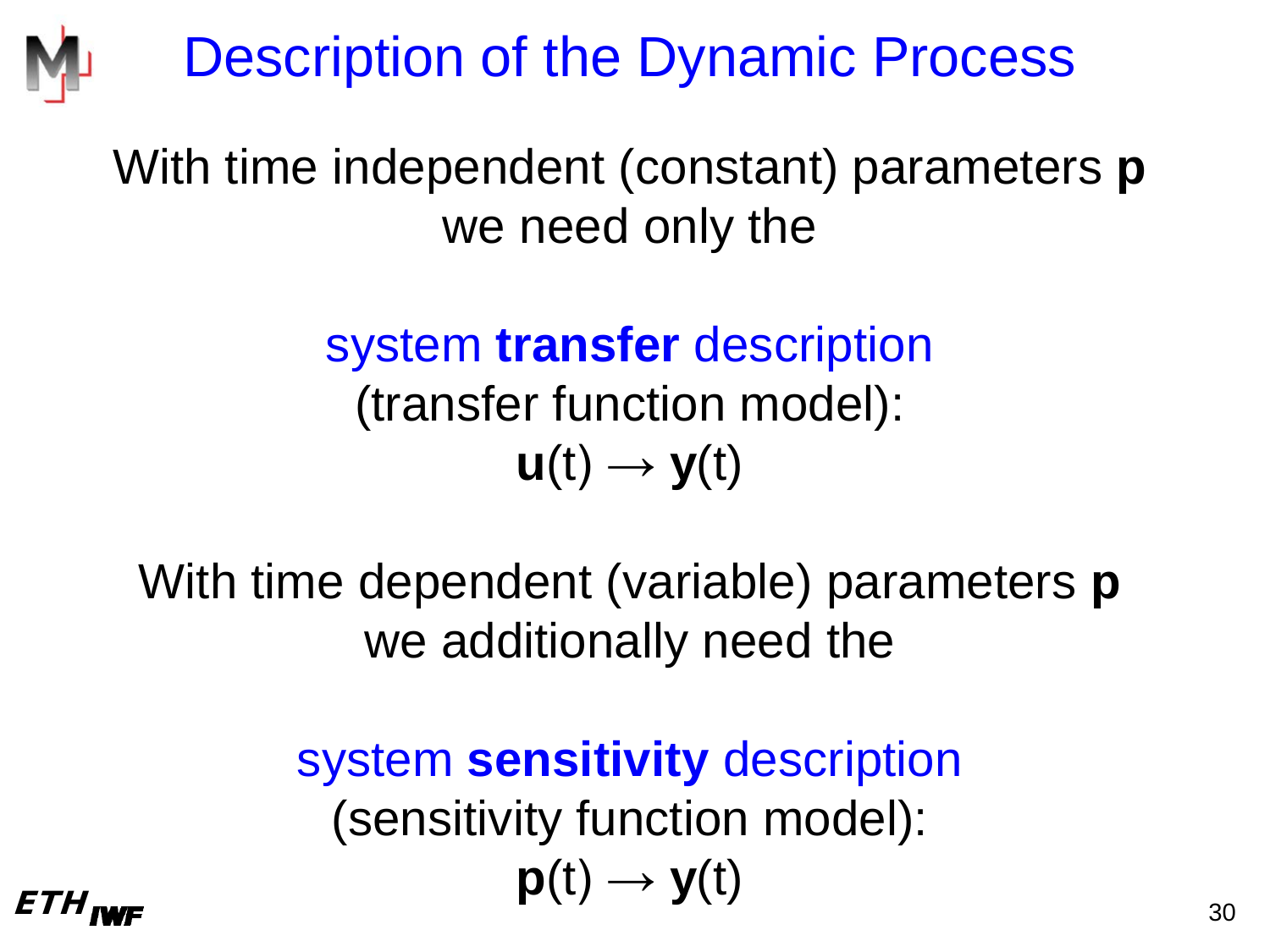

## **State of a Dynamic System**

### We say, as soon as input signals **u**(t) vary in time, a stable dynamic system evolves in time.

We say, the dynamic system is in a

**«Transient State»**.

This transient state may be **stationary** or **nonstationary**

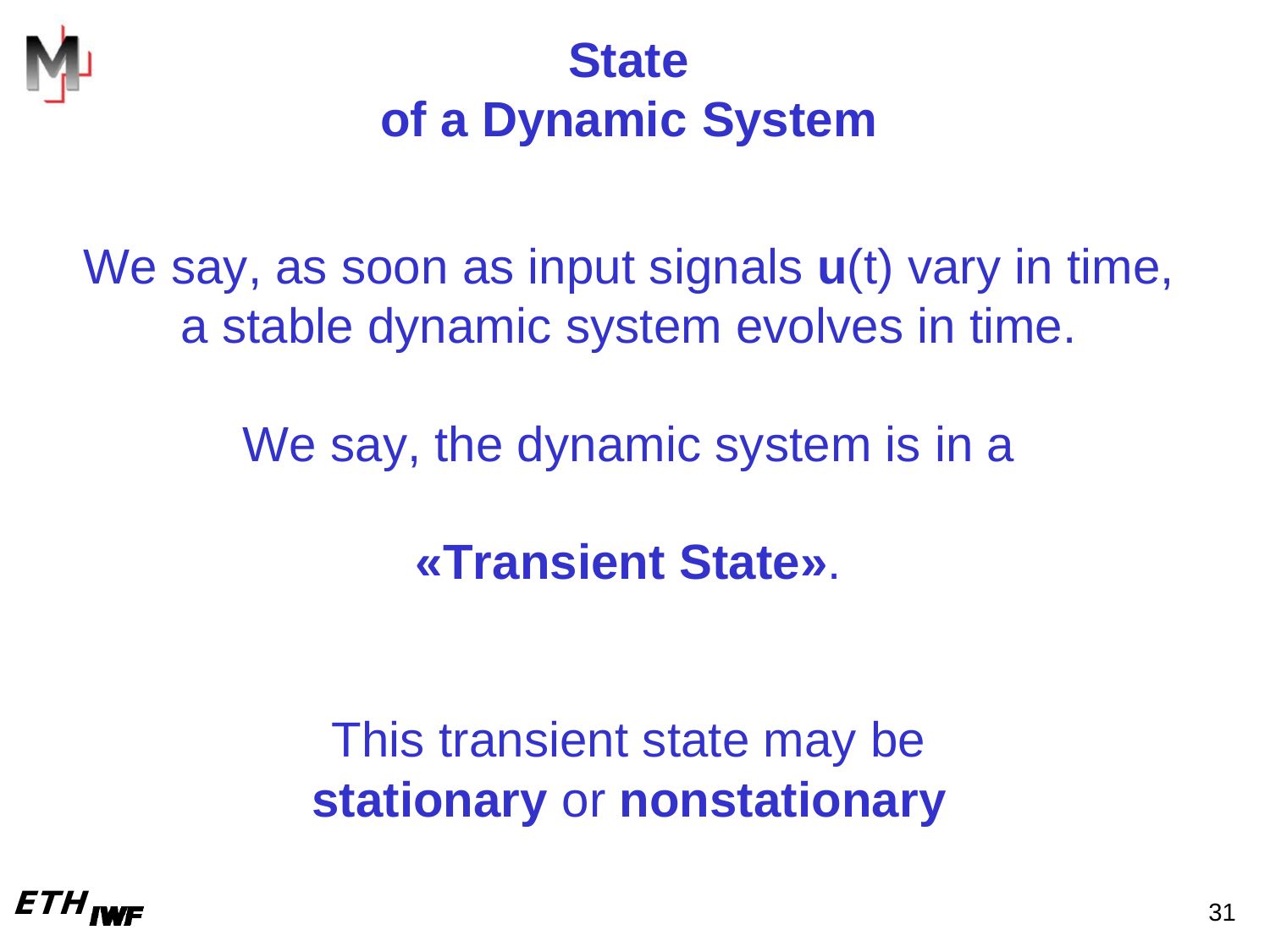

## **State of a Dynamic System**

A correct statement: A Dynamic System can be momentarily in a **Static State.**

The antonym of **«Dynamic System»** is **«Nondynamic System»** and not

**«Static System»** .

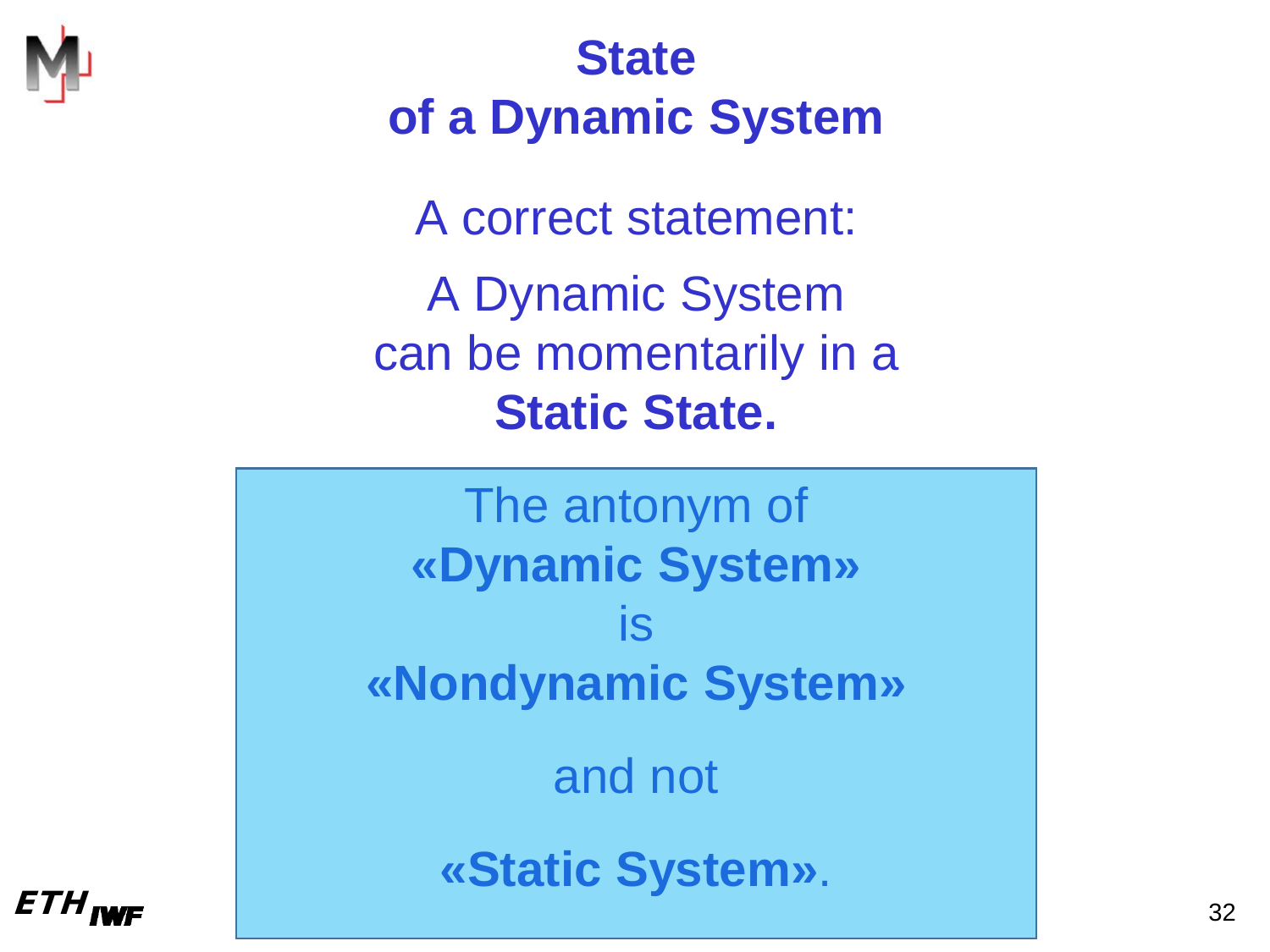

## **State of a Dynamic System**

As soon as all input signals **u**(t) are constant, all derivatives in the differential equations are zero, and the set of differential equations has degraded to a set of

algebraic and / or transcendent equations.

$$
\begin{array}{l} \dot{\mathbf{x}}(t) = \mathbf{f}\{\mathbf{x}(t); \mathbf{u}(t)\} \\ \mathbf{y}(t) = \mathbf{g}\{\mathbf{x}(t); \mathbf{u}(t)\} \end{array} \longrightarrow \longrightarrow \longrightarrow \begin{array}{l} \mathbf{0} = \mathbf{f}\{\mathbf{x}; \mathbf{u}\} \\ \mathbf{y} = \mathbf{g}\{\mathbf{x}; \mathbf{u}\}\end{array}
$$

## We say, the dynamic system is in a **«Static State»**

(steady state, equilibrium state, rest state).

 $ETH_{\text{IWF}}$  **constant**.  $^{33}$ This particular state is momentarily

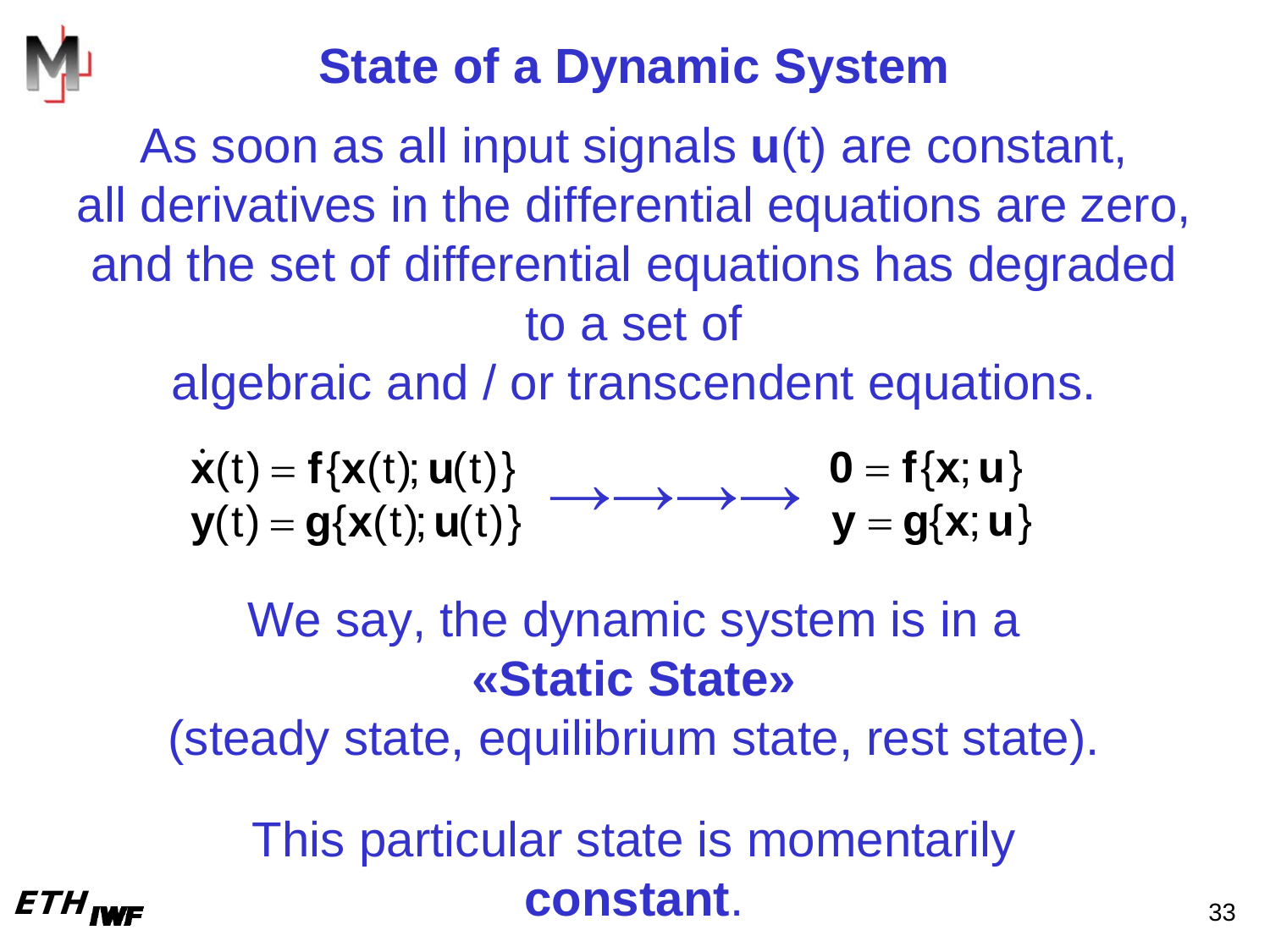

## **Dynamic Error System –** a consistent and systematic model

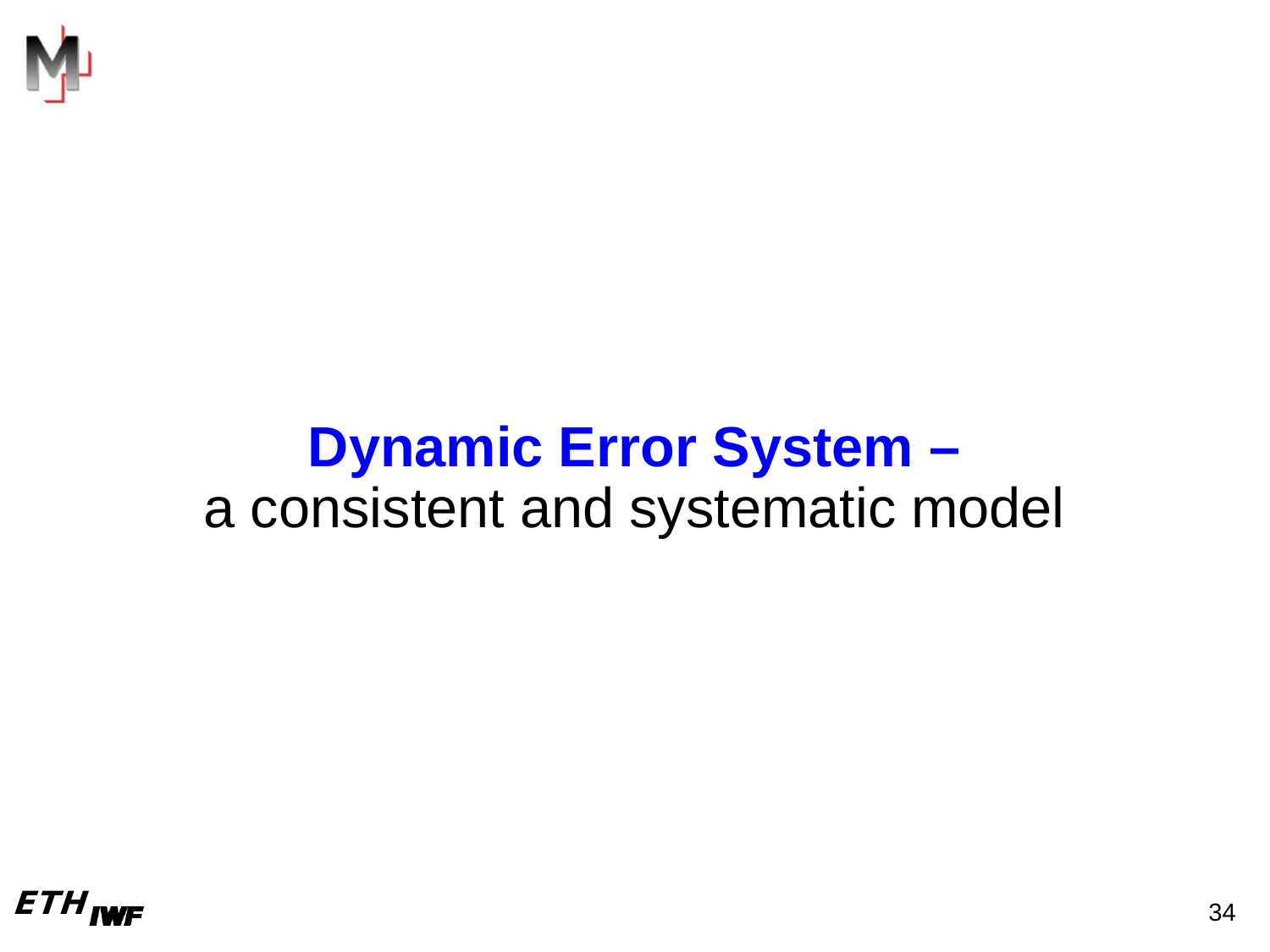

We have to admit:

#### **Every measurement procedure** is **error and uncertainty prone.**

There are

#### **measurement errors** and **measurement uncertainties.**

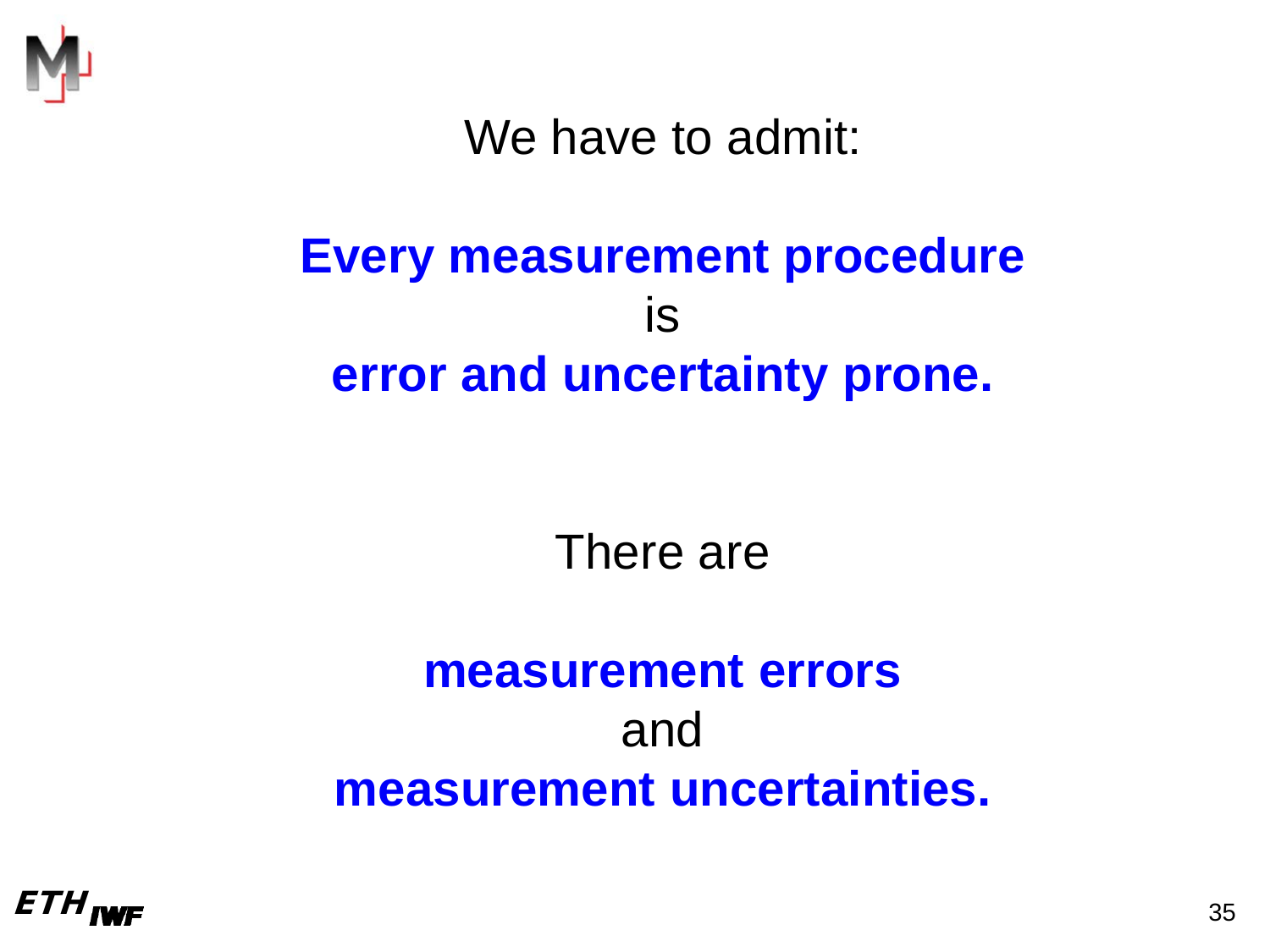

#### **Time dependent errors**

are handled as all other errors too:

#### **1.** *Error Description*

with respect to a defined ideal, *nominal system* PN

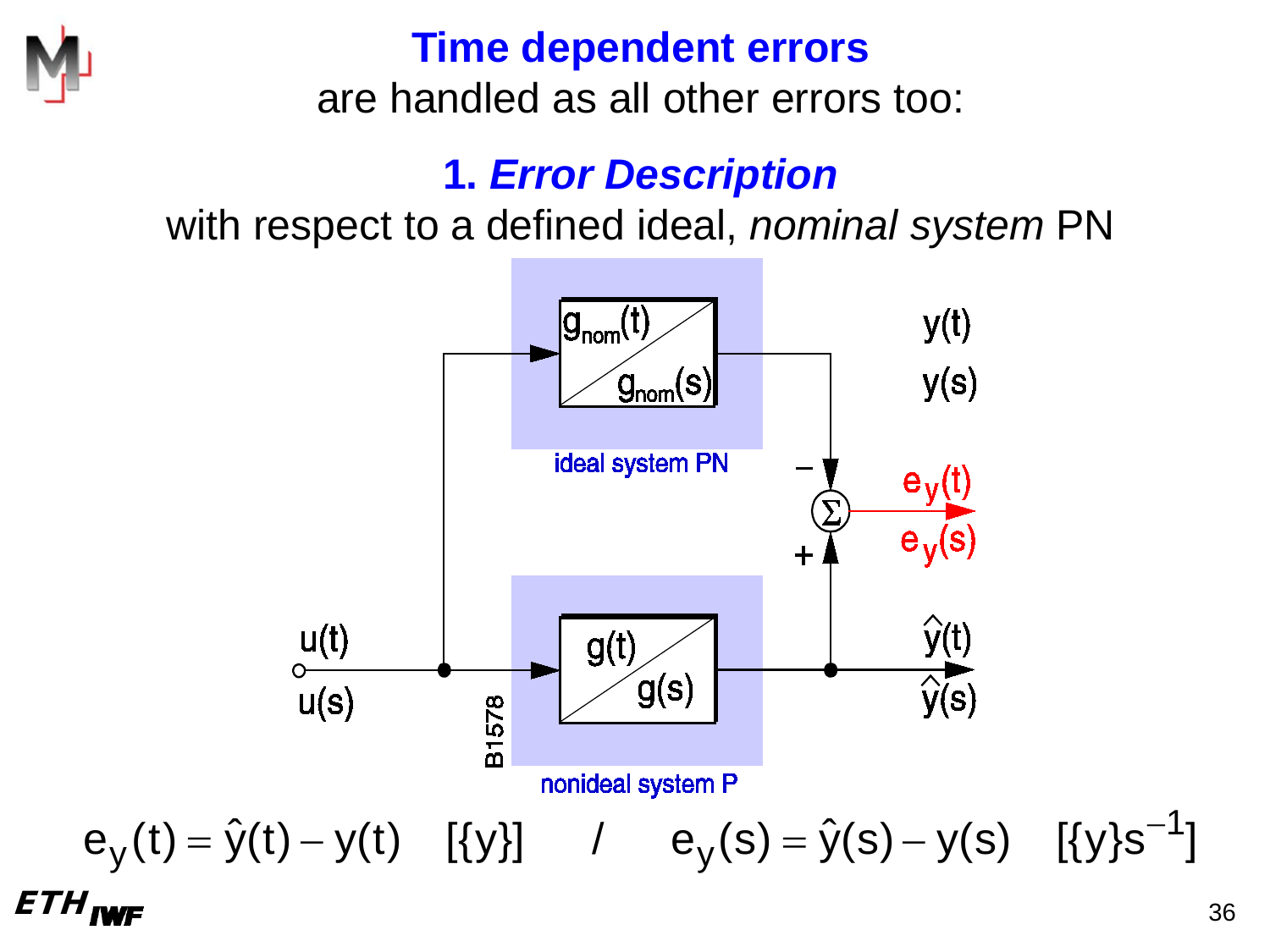

#### **2. Error System**

A nonideal system P

*consists of an ideal, nominal system PN and an error system E*

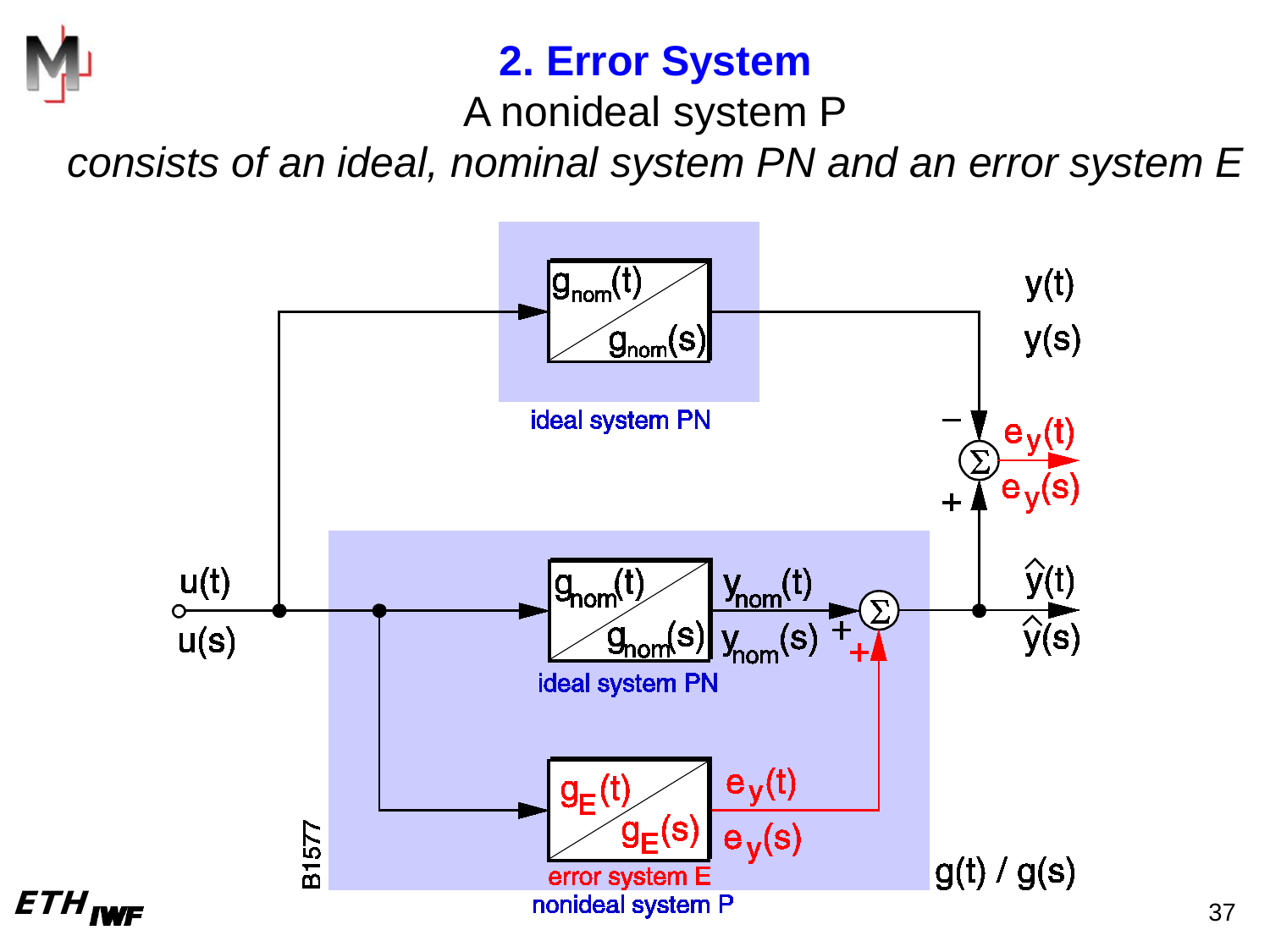

Example

#### **Description of a nonideal, dynamic system P of first order**

in the time domain

$$
T\frac{d}{dt}\hat{y}(t) + \hat{y}(t) = g_{nom} u(t) \quad [\{y\}]
$$
  
or  

$$
\hat{y}(t) = g(t) * u(t) \quad [\{y\}]
$$

in the frequency domain  
\n
$$
\hat{y}(s) = g_{\text{nom}} \frac{1}{1 + Ts} u(s)
$$
\nor  
\n
$$
\hat{y}(s) = g(s) \cdot u(s) \quad [\{y\} s^{-1}]
$$

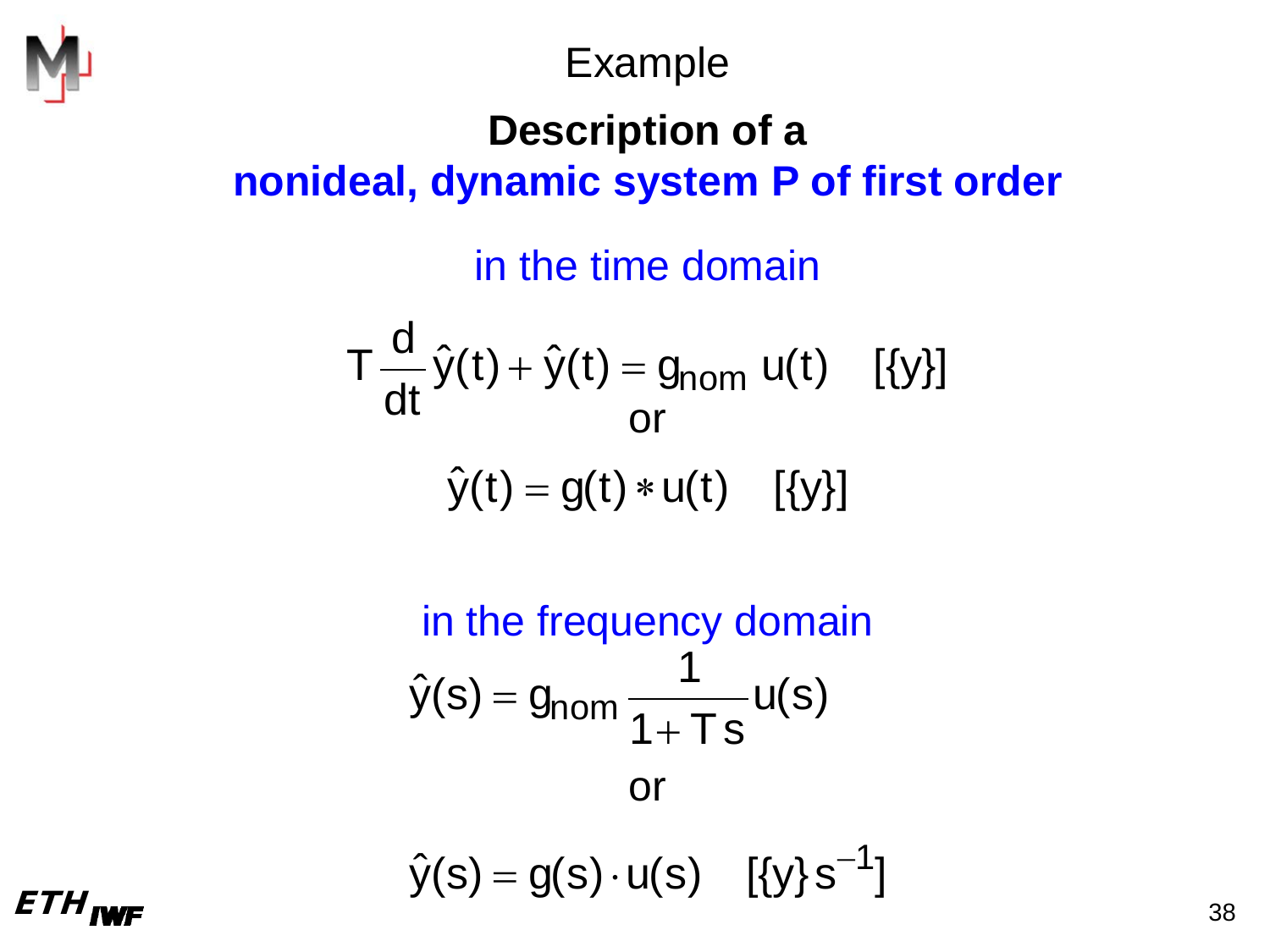

Example

#### **Description of the error system E**

of a nonideal, dynamic system P of first order

in the time domain

$$
T\frac{d}{dt}e_y(t) + e_y(t) = -g_{nom}T\frac{d}{dt}u(t) \quad [\{y\}]
$$

in the frequency domain  
\n
$$
e_y(s) = g_{\text{nom}} \frac{-Ts}{1+Ts} u(s) \quad [\{y\} s^{-1}]
$$

 $ETH_{\text{INFF}}$  39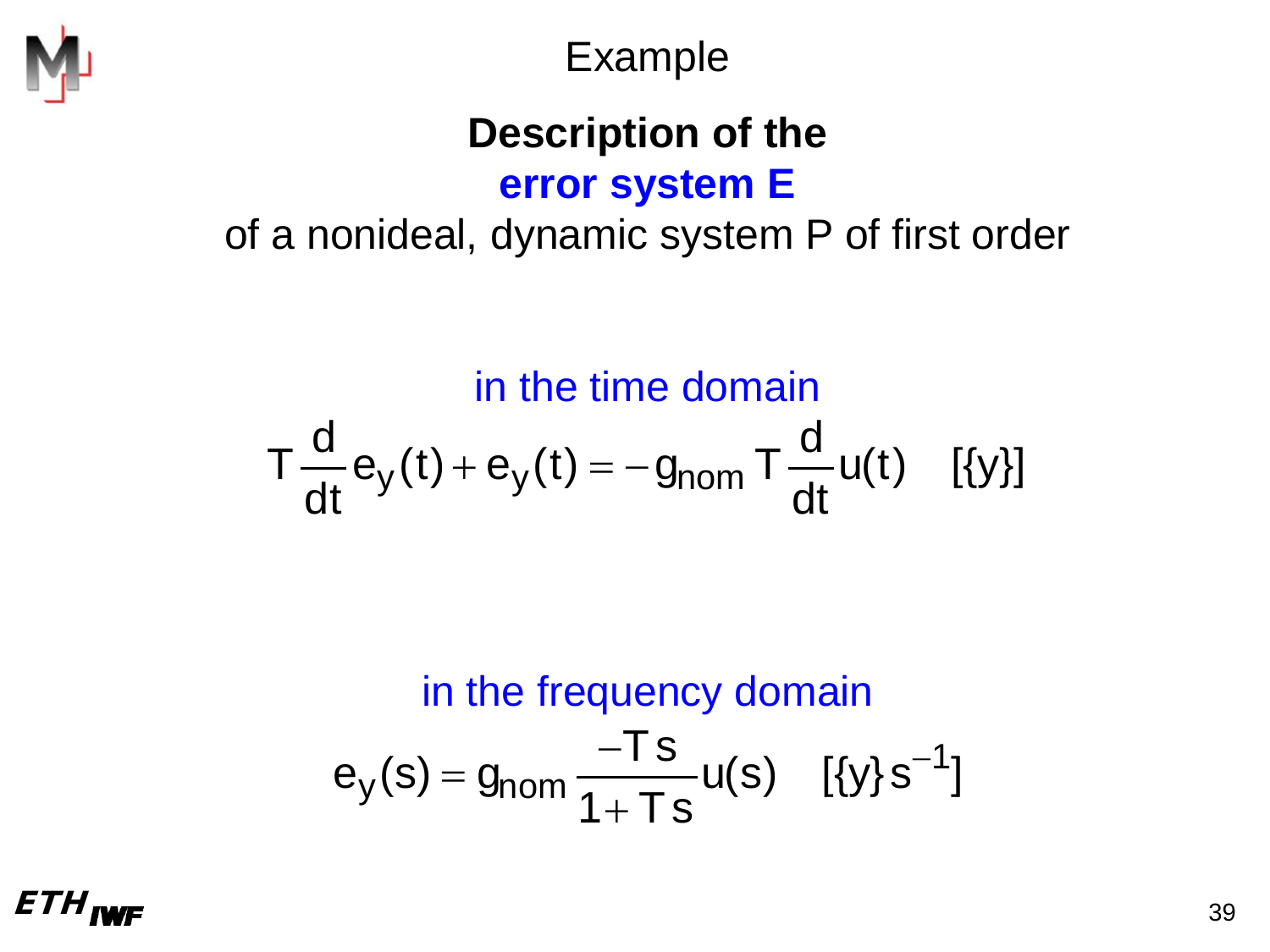

#### **3. Error Correction**

by a Reconstruction Process R (Inversion Process, Deconvolution Process, Filter Process) for a nonideal, dynamic system P of first order

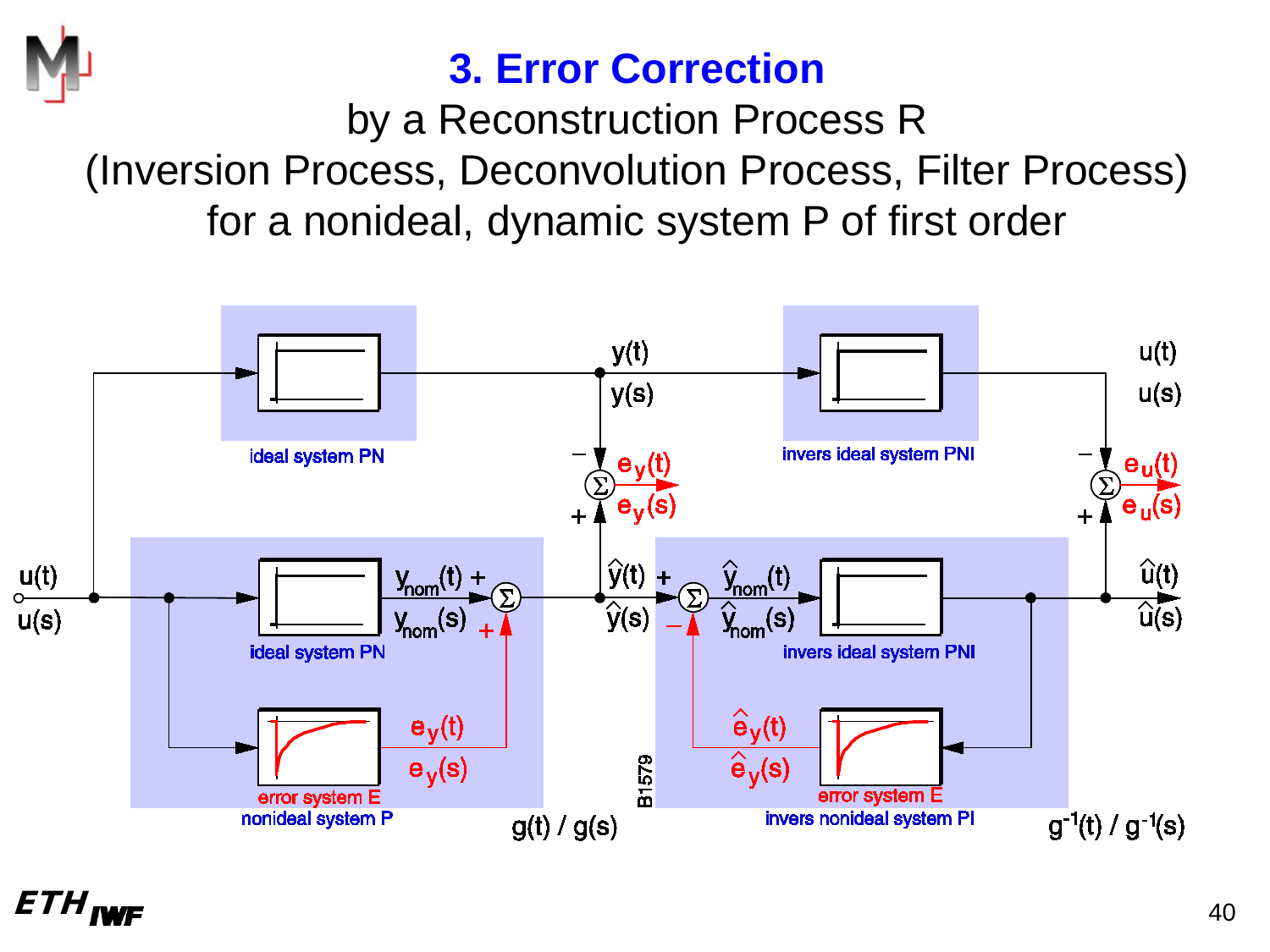

#### **3. Error Correction**

by a Reconstruction Process R (Inversion Process, Deconvolution Process, Filter Process) for a "nonideal", dynamic system P of second order in the time domain



 $ETH_{\text{JWF}}$  . The c. Elster and A. Link, AMCTM VIII, 2008 . The matrix of the state of the state of the state of the state of the state of the state of the state of the state of the state of the state of the state of the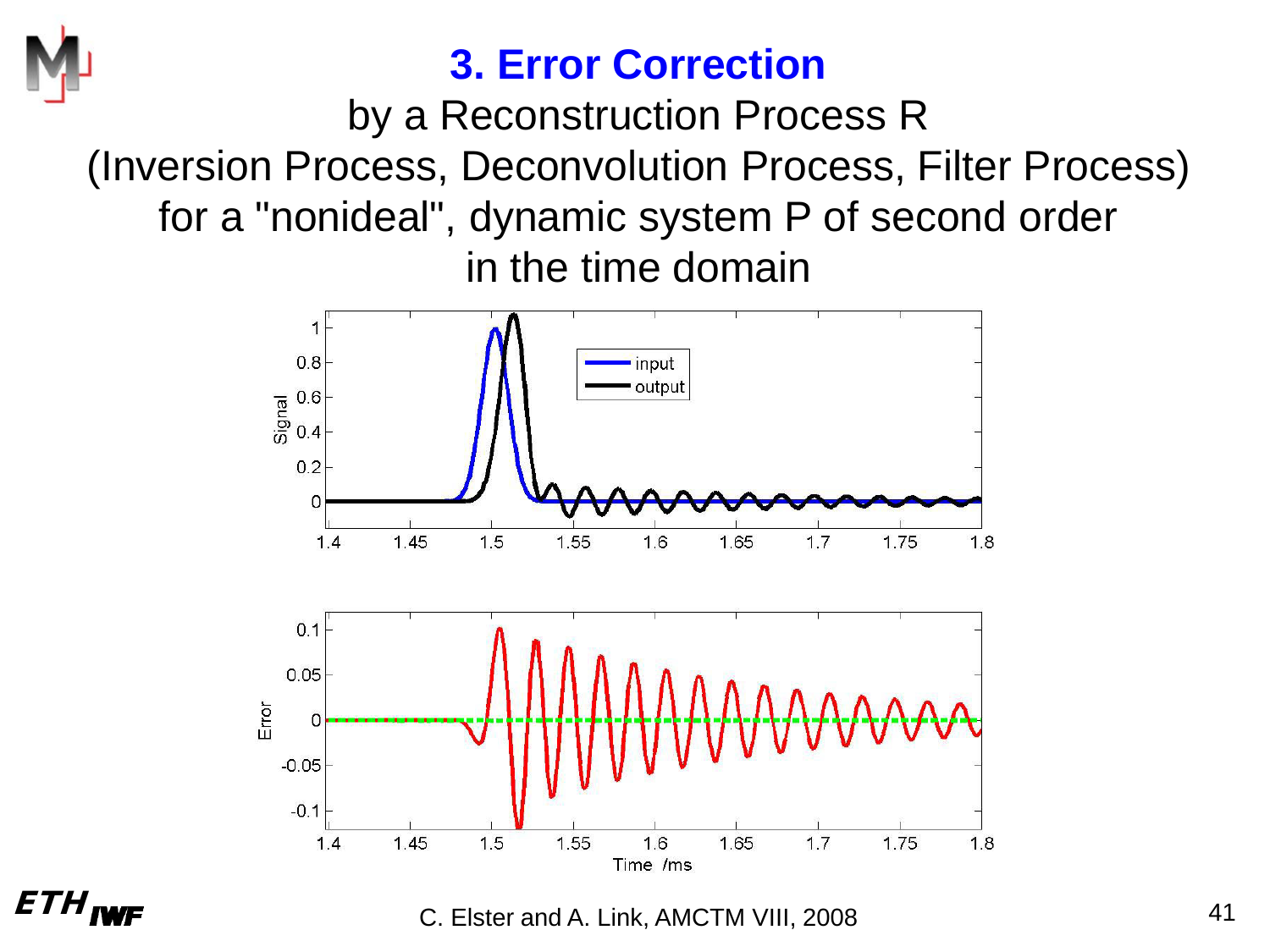

#### **3. Error Correction**

by a Reconstruction Process R (Inversion Process, Deconvolution Process, Filter Process) for a "nonideal", dynamic system P of second order in the frequency domain

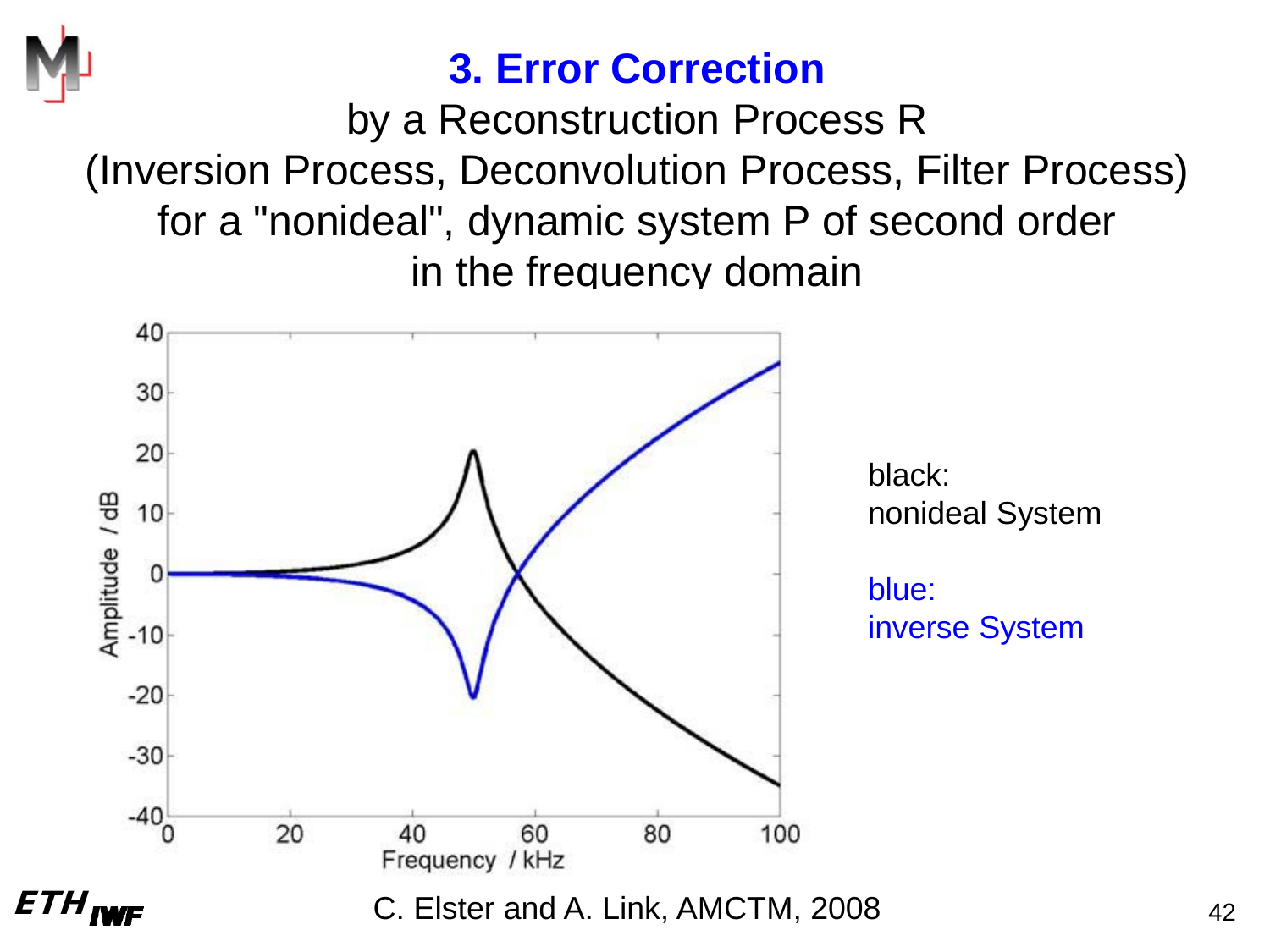

# **Reconstruction System**

## Advantage

#### No inversion of the dynamic error system E is necessary, which means, also no linearization of the nonlinear error system E!

## **Disadvantage**

The reconstruction task may be ill-posed and the reconstruction system may become unstable due to structural and parametric constellations of the feedback loop.

#### $ETH_{\text{INFF}}$  (43)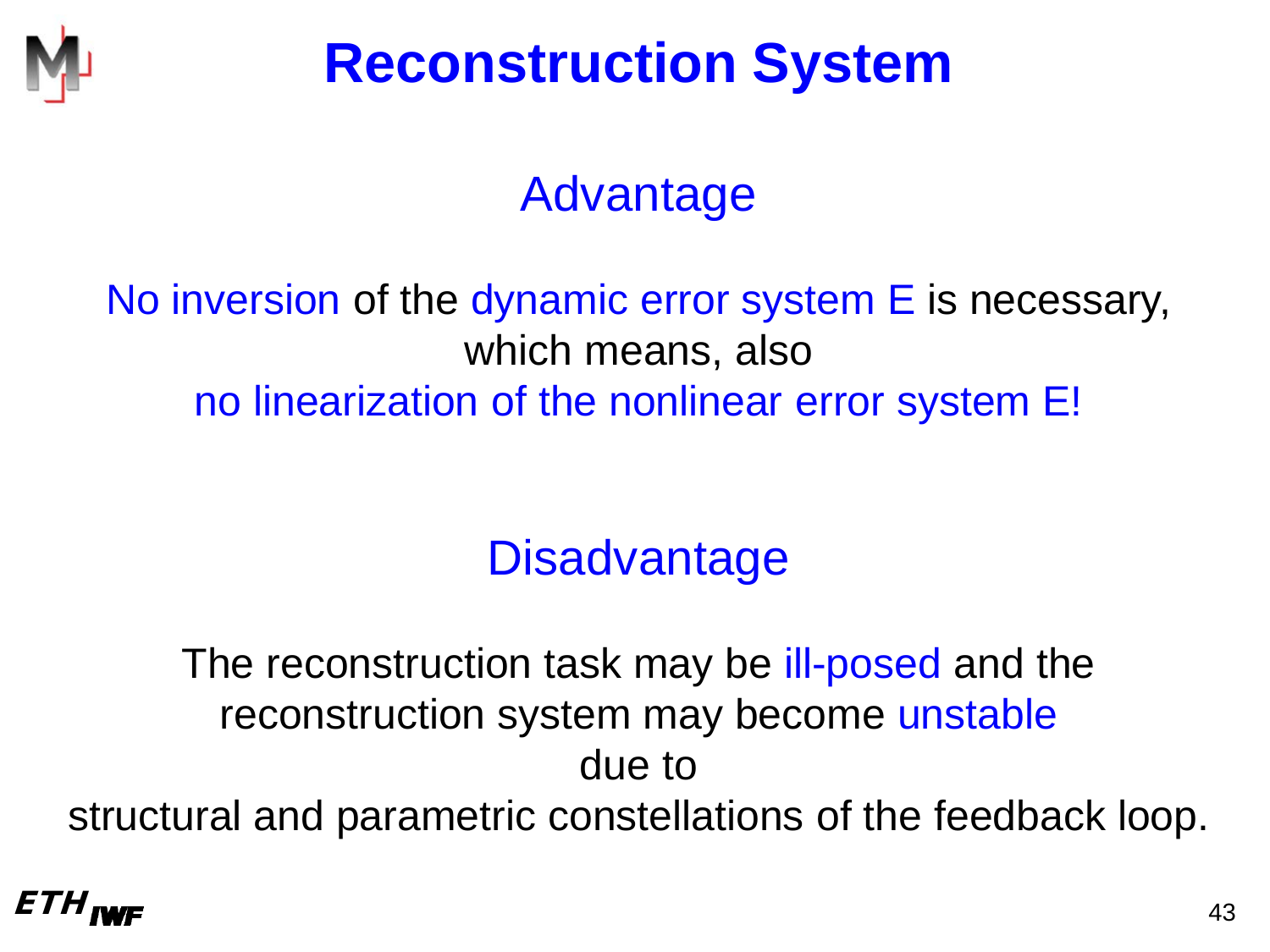

## **Uncertainties**

are,

#### like parameters and errors,

# **signals**

too, and

are treated likewise

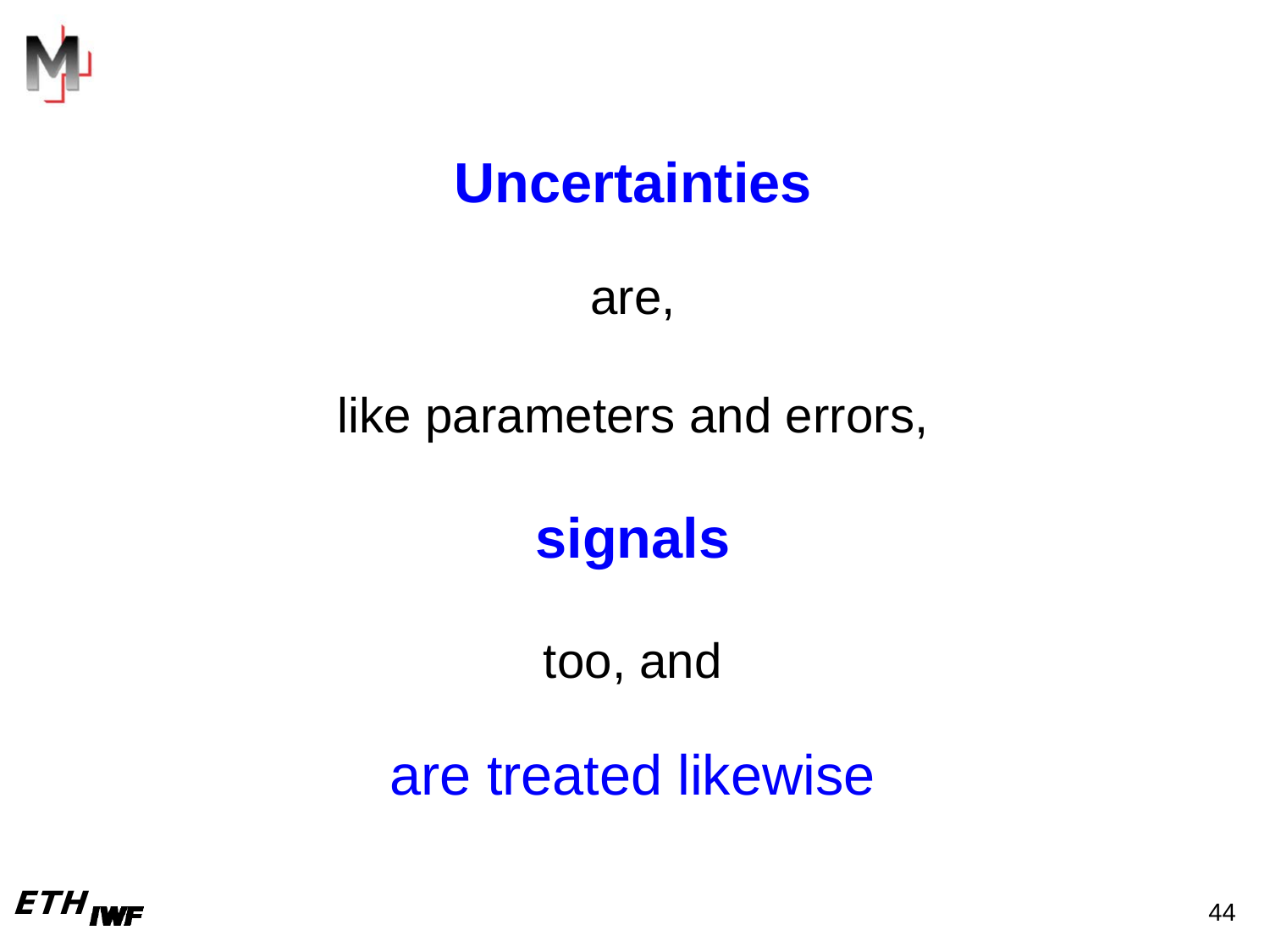

## **Terminology –** by Signal and System Theory

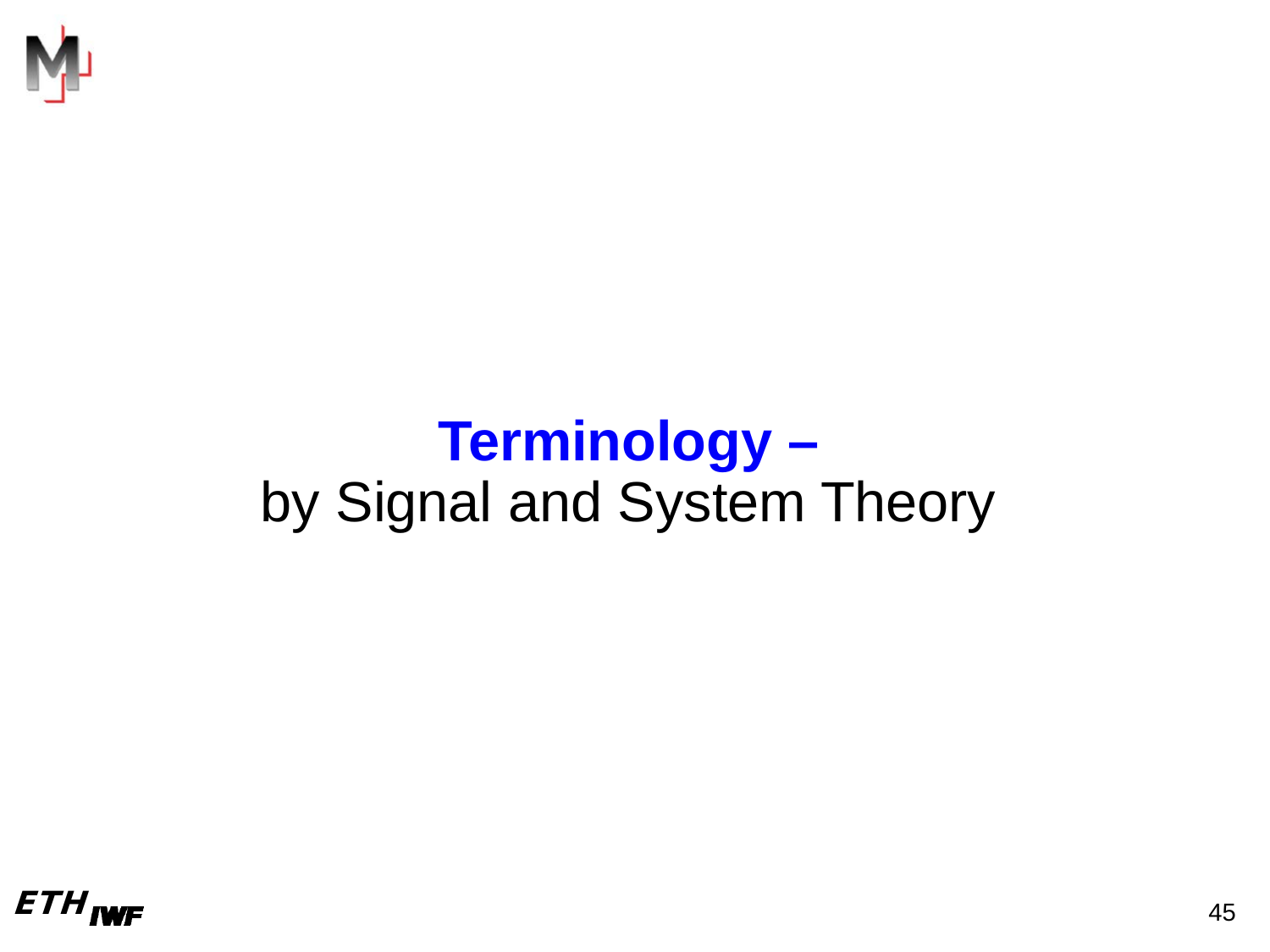

# **Terminology** by Signal and System Theory

#### Concerning Systems

(Error Systems, Uncertainty Systems)

- dynamic / nondynamic system
- dynamic system in steady state
- stable / unstable system
- linear / nonlinear system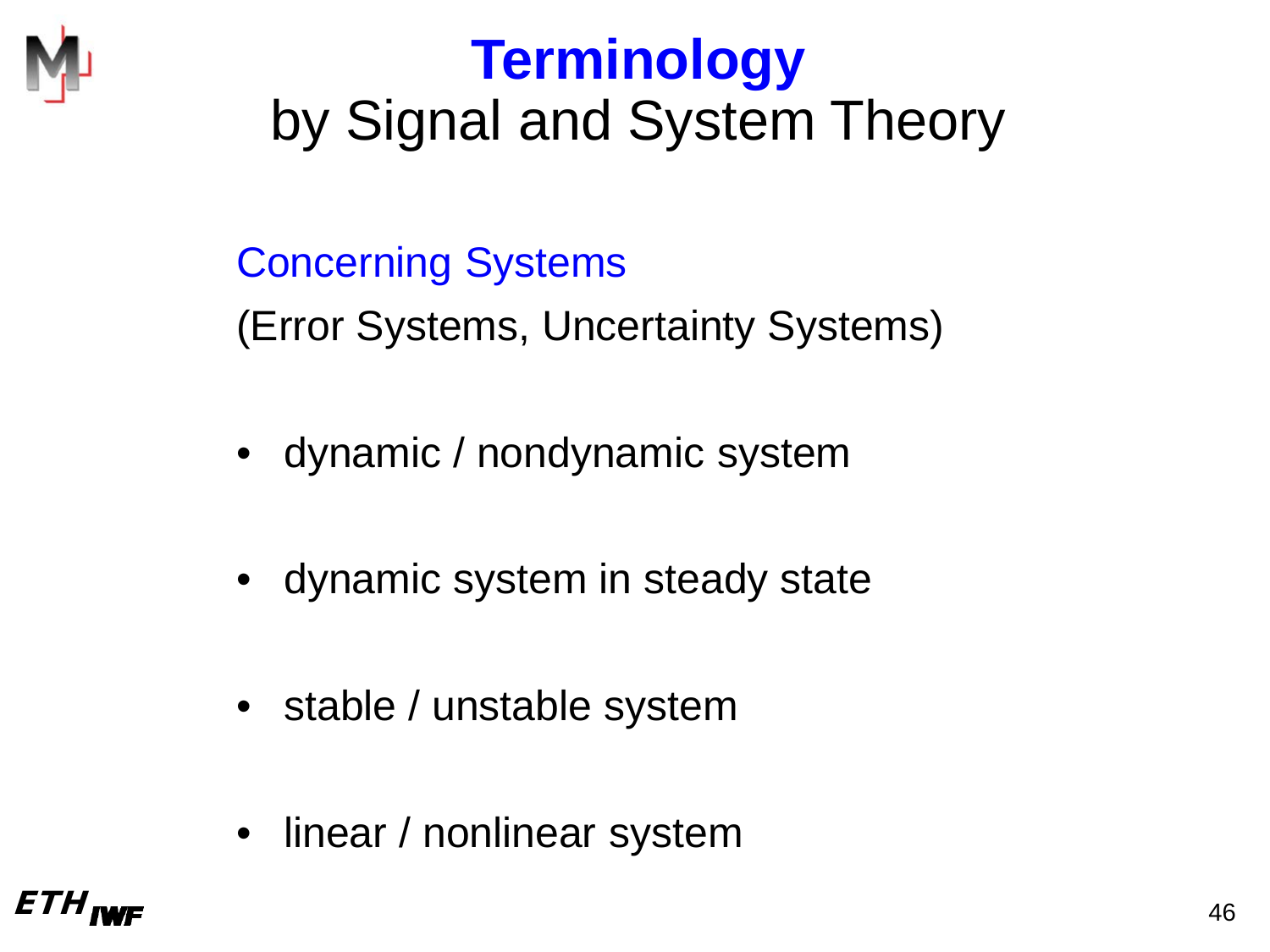

# **Terminology** by Signal and System Theory

Concerning Signals (Parameters, Errors, Uncertainties)

- time and space dependent signal
- constant / transient signal
- stationary / nonstationary signal
- deterministic / random signal
- drifting signals

 $ETH_{I\text{WIF}}$  and the contract of  $47$ With signals, combinations (superposition) of properties are normal.

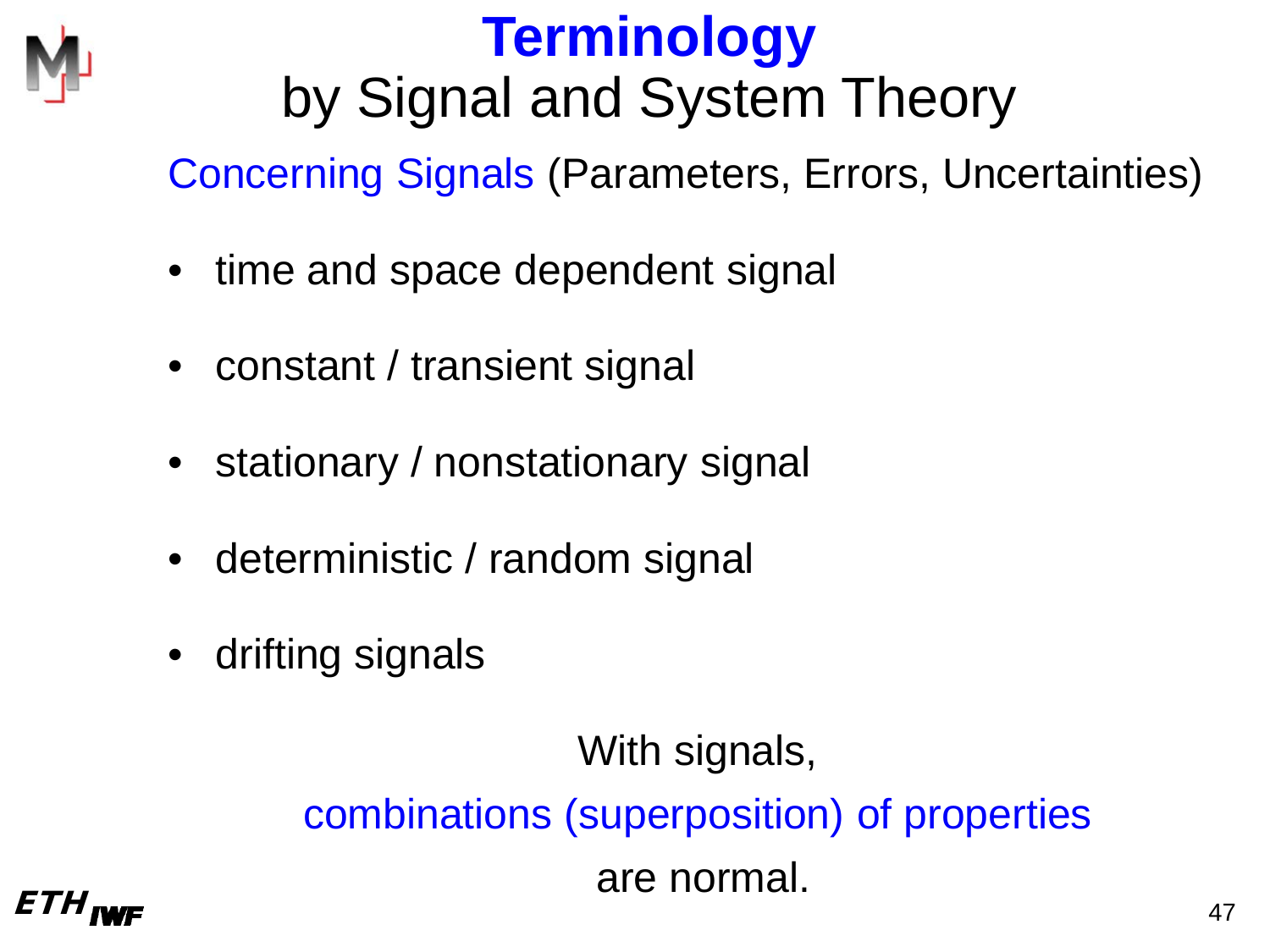#### **All measurement processes can be analysed like this.**

#### **The principle is simple, but modelling is elaborate:**

- optimal choice of model quantities

- analytic / empiric determination of structures
- experimental determination of the parameters
	- uncertain results due to several reasons

#### **Mathematical / numerical problems**

Normally, they are solvable, at least approximately.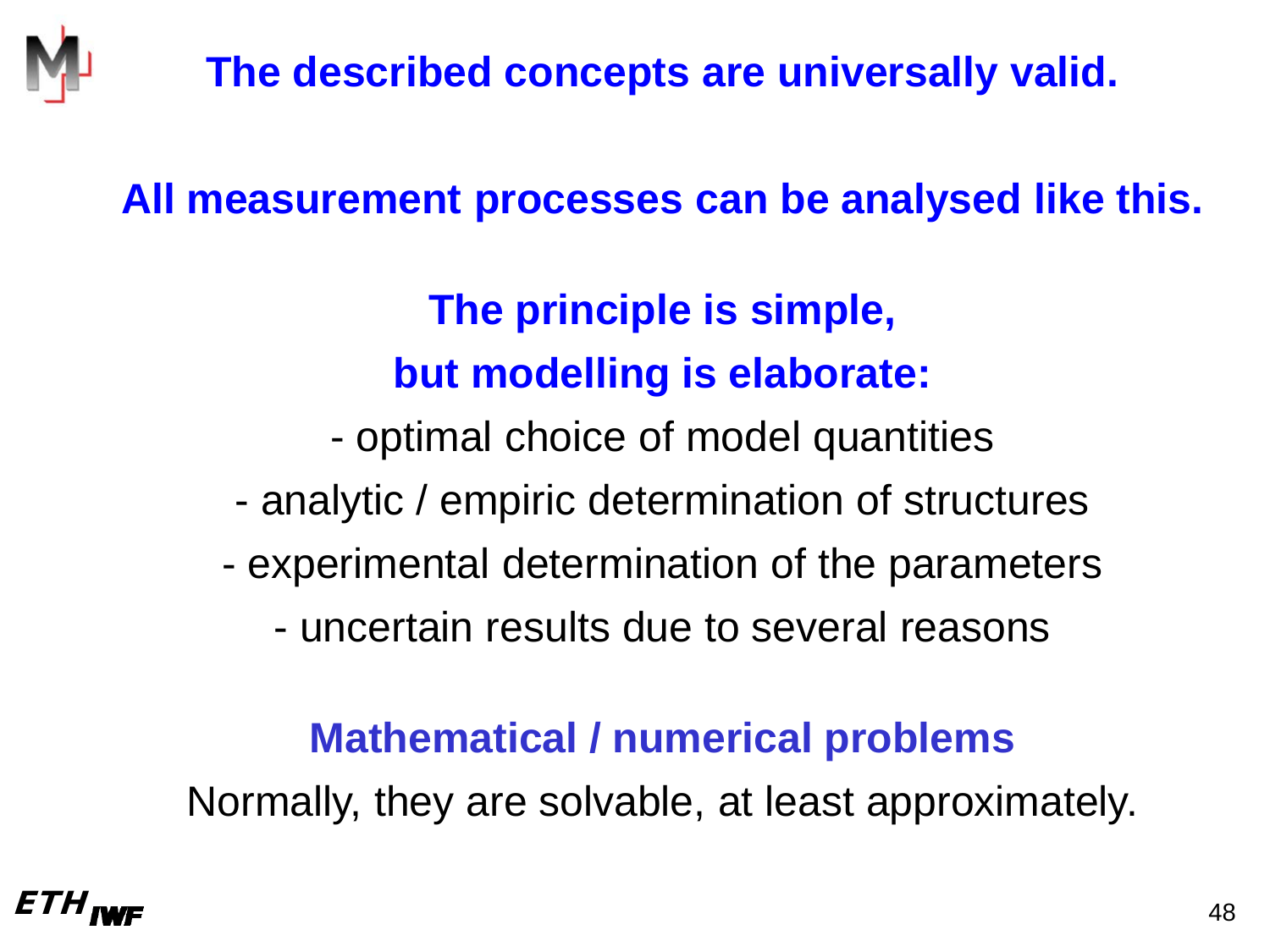

# **"Get the Physics right,**

# **the rest is Mathematics."**

**Rudolf Kálmán (2005)**

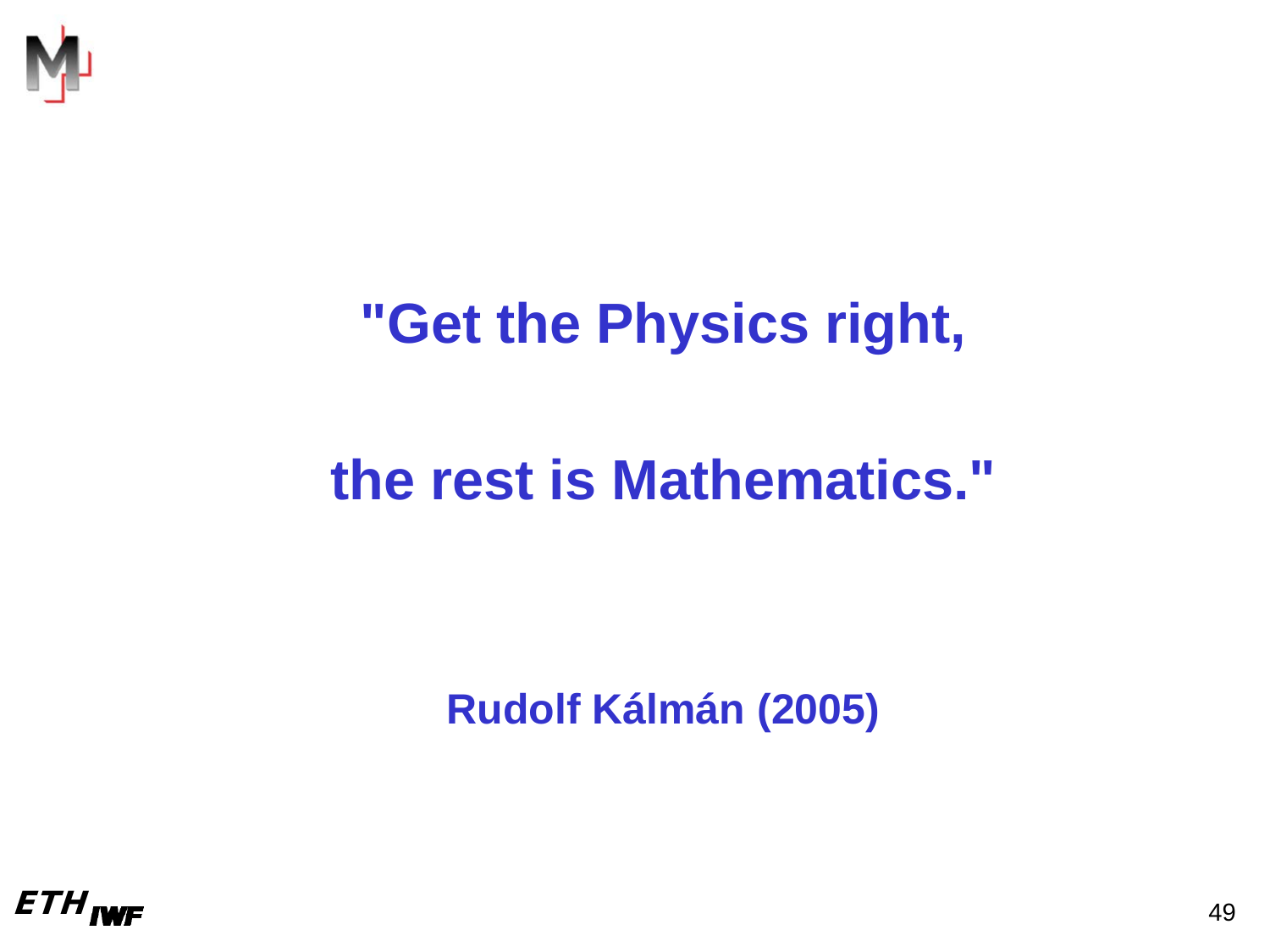

In everyday language, **Terminology** is not important,

however,

if we have to rely on it quantitatively in Science and Technology, it is important.

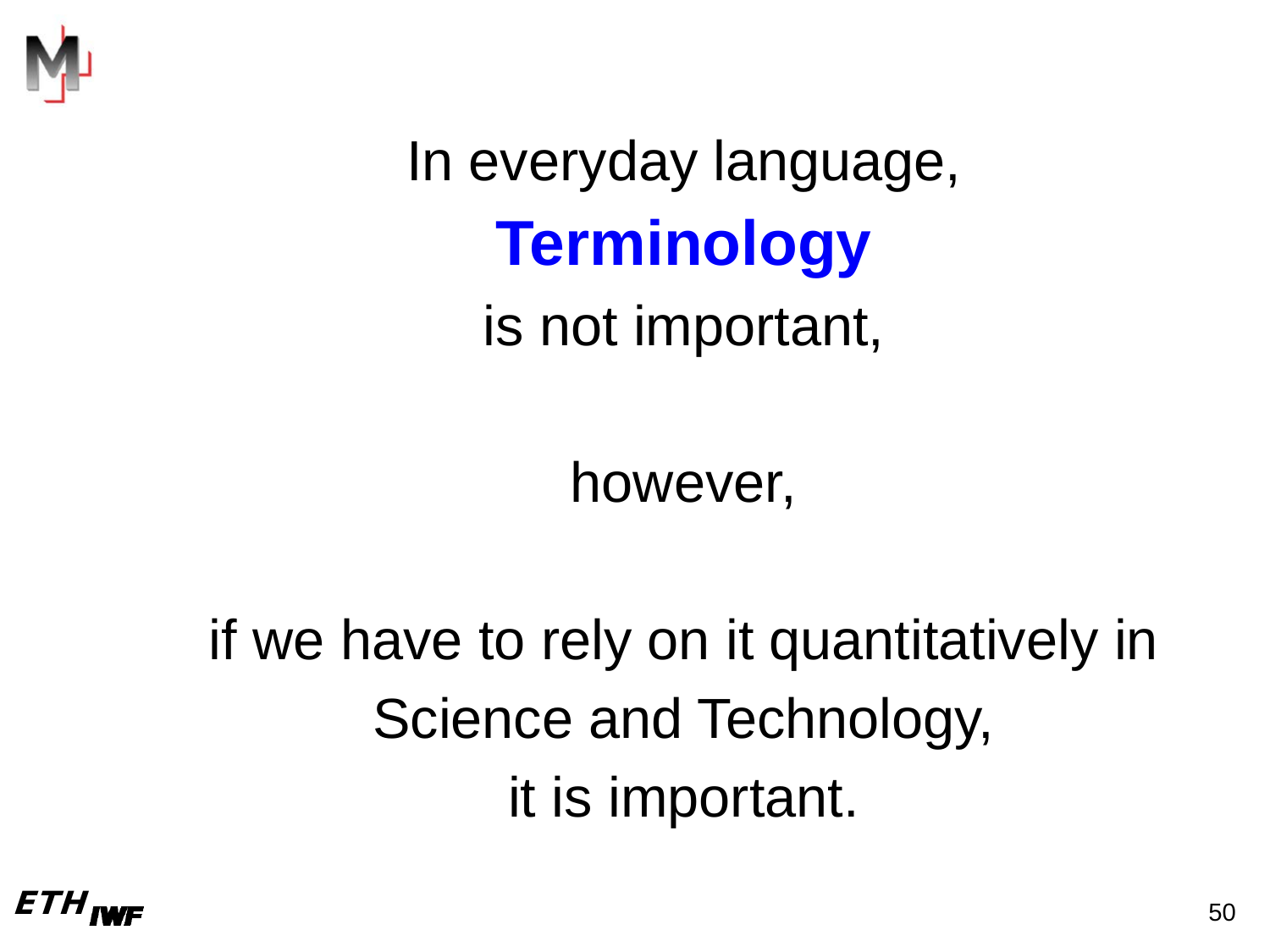

### **Ambiguity** and **Misunderstanding**

is avoided by

## **Systematic Structures**

#### and

## **Consistent Terminology.**

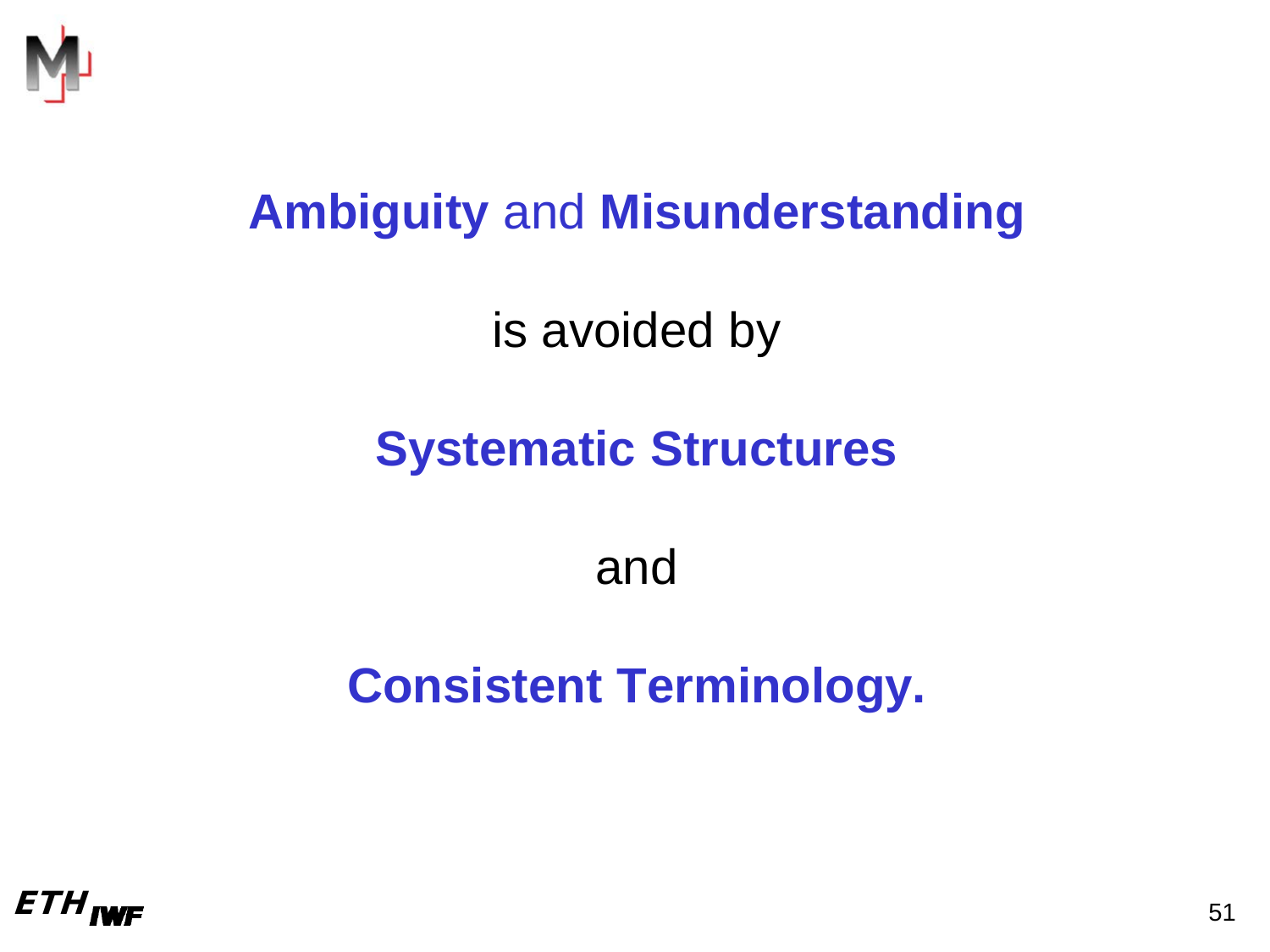

Unfortunately, ideas in Metrology are often heavily instrumentation fixed and seldom context oriented.

 $ETH_{\text{INFF}}$  52 Additionally, there is no concise distinction between (physical) reality on the one hand and (mental) models of the reality on the other hand; we mostly locate a confusing mix.

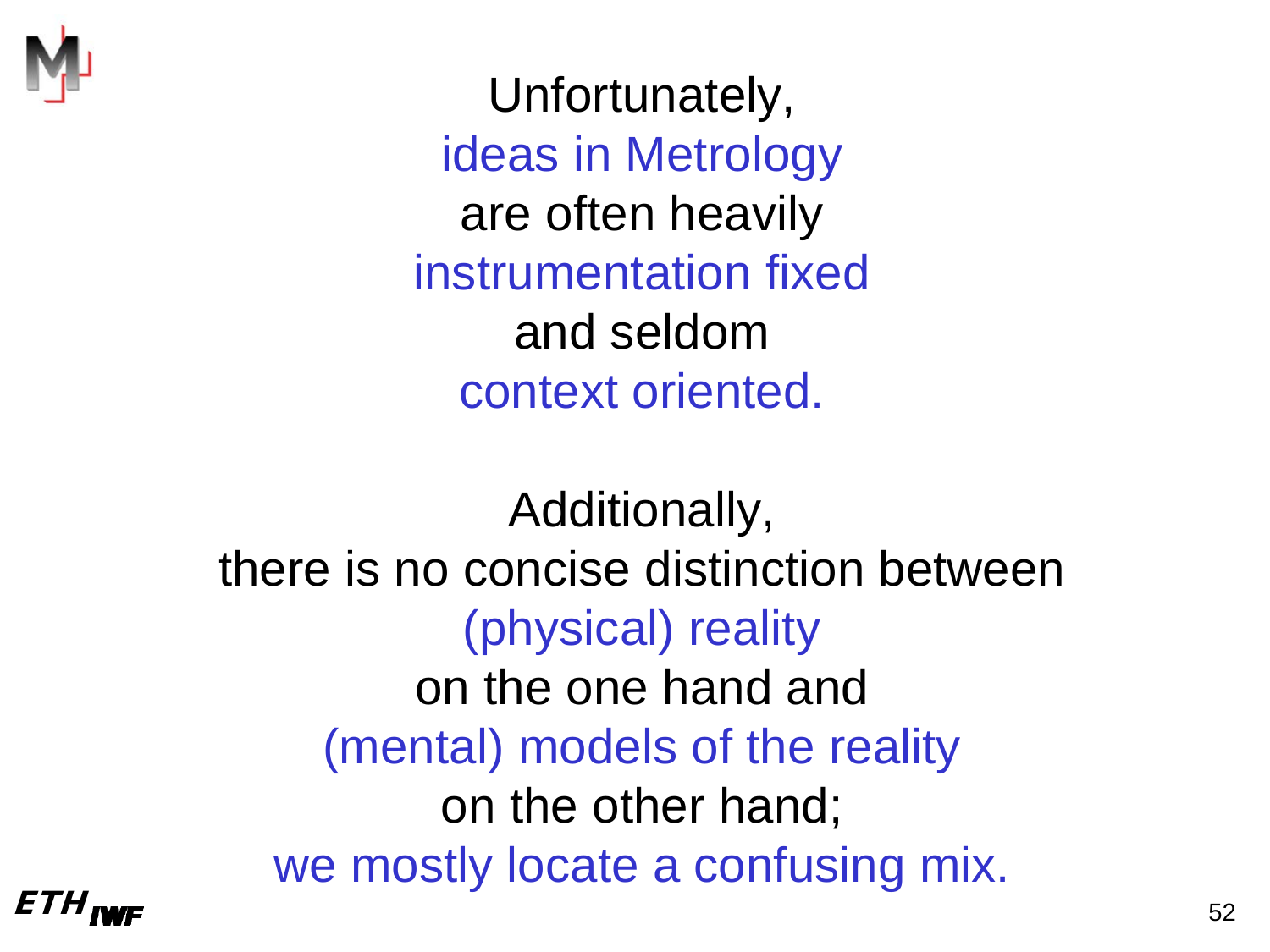

# **Supplements**

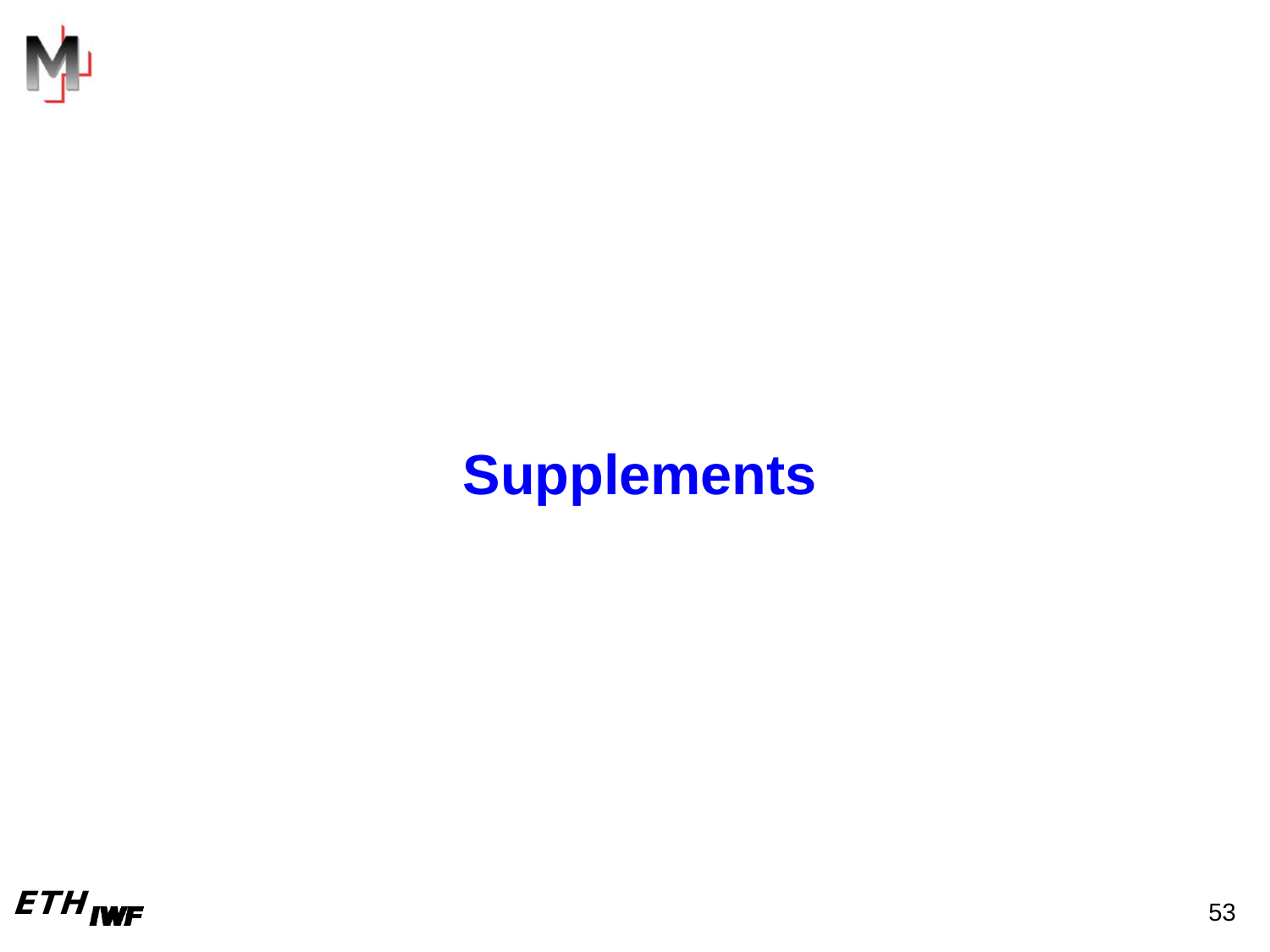

# "dynamic" According to our eigen-frequencies, we normally feel in steady state situations at ease and wait for transient procedures to fade.

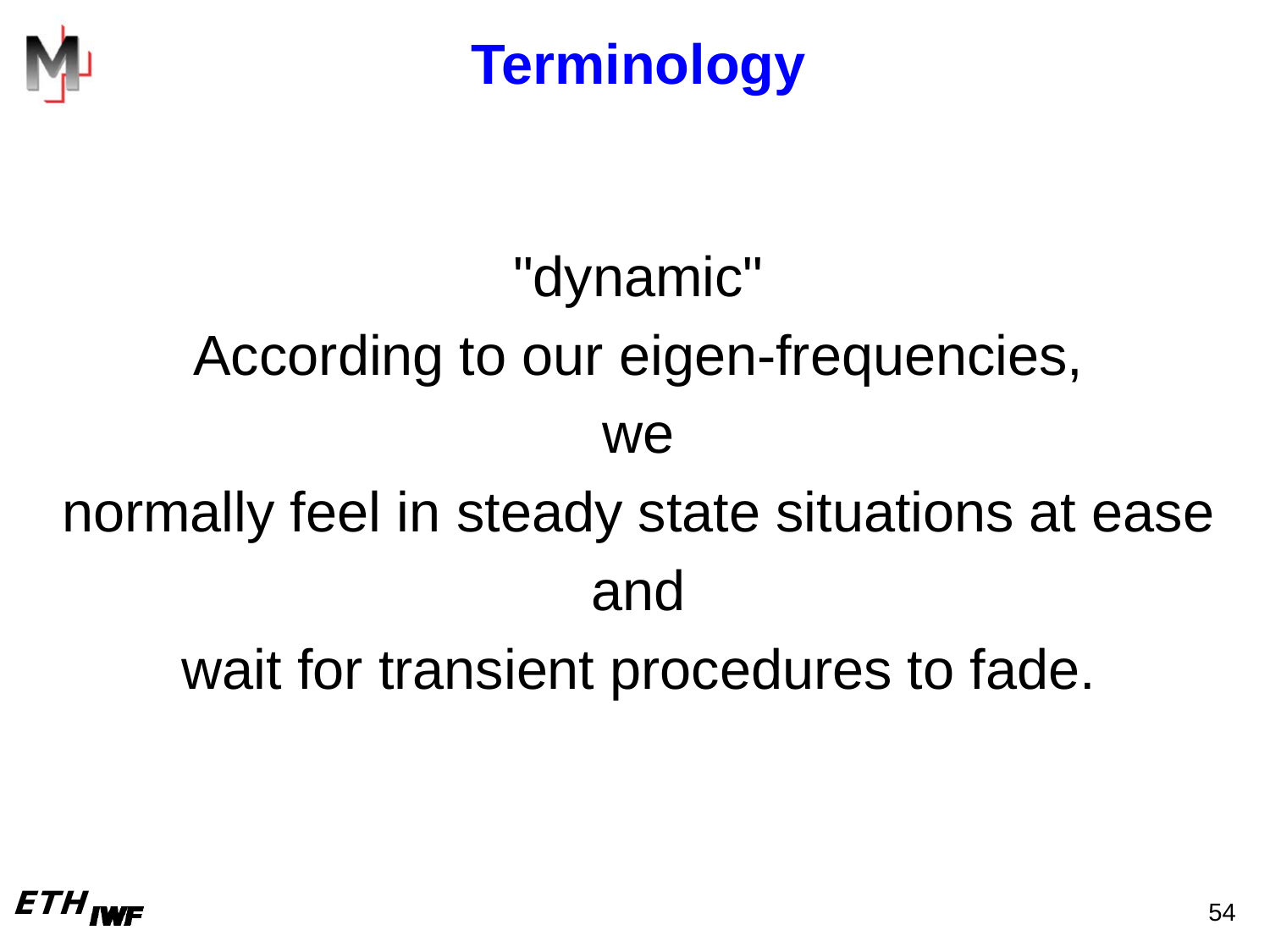

#### Summarising comments:

# "The Metrology of Dynamic Systems is not well understood or documented."

P. L., Rolls-Royce (2012)

"… tools cover the engineering aspects but the requirements for Metrology are lacking." "Scientific literature on the subject is scarce and needs to be adapted for a wider audience."

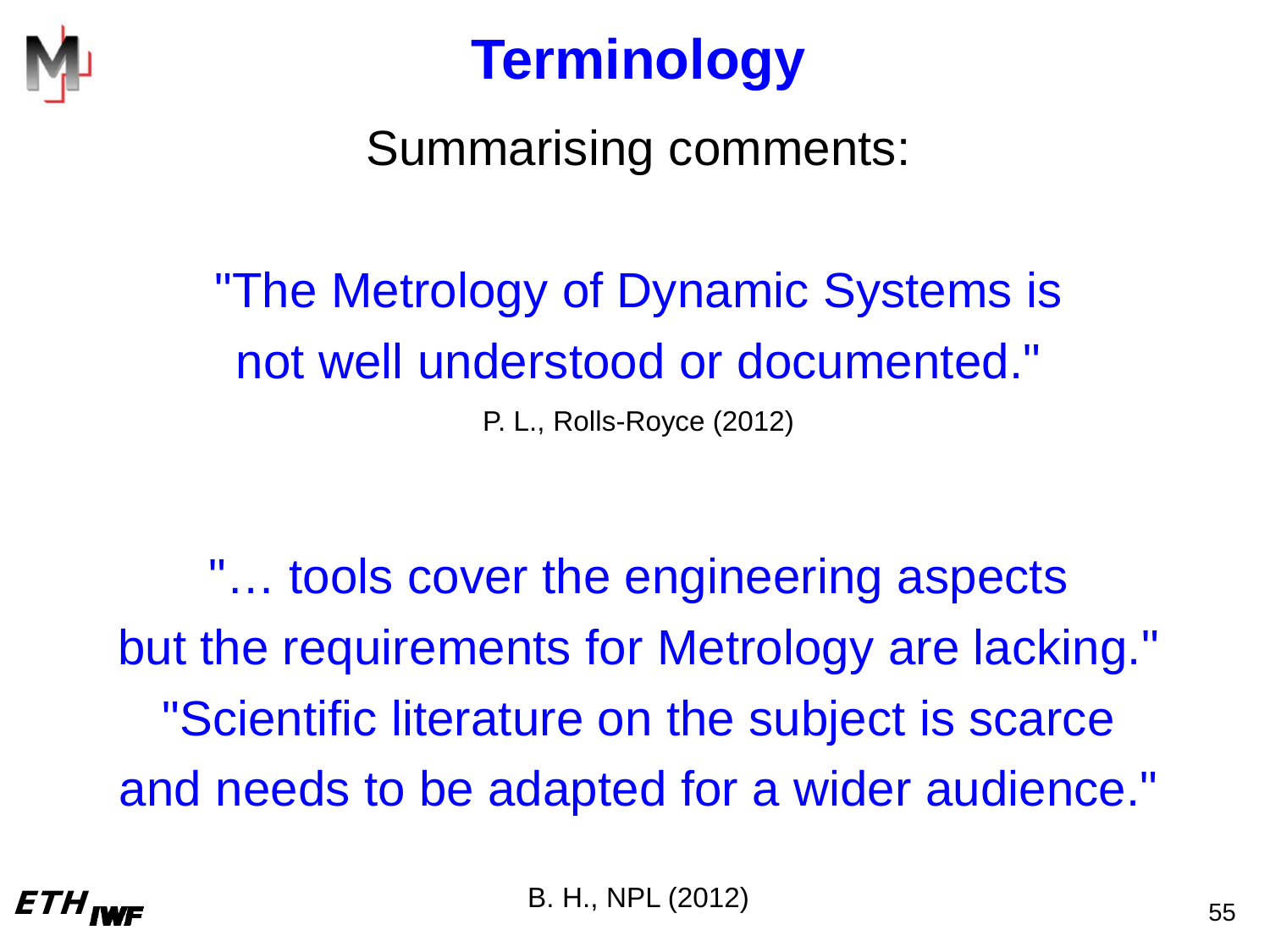

## **Errors**

"Treatment of errors in accordance with modern Estimation Theory forms an essential part of Measurement Science" L. Finkelstein (1975) [1]

"The classical error theory is not a regular theory. It *consists* of rather loosely connected definitions of various kinds of errors and principles of their determination and assessment.

 $ETH_{I\text{WF}}$  56 It is *lacking* … a system of basic concepts and logically derived consistent principles of the determination and assessment of errors." R. Morawsky, et.al. (1988) [2]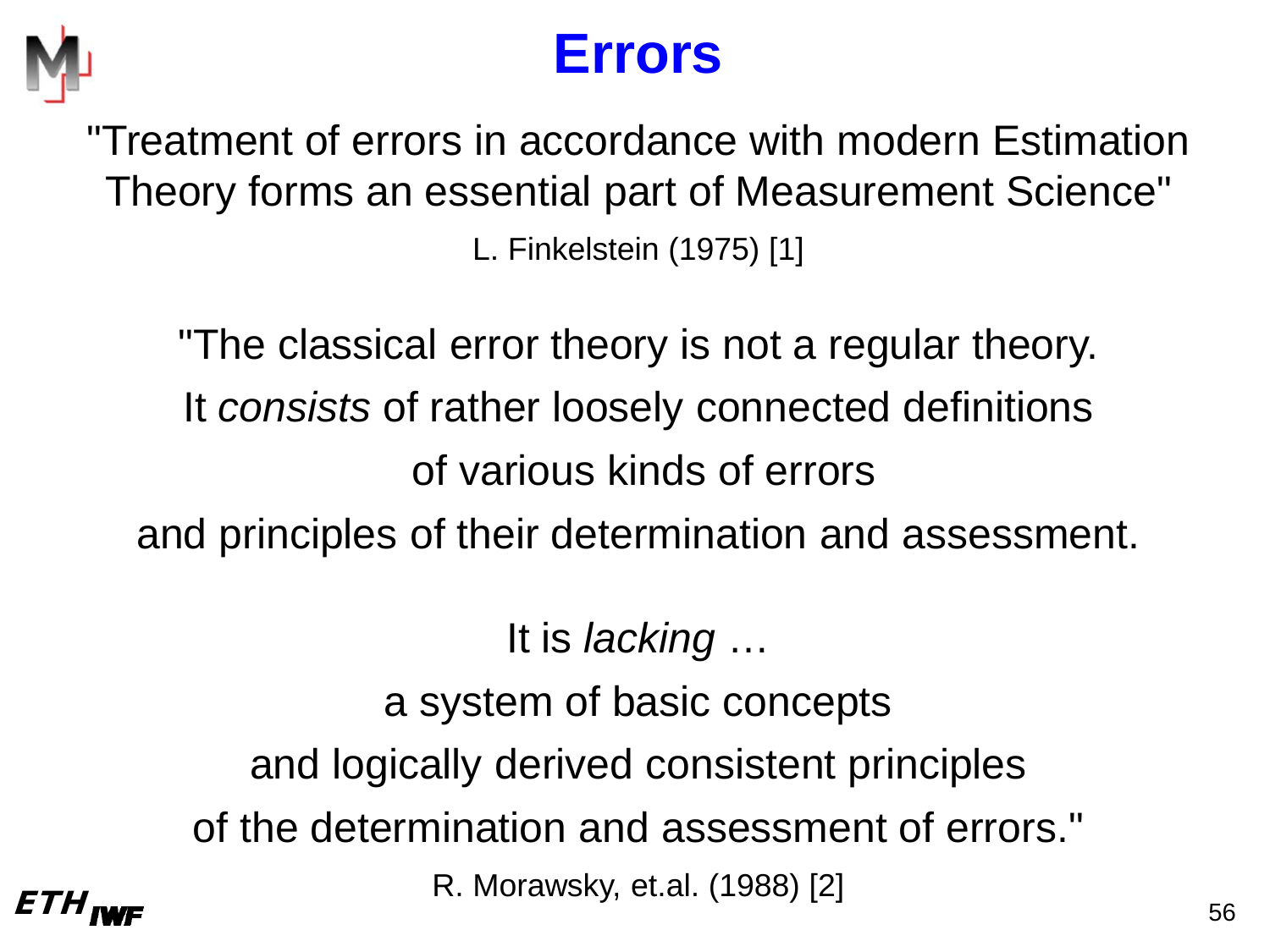

## **Errors**

"The treatment of systematic errors is often mishandled. This is due to lack of understanding and education, based on a fundamental ambiguity as to what is meant by the term." Roger Barlow (2002) [3]

"The approach based on true value and error was questioned as being based on unknowable quantities, i.e. *idealized concepts*. The very terms were almost banned from the literature, and whoever dared to use them was considered suspiciously as a supporter of old ideas." Walter Bich, INRIM (2012) [4]

> "Should the term «Error» appear in the VIM or not?" P. de Bièvre (2010) [5]